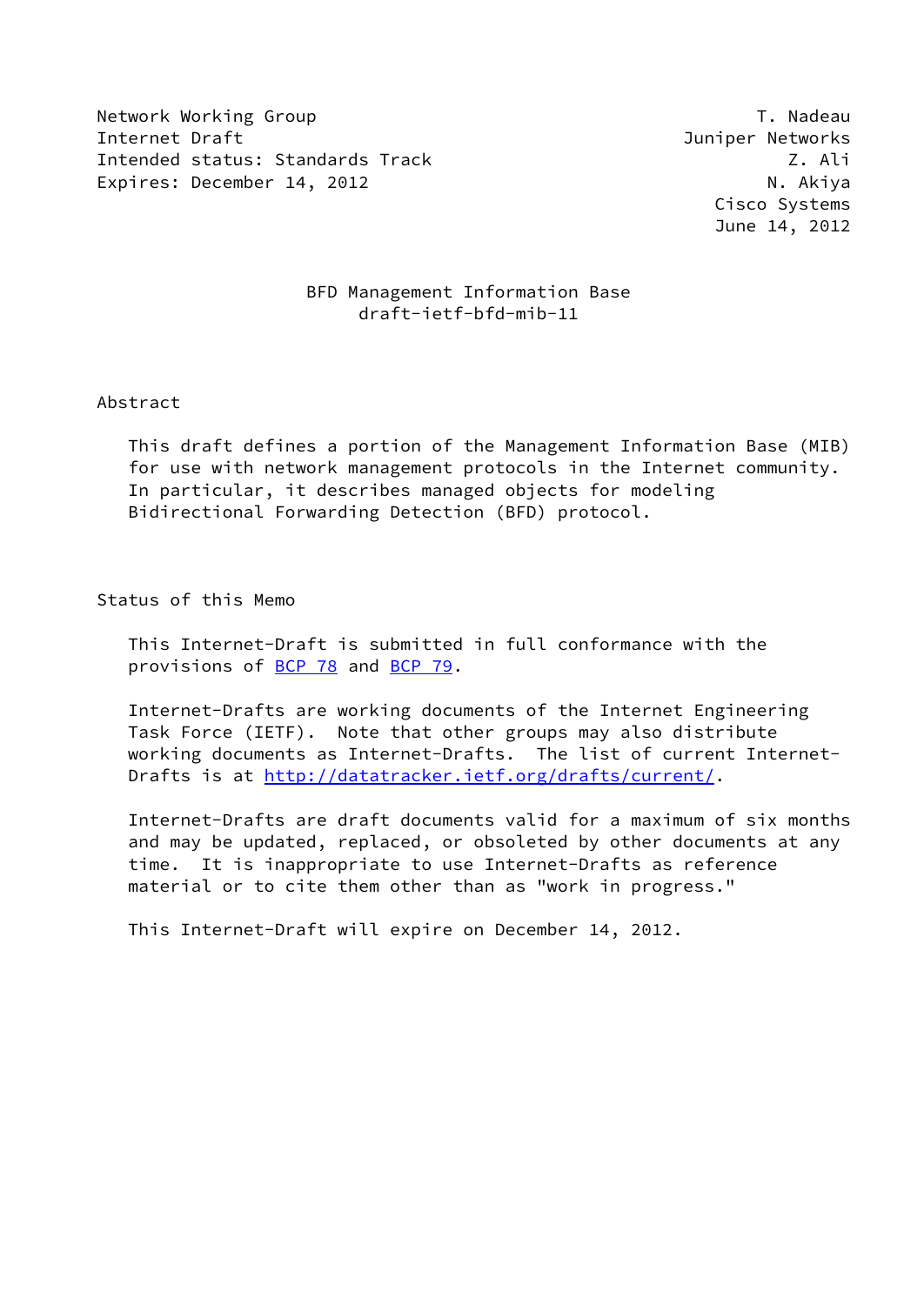#### Nadeau/Nobo/Ali **Expires December 14, 2012** [Page 1]

BFD-STD-MIB June 14, 2012

 Copyright (c) 2012 IETF Trust and the persons identified as the document authors. All rights reserved.

This document is subject to **[BCP 78](https://datatracker.ietf.org/doc/pdf/bcp78)** and the IETF Trust's Legal Provisions Relating to IETF Documents [\(http://trustee.ietf.org/license-info](http://trustee.ietf.org/license-info)) in effect on the date of publication of this document. Please review these documents carefully, as they describe your rights and restrictions with respect to this document. Code Components extracted from this document must include Simplified BSD License text as described in Section 4.e of the Trust Legal Provisions and are provided without warranty as described in the Simplified BSD License.

Requirements Language

 The key words "MUST", "MUST NOT", "REQUIRED", "SHALL", "SHALL NOT", "SHOULD", "SHOULD NOT", "RECOMMENDED", "NOT RECOMMENDED", "MAY", and OPTIONAL" in this document are to be interpreted as described in [\[RFC2119](https://datatracker.ietf.org/doc/pdf/rfc2119)].

## Table of Contents

| The Internet-Standard Management Framework 3                                                  |  |
|-----------------------------------------------------------------------------------------------|--|
| 2.                                                                                            |  |
| 3.                                                                                            |  |
| $\underline{4}$ . Brief Description of MIB Objects 3                                          |  |
| 4.1.                                                                                          |  |
| 4.2. Session Table (bfdSessionTable) $\frac{4}{1}$                                            |  |
| 4.3. Session Performance Table (bfdSessionPerfTable) 4                                        |  |
| 4.4. BFD Session Discriminator Mapping Table                                                  |  |
| (bfdSessDiscMapTable) $\frac{4}{5}$                                                           |  |
| 4.5. BFD Session IP Mapping Table (bfdSessIpMapTable) 4                                       |  |
| BFD MIB Module Definitions 4<br>5.                                                            |  |
| Security Considerations $\ldots \ldots \ldots \ldots \ldots \ldots \ldots \frac{31}{2}$<br>6. |  |
|                                                                                               |  |
| 8.                                                                                            |  |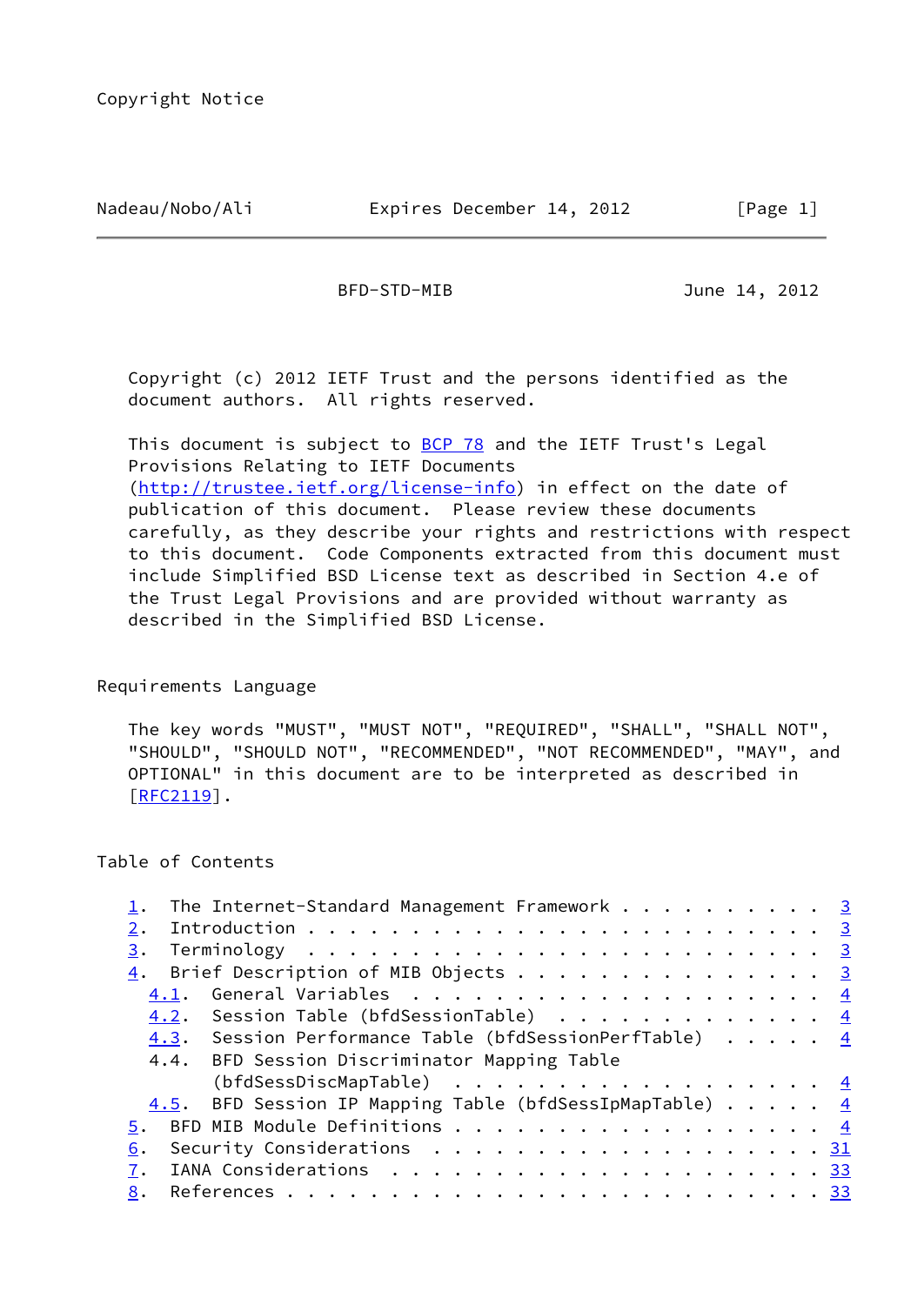| 8.1. Normative References 33   |  |  |  |  |  |  |  |  |  |
|--------------------------------|--|--|--|--|--|--|--|--|--|
| 8.2. Informative References 34 |  |  |  |  |  |  |  |  |  |
| Appendix A. Acknowledgments 34 |  |  |  |  |  |  |  |  |  |
|                                |  |  |  |  |  |  |  |  |  |

<span id="page-2-0"></span>[1](#page-2-0). The Internet-Standard Management Framework

For a detailed overview of the documents that describe the current

<span id="page-2-1"></span>

| Nadeau/Nobo/Ali |  | Expires December 14, 2012 |  |  | [Page 2] |  |
|-----------------|--|---------------------------|--|--|----------|--|
|-----------------|--|---------------------------|--|--|----------|--|

BFD-STD-MIB June 14, 2012

 Internet-Standard Management Framework, please refer to [section](https://datatracker.ietf.org/doc/pdf/rfc3410#section-7) 7 of  [\[RFC3410\]](https://datatracker.ietf.org/doc/pdf/rfc3410#section-7).

 Managed objects are accessed via a virtual information store, termed the Management Information Base or MIB. MIB objects are generally accessed through the Simple Network Management Protocol (SNMP). Objects in the MIB are defined using the mechanisms defined in the Structure of Management Information (SMI). This memo specifies a MIB module that is compliant to the SMIv2, which is described in STD 58, [\[RFC2578](https://datatracker.ietf.org/doc/pdf/rfc2578)], STD 58, [[RFC2579\]](https://datatracker.ietf.org/doc/pdf/rfc2579) and STD 58, [\[RFC2580](https://datatracker.ietf.org/doc/pdf/rfc2580)].

## <span id="page-2-2"></span>[2](#page-2-2). Introduction

 This memo defines an portion of the Management Information Base (MIB) for use with network management protocols in the Internet community. In particular, it describes managed objects to configure and/or monitor Bi-Directional Forwarding Detection for [\[BFD](#page-41-3)], [\[BFD-1HOP](#page-42-1)] and [\[BFD-MH](#page-42-2)], BFD versions 0 and/or 1, on devices supporting this feature.

 Comments should be made directly to the BFD mailing list at rtg-bfd@ietf.org.

#### <span id="page-2-3"></span>[3](#page-2-3). Terminology

 This document adopts the definitions, acronyms and mechanisms described in [\[BFD](#page-41-3)], [\[BFD-1HOP](#page-42-1)] and [[BFD-MH](#page-42-2)]. Unless otherwise stated, the mechanisms described therein will not be re-described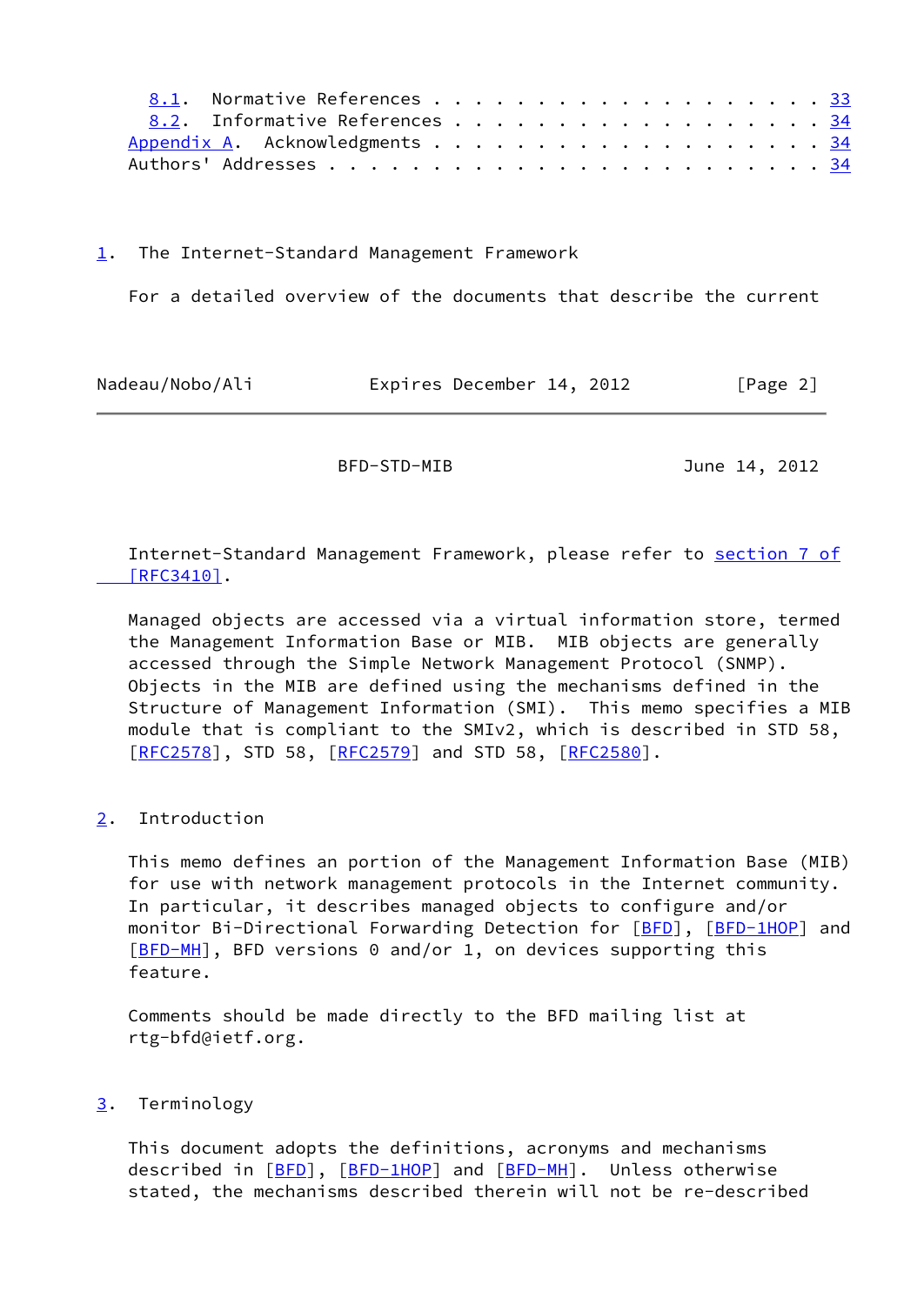here.

<span id="page-3-0"></span>[4](#page-3-0). Brief Description of MIB Objects

 This section describes objects pertaining to BFD. The MIB objects are derived from [\[BFD](#page-41-3)] and [[BFD-MH](#page-42-2)], and also include textual conventions defined in [\[BFD-TC](#page-42-3)].

<span id="page-3-1"></span>[4.1](#page-3-1). General Variables

 The General Variables are used to identify parameters that are global to the BFD process.

<span id="page-3-3"></span>[4.2](#page-3-3). Session Table (bfdSessionTable)

 The session table is used to identify a BFD session between a pair of nodes.

<span id="page-3-2"></span>

| Nadeau/Nobo/Ali | Expires December 14, 2012 | [Page 3] |
|-----------------|---------------------------|----------|
|-----------------|---------------------------|----------|

BFD-STD-MIB June 14, 2012

<span id="page-3-4"></span>[4.3](#page-3-4). Session Performance Table (bfdSessionPerfTable)

 The session performance table is used for collecting BFD performance counters on a per session basis. This table is an AUGMENT to the bfdSessionTable.

<span id="page-3-6"></span>[4.4](#page-3-6). BFD Session Discriminator Mapping Table (bfdSessDiscMapTable)

 The BFD Session Discriminator Mapping Table maps a local discriminator value to associated BFD session's BfdSessIndexTC used in the bfdSessionTable.

<span id="page-3-5"></span>[4.5](#page-3-5). BFD Session IP Mapping Table (bfdSessIpMapTable)

 The BFD Session IP Mapping Table maps, given bfdSessInterface, bfdSessSrcAddrType, bfdSessSrcAddr, bfdSessDstAddrType, and bfdSessDstAddr, to an associated BFD session's BfdSessIndexTC used in the bfdSessionTable. This table SHOULD contains those BFD sessions that are of IP type.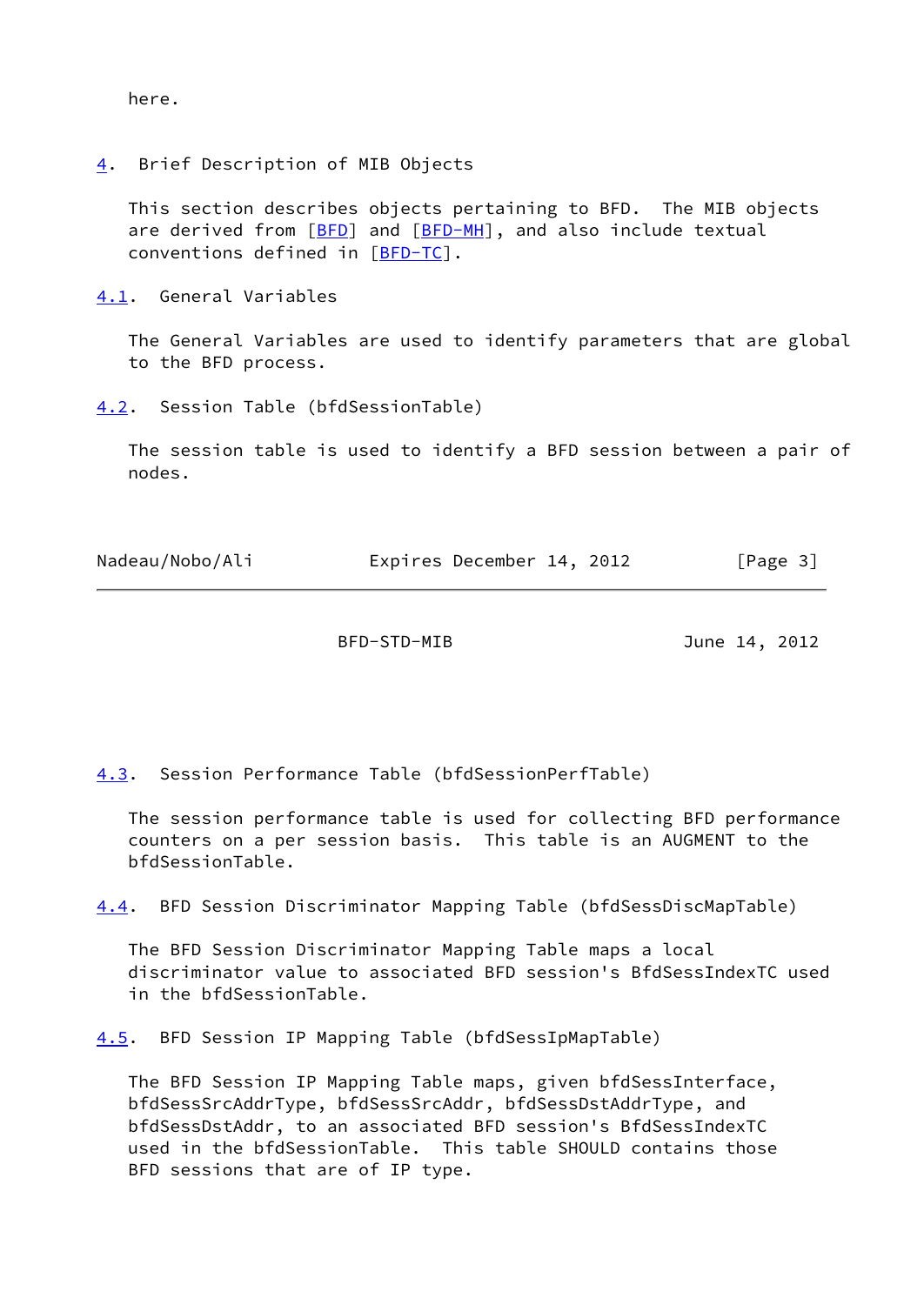<span id="page-4-0"></span>[5](#page-4-0). BFD MIB Module Definitions

 This MIB module makes references to the following documents. [\[RFC2579](https://datatracker.ietf.org/doc/pdf/rfc2579)], [[RFC2580\]](https://datatracker.ietf.org/doc/pdf/rfc2580), [[RFC2863](https://datatracker.ietf.org/doc/pdf/rfc2863)], [\[RFC4001](https://datatracker.ietf.org/doc/pdf/rfc4001)], and [\[RFC3413](https://datatracker.ietf.org/doc/pdf/rfc3413)]. BFD-STD-MIB DEFINITIONS ::= BEGIN **TMPORTS**  MODULE-IDENTITY, OBJECT-TYPE, NOTIFICATION-TYPE, mib-2, Integer32, Unsigned32, Counter32, Counter64 FROM SNMPv2-SMI TruthValue, RowStatus, StorageType, TimeStamp FROM SNMPv2-TC MODULE-COMPLIANCE, OBJECT-GROUP, NOTIFICATION-GROUP FROM SNMPv2-CONF InterfaceIndexOrZero FROM IF-MIB InetAddress, InetAddressType, InetPortNumber FROM INET-ADDRESS-MIB

| Nadeau/Nobo/Ali | Expires December 14, 2012 | [Page 4] |
|-----------------|---------------------------|----------|
|-----------------|---------------------------|----------|

BFD-STD-MIB June 14, 2012

 BfdSessIndexTC, BfdIntervalTC, BfdMultiplierTC, BfdDiagTC, BfdSessTypeTC, BfdSessOperModeTC, BfdCtrlDestPortNumberTC, BfdCtrlSourcePortNumberTC, BfdSessStateTC, BfdSessAuthenticationTypeTC, BfdSessionAuthenticationKeyTC FROM BFD-TC-STD-MIB; bfdMIB MODULE-IDENTITY LAST-UPDATED "201204141200Z" -- 14 June 2012 12:00:00 EST ORGANIZATION "IETF Bidirectional Forwarding Detection Working Group" CONTACT-INFO "Thomas D. Nadeau Juniper Networks Email: tnadeau@lucidvision.com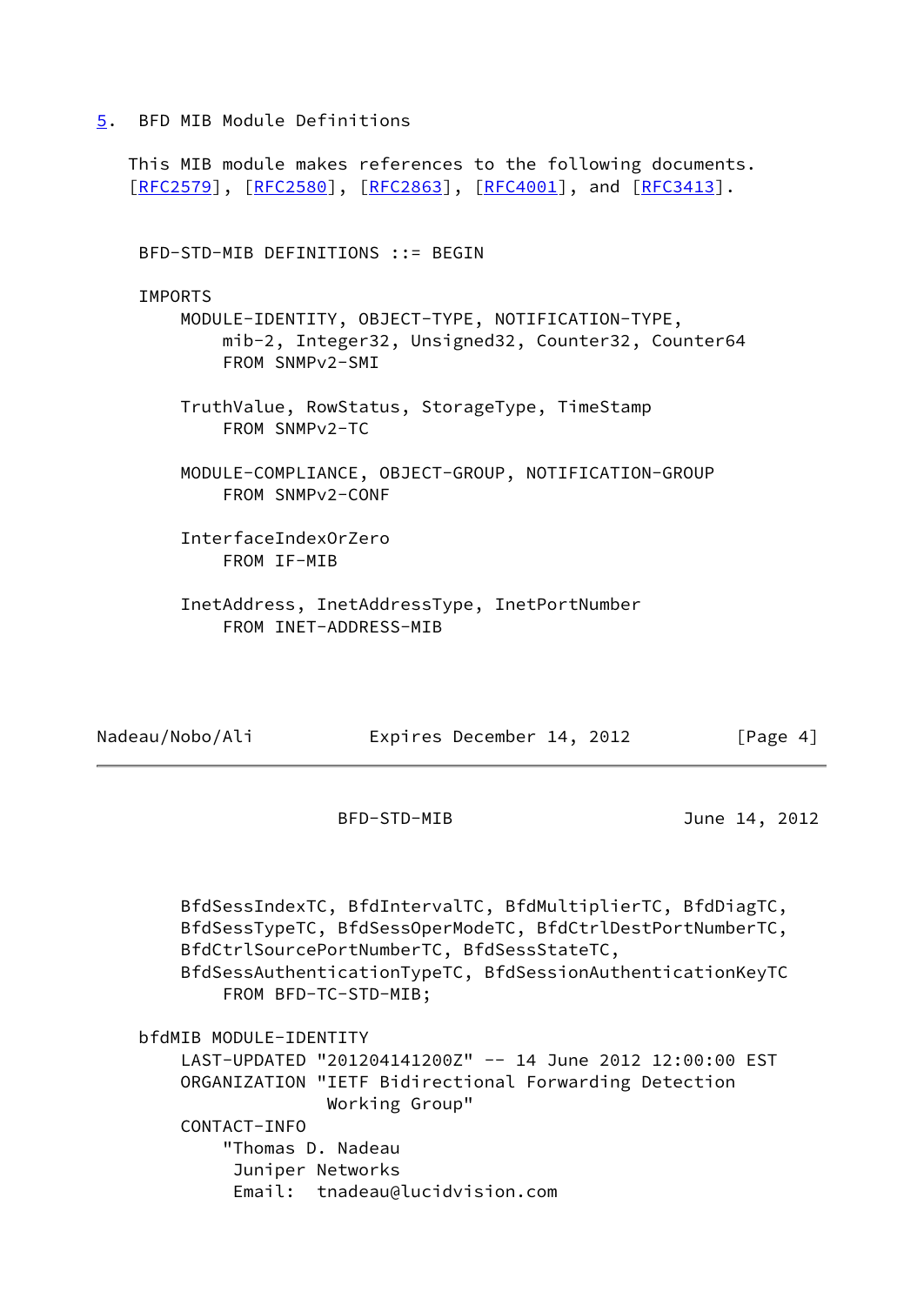Zafar Ali Cisco Systems, Inc. Email: zali@cisco.com Nobo Akiya Cisco Systems, G.K. Email: nobo@cisco.com" DESCRIPTION "Bidirectional Forwarding Management Information Base." REVISION "201204141200Z" -- 14 June 2012 12:00:00 EST DESCRIPTION "Initial version. Published as RFC xxxx." -- RFC Ed.: RFC-editor pls fill in xxxx ::= { mib-2 XXX } -- RFC Ed.: assigned by IANA, see section 7.1 for details -- Top level components of this MIB module. bfdNotifications OBJECT IDENTIFIER ::= { bfdMIB 0 } bfdObjects OBJECT IDENTIFIER ::= { bfdMIB 1 } bfdConformance OBJECT IDENTIFIER ::= { bfdMIB 2 } bfdScalarObjects OBJECT IDENTIFIER ::= { bfdObjects 1 } -- BFD General Variables -- These parameters apply globally to the Systems' -- BFD Process. bfdAdminStatus OBJECT-TYPE SYNTAX INTEGER { Nadeau/Nobo/Ali **Expires December 14, 2012** [Page 5] BFD-STD-MIB June 14, 2012 enabled(1), disabled(2) } MAX-ACCESS read-write STATUS current DESCRIPTION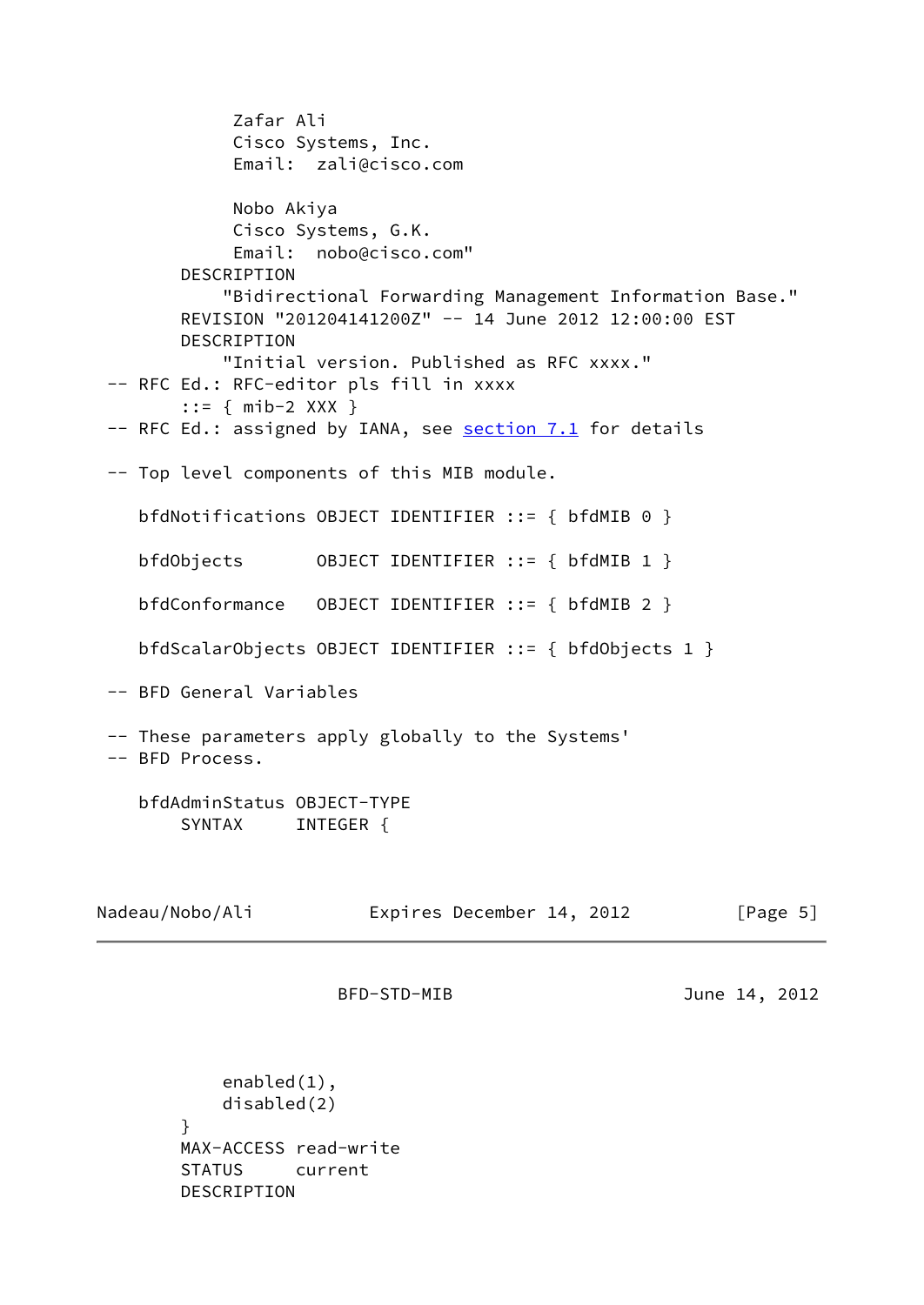```
 "The global administrative status of BFD in this device.
             The value 'enabled' denotes that the BFD Process is
             active on at least one interface; 'disabled' disables
             it on all interfaces."
        DEFVAL { enabled }
         ::= { bfdScalarObjects 1 }
    bfdSessNotificationsEnable OBJECT-TYPE
         SYNTAX TruthValue
        MAX-ACCESS read-write
        STATUS current
        DESCRIPTION
             "If this object is set to true(1), then it enables
             the emission of bfdSessUp and bfdSessDown
             notifications; otherwise these notifications are not
             emitted."
       REFERENCE
             "See also RFC3413 for explanation that
             notifications are under the ultimate control of the
             MIB modules in this document."
        DEFVAL { false }
         ::= { bfdScalarObjects 2 }
 -- BFD Session Table
  -- The BFD Session Table specifies BFD session specific
  -- information.
    bfdSessTable OBJECT-TYPE
         SYNTAX SEQUENCE OF BfdSessEntry
        MAX-ACCESS not-accessible
        STATUS current
        DESCRIPTION
             "The BFD Session Table describes the BFD sessions."
        REFERENCE
             "Katz, D. and D. Ward, Bidirectional Forwarding
              RFC 5880, June 2012."
         ::= { bfdObjects 2 }
    bfdSessEntry OBJECT-TYPE
        SYNTAX BfdSessEntry
        MAX-ACCESS not-accessible
        STATUS current
Nadeau/Nobo/Ali Expires December 14, 2012 [Page 6]
```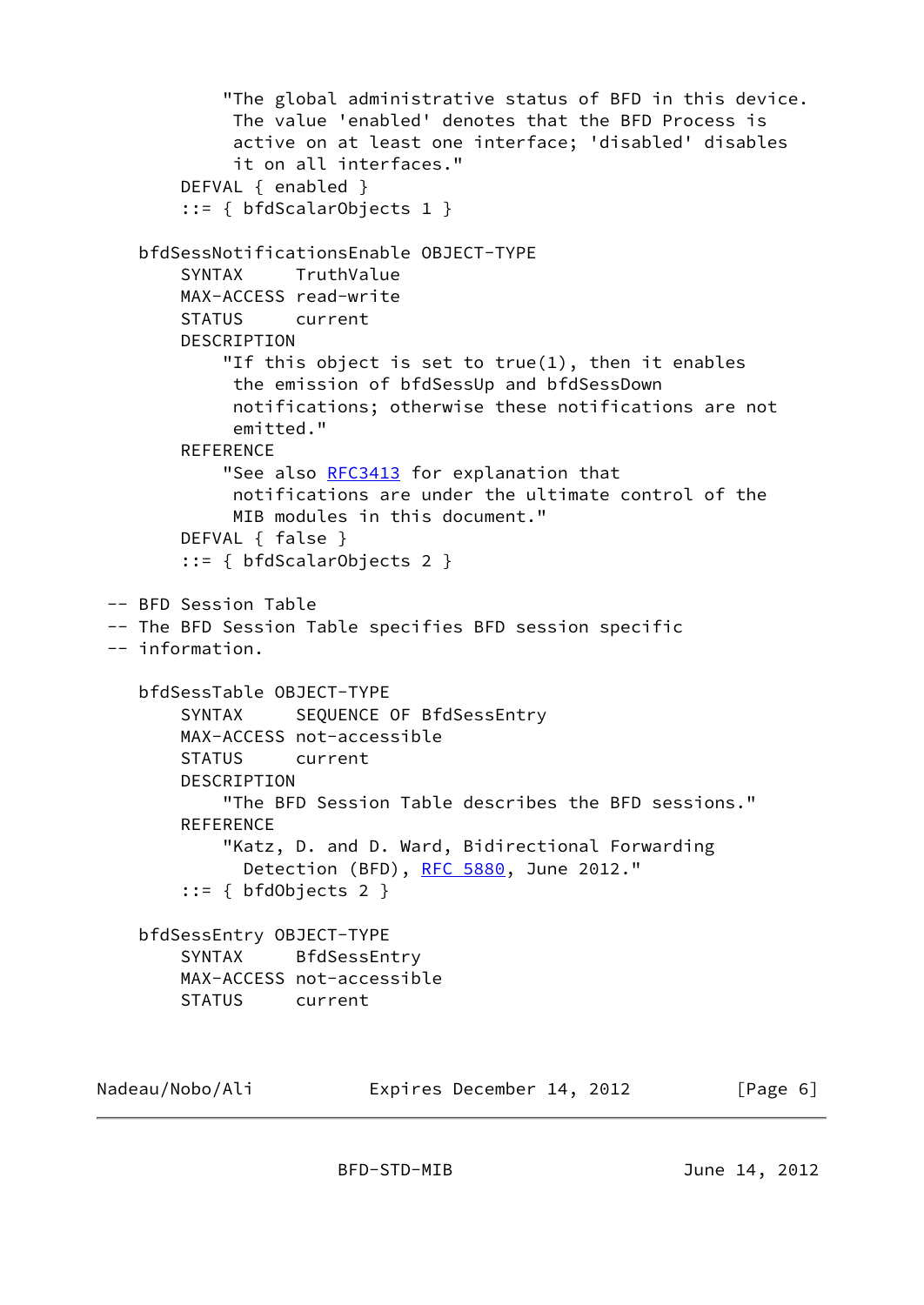DESCRIPTION "The BFD Session Entry describes BFD session." INDEX { bfdSessIndex } ::= { bfdSessTable 1 } BfdSessEntry ::= SEQUENCE { bfdSessIndex BfdSessIndexTC, bfdSessVersionNumber Unsigned32, bfdSessType BfdSessTypeTC, bfdSessDiscriminator Unsigned32, bfdSessRemoteDiscr Unsigned32, bfdSessDestinationUdpPort BfdCtrlDestPortNumberTC, bfdSessSourceUdpPort BfdCtrlSourcePortNumberTC, bfdSessEchoSourceUdpPort InetPortNumber, bfdSessAdminStatus INTEGER, bfdSessState BfdSessStateTC, bfdSessRemoteHeardFlag TruthValue, bfdSessDiag BfdDiagTC, bfdSessOperMode BfdSessOperModeTC, bfdSessDemandModeDesiredFlag TruthValue, bfdSessControlPlaneIndepFlag TruthValue, bfdSessMultipointFlag TruthValue, bfdSessInterface InterfaceIndexOrZero, bfdSessSrcAddrType InetAddressType, bfdSessSrcAddr InetAddress, bfdSessDstAddrType InetAddressType, bfdSessDstAddr InetAddress, bfdSessGTSM TruthValue, bfdSessGTSMTTL Unsigned32, bfdSessDesiredMinTxInterval BfdIntervalTC, bfdSessReqMinRxInterval BfdIntervalTC, bfdSessReqMinEchoRxInterval BfdIntervalTC, bfdSessDetectMult
BfdMultiplierTC, bfdSessNegotiatedInterval BfdIntervalTC, bfdSessNegotiatedEchoInterval BfdIntervalTC, bfdSessNegotiatedDetectMult BfdMultiplierTC, bfdSessAuthPresFlag TruthValue, bfdSessAuthenticationType BfdSessAuthenticationTypeTC, bfdSessAuthenticationKeyID Integer32, bfdSessAuthenticationKey BfdSessionAuthenticationKeyTC, bfdSessStorageType StorageType, bfdSessRowStatus RowStatus }

 bfdSessIndex OBJECT-TYPE SYNTAX BfdSessIndexTC MAX-ACCESS not-accessible STATUS current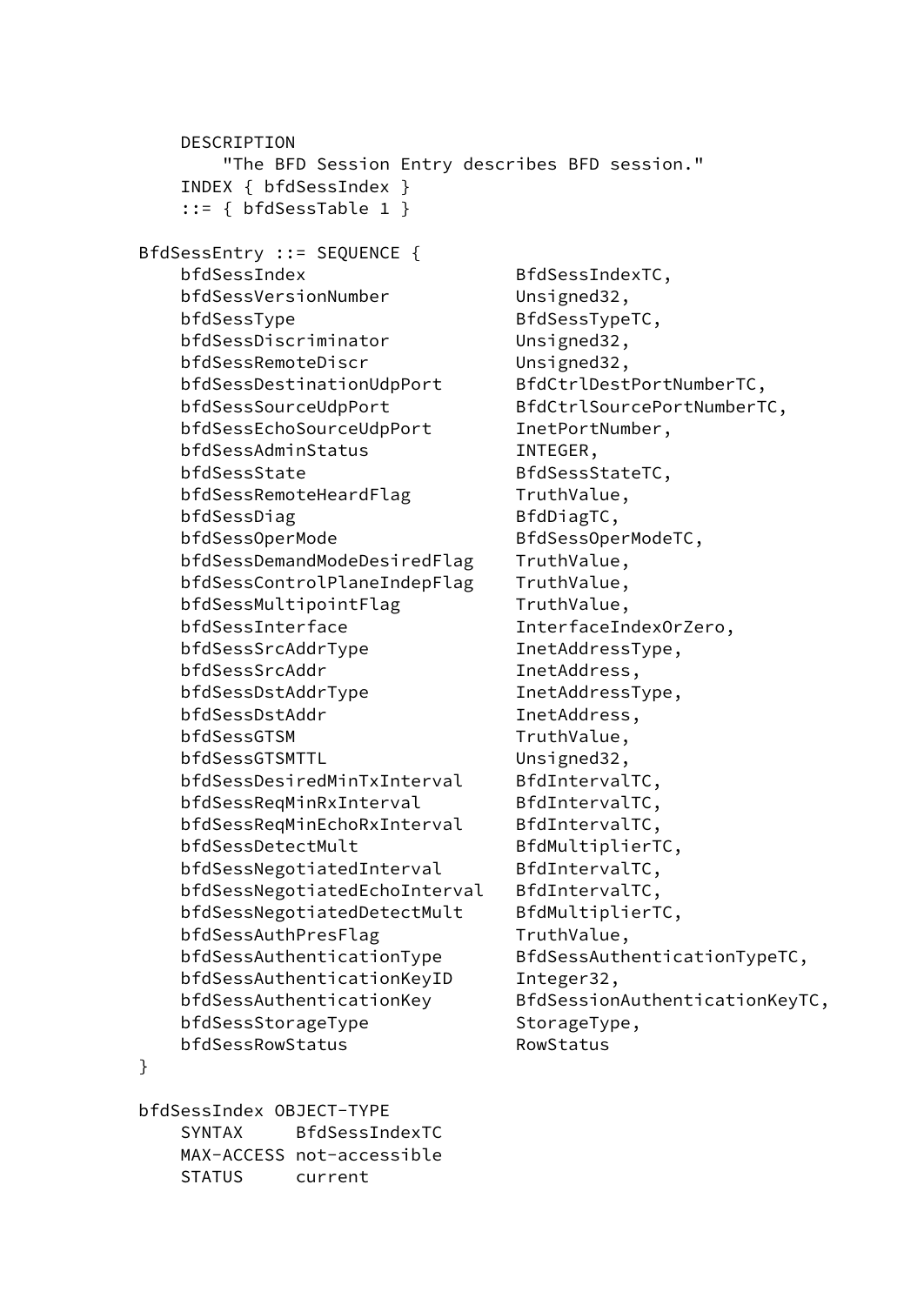```
 DESCRIPTION
         "This object contains an index used to represent a
          unique BFD session on this device."
     ::= { bfdSessEntry 1 }
 bfdSessVersionNumber OBJECT-TYPE
    SYNTAX Unsigned32 (0..7)
    MAX-ACCESS read-create
     STATUS current
     DESCRIPTION
         "The version number of the BFD protocol that this session
          is running in. Write access is available for this object
          to provide ability to set desired version for this
          BFD session."
     REFERENCE
         "Katz, D. and D. Ward, Bidirectional Forwarding
           Detection (BFD), RFC 5880, June 2012."
     DEFVAL { 1 }
     ::= { bfdSessEntry 2 }
 bfdSessType OBJECT-TYPE
     SYNTAX BfdSessTypeTC
    MAX-ACCESS read-create
     STATUS current
     DESCRIPTION
         "This object specifies the type of this BFD session."
     ::= { bfdSessEntry 3 }
 bfdSessDiscriminator OBJECT-TYPE
     SYNTAX Unsigned32 (1..4294967295)
    MAX-ACCESS read-only
     STATUS current
    DESCRIPTION
         "This object specifies the local discriminator for this BFD
          session, used to uniquely identify it."
     ::= { bfdSessEntry 4 }
 bfdSessRemoteDiscr OBJECT-TYPE
    SYNTAX Unsigned32 (0 | 1..4294967295)
     MAX-ACCESS read-only
     STATUS current
```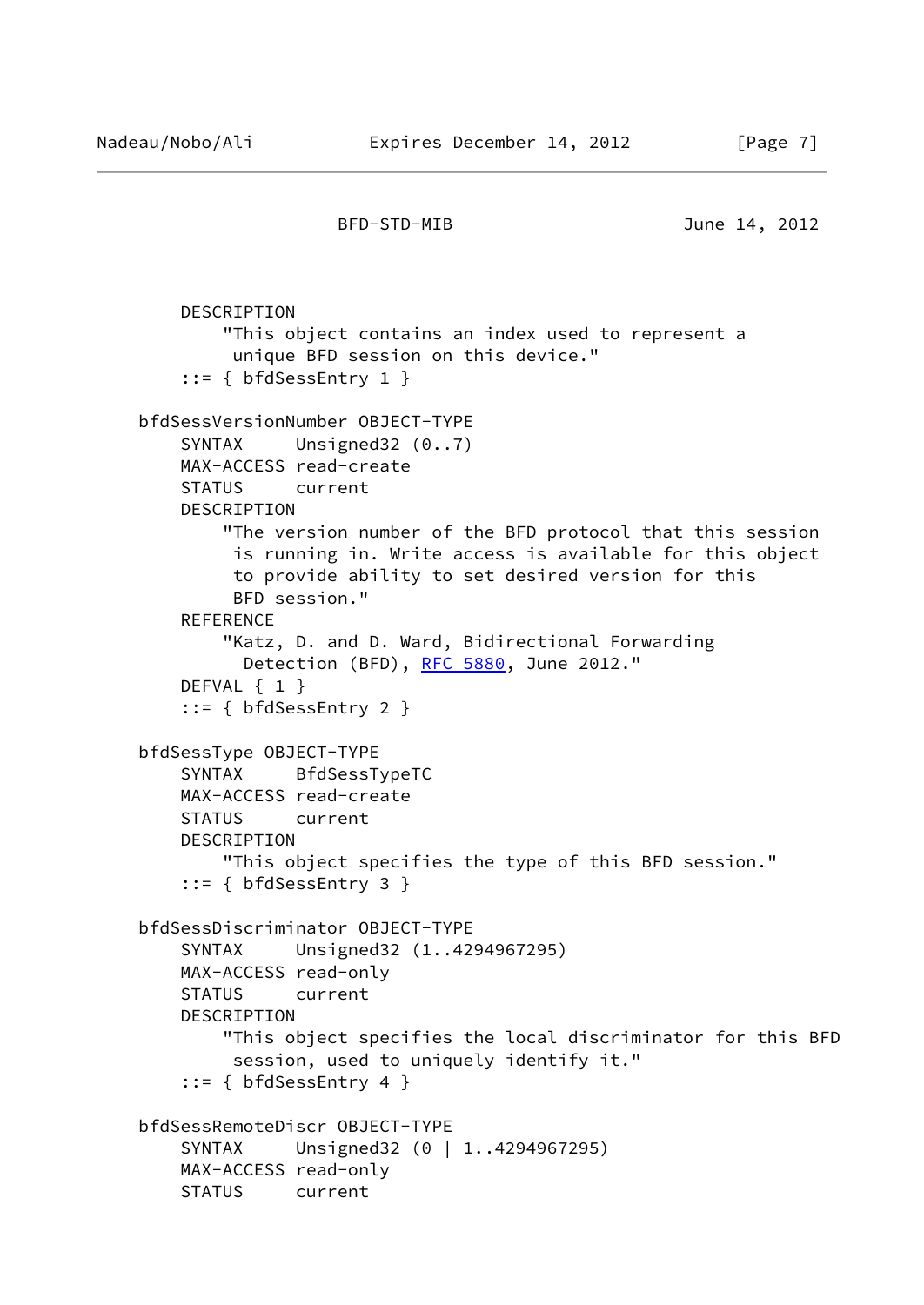DESCRIPTION "This object specifies the session discriminator chosen by the remote system for this BFD session. The value may be zero(0) if the remote discriminator is not yet known or if the session is in the down or adminDown(1) state." **REFERENCE** "Section 6.8.6, from Katz, D. and D. Ward, Bidirectional

```
Nadeau/Nobo/Ali Expires December 14, 2012 [Page 8]
```
BFD-STD-MIB June 14, 2012

Forwarding Detection (BFD), [RFC 5880](https://datatracker.ietf.org/doc/pdf/rfc5880), June 2012." ::= { bfdSessEntry 5 } bfdSessDestinationUdpPort OBJECT-TYPE SYNTAX BfdCtrlDestPortNumberTC MAX-ACCESS read-create STATUS current DESCRIPTION "This object specifies the destination UDP port number used for this BFD session's control packets. The value may be zero(0) if the session is in adminDown(1) state." DEFVAL { 0 } ::= { bfdSessEntry 6 } bfdSessSourceUdpPort OBJECT-TYPE SYNTAX BfdCtrlSourcePortNumberTC MAX-ACCESS read-create STATUS current DESCRIPTION "This object specifies the source UDP port number used for this BFD session's control packets. The value may be  $zero(0)$  if the session is in adminDown(1) state. Upon creation of a new BFD session via this MIB, the value of zero(0) specified would permit the implementation to chose its own source port number." DEFVAL { 0 } ::= { bfdSessEntry 7 } bfdSessEchoSourceUdpPort OBJECT-TYPE SYNTAX InetPortNumber MAX-ACCESS read-create STATUS current DESCRIPTION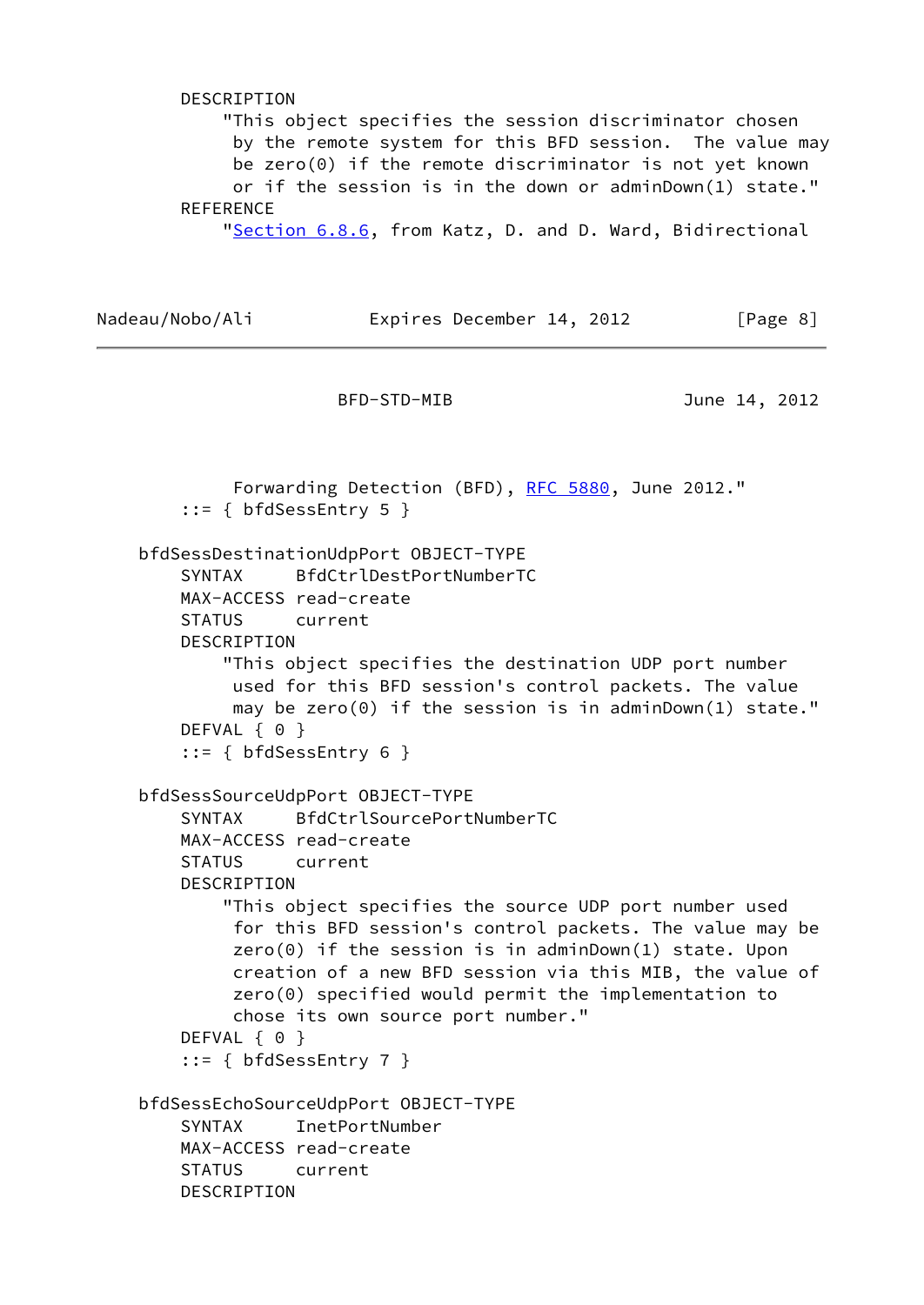```
 "This object specifies the source UDP port number used for
             this BFD session's echo packets. The value may be zero(0)
             if the session is not running in the echo mode, or the
             session is in adminDown(1) state. Upon creation of a new
             BFD session via this MIB, the value of zero(0) would
             permit the implementation to chose its own source port
             number."
       DEFVAL { 0 }
        ::= { bfdSessEntry 8 }
    bfdSessAdminStatus OBJECT-TYPE
        SYNTAX INTEGER {
                            stop(1),
                            start(2)
 }
```
Nadeau/Nobo/Ali Expires December 14, 2012 [Page 9]

BFD-STD-MIB June 14, 2012

```
 MAX-ACCESS read-create
     STATUS current
     DESCRIPTION
             "A transition from 'stop' to 'start' will start
              the BFD state machine for the session. The state
              machine will have an initial state of down.
              A transition from 'start' to 'stop' will cause
              the BFD sesssion to be brought down to
              adminDown(1). Care should be used in providing
              write access to this object without adequate
              authentication."
     DEFVAL { 2 }
     ::= { bfdSessEntry 9 }
 bfdSessState OBJECT-TYPE
     SYNTAX BfdSessStateTC
    MAX-ACCESS read-only
     STATUS current
     DESCRIPTION
         "BFD session state."
     DEFVAL { 2 }
    ::= { bfdSessEntry 10 }
 bfdSessRemoteHeardFlag OBJECT-TYPE
     SYNTAX TruthValue
```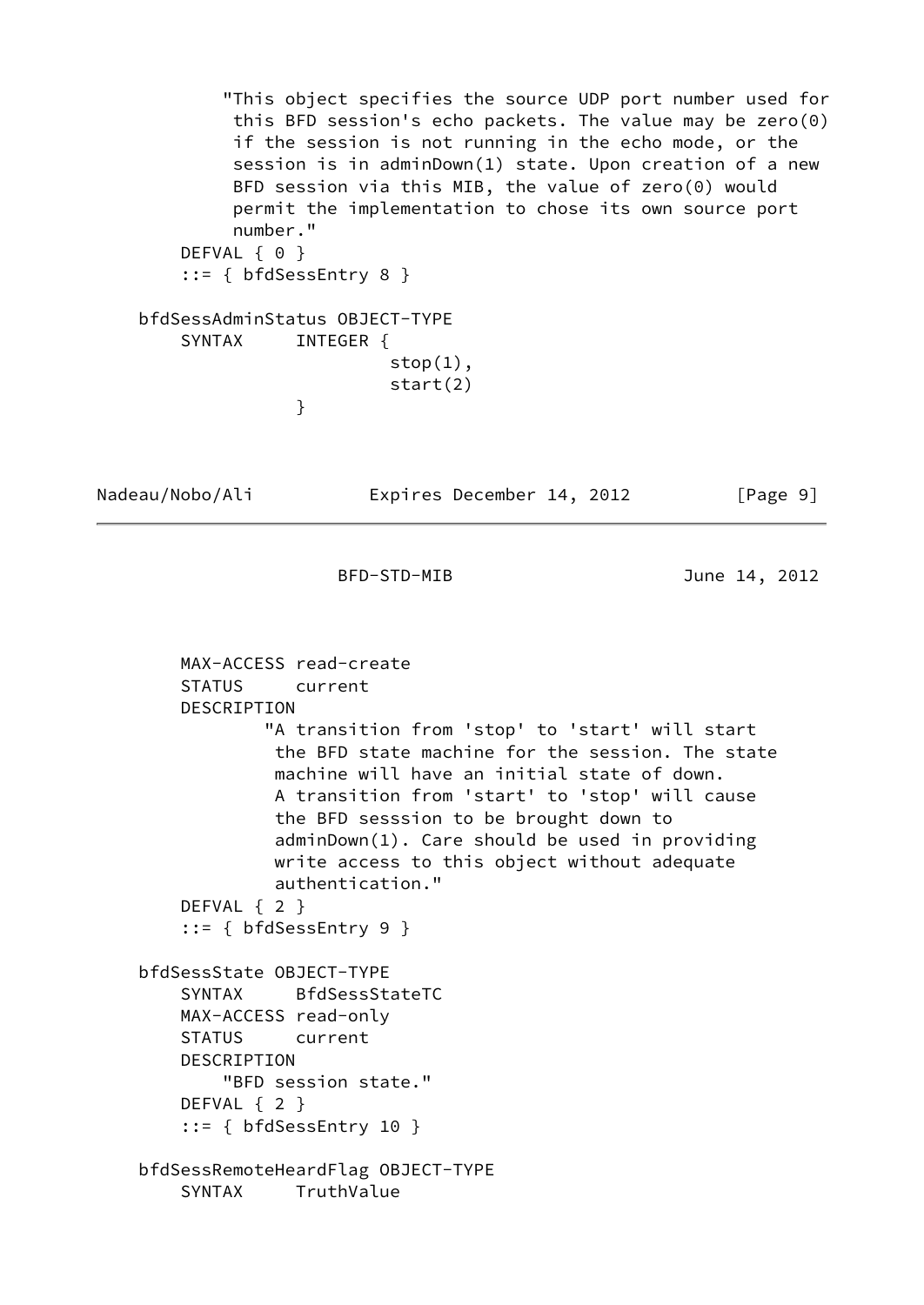```
 MAX-ACCESS read-only
        STATUS current
        DESCRIPTION
            "This object specifies status of BFD packet reception from
             the remote system. Specifically, it is set to true(1) if
             the local system is actively receiving BFD packets from the
             remote system, and is set to false(2) if the local system
             has not received BFD packets recently (within the detection
             time) or if the local system is attempting to tear down
             the BFD session."
        REFERENCE
            "Katz, D. and D. Ward, Bidirectional
             RFC 5880, June 2012."
        DEFVAL { false }
        ::= { bfdSessEntry 11 }
    bfdSessDiag OBJECT-TYPE
        SYNTAX BfdDiagTC
        MAX-ACCESS read-only
        STATUS current
        DESCRIPTION
            "A diagnostic code specifying the local system's reason
             for the last transition of the session from up(4)
Nadeau/Nobo/Ali Expires December 14, 2012 [Page 10]
                      BFD-STD-MIB June 14, 2012
             to some other state."
        ::= { bfdSessEntry 12 }
    bfdSessOperMode OBJECT-TYPE
        SYNTAX BfdSessOperModeTC
        MAX-ACCESS read-create
        STATUS current
        DESCRIPTION
            "This object specifies current operating mode that BFD
             session is operating in."
        ::= { bfdSessEntry 13 }
    bfdSessDemandModeDesiredFlag OBJECT-TYPE
        SYNTAX TruthValue
        MAX-ACCESS read-create
        STATUS current
        DESCRIPTION
```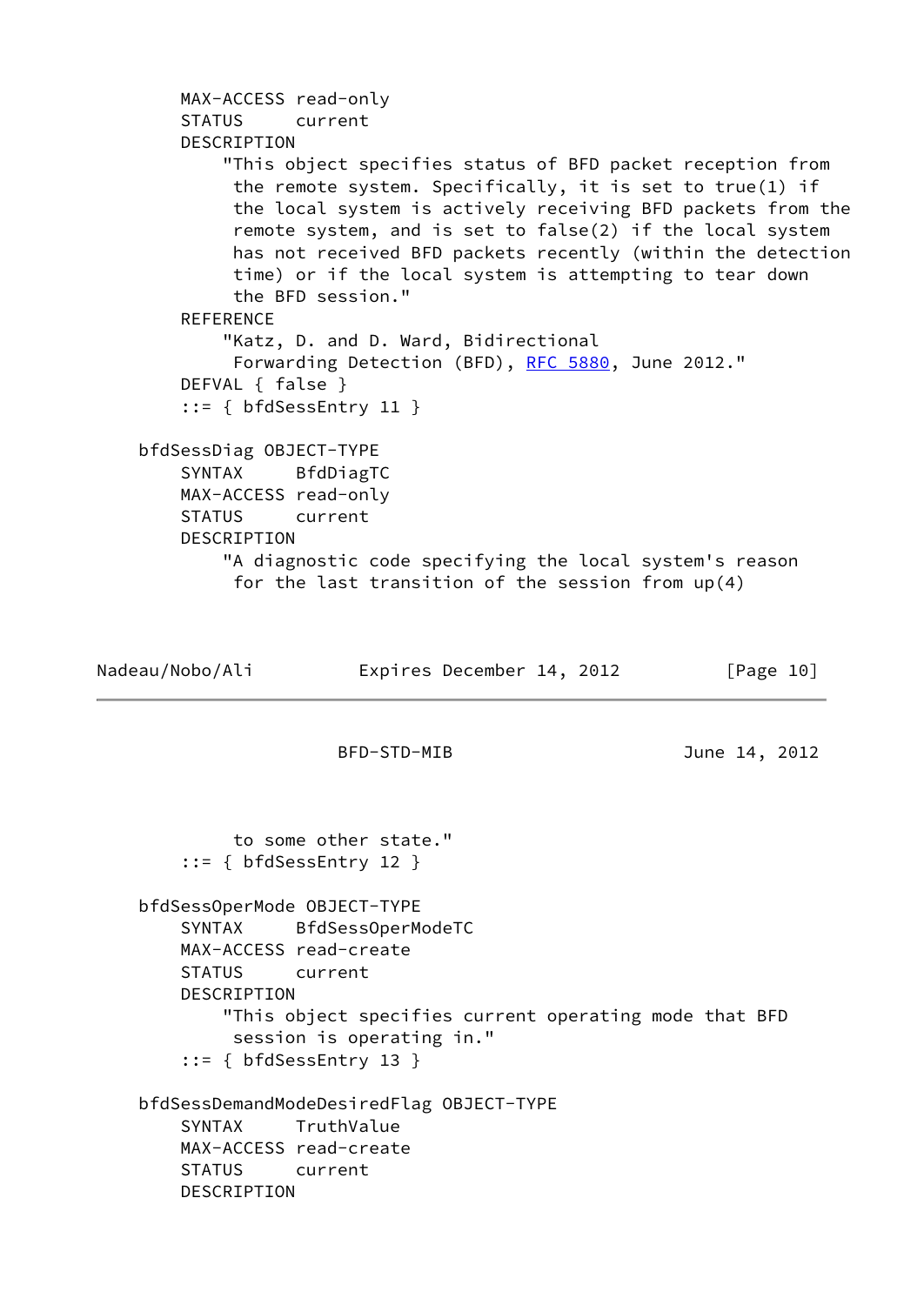```
 "This object indicates that the local system's
          desire to use Demand mode. Specifically, it is set
          to true(1) if the local system wishes to use
          Demand mode or false(2) if not"
     DEFVAL { false }
     ::= { bfdSessEntry 14 }
 bfdSessControlPlaneIndepFlag OBJECT-TYPE
     SYNTAX TruthValue
     MAX-ACCESS read-create
     STATUS current
     DESCRIPTION
         "This object indicates that the local system's
          ability to continue to function through a disruption of
          the control plane. Specifically, it is set
          to true(1) if the local system BFD implementation is
          independent of the control plane. Otherwise, the
          value is set to false(2)"
     DEFVAL { false }
     ::= { bfdSessEntry 15 }
 bfdSessMultipointFlag OBJECT-TYPE
     SYNTAX TruthValue
     MAX-ACCESS read-create
     STATUS current
     DESCRIPTION
         "This object indicates the Multipoint (M) bit for this
          session. It is set to true(1) if Multipoint (M) bit is
          set to 1. Otherwise, the value is set to false(2)"
     DEFVAL { false }
     ::= { bfdSessEntry 16 }
```

```
Nadeau/Nobo/Ali     Expires December 14, 2012   [Page 11]
```
 bfdSessInterface OBJECT-TYPE SYNTAX InterfaceIndexOrZero MAX-ACCESS read-create STATUS current DESCRIPTION "This object contains an interface index used to indicate the interface which this BFD session is running on. This value can be zero if there is no interface associated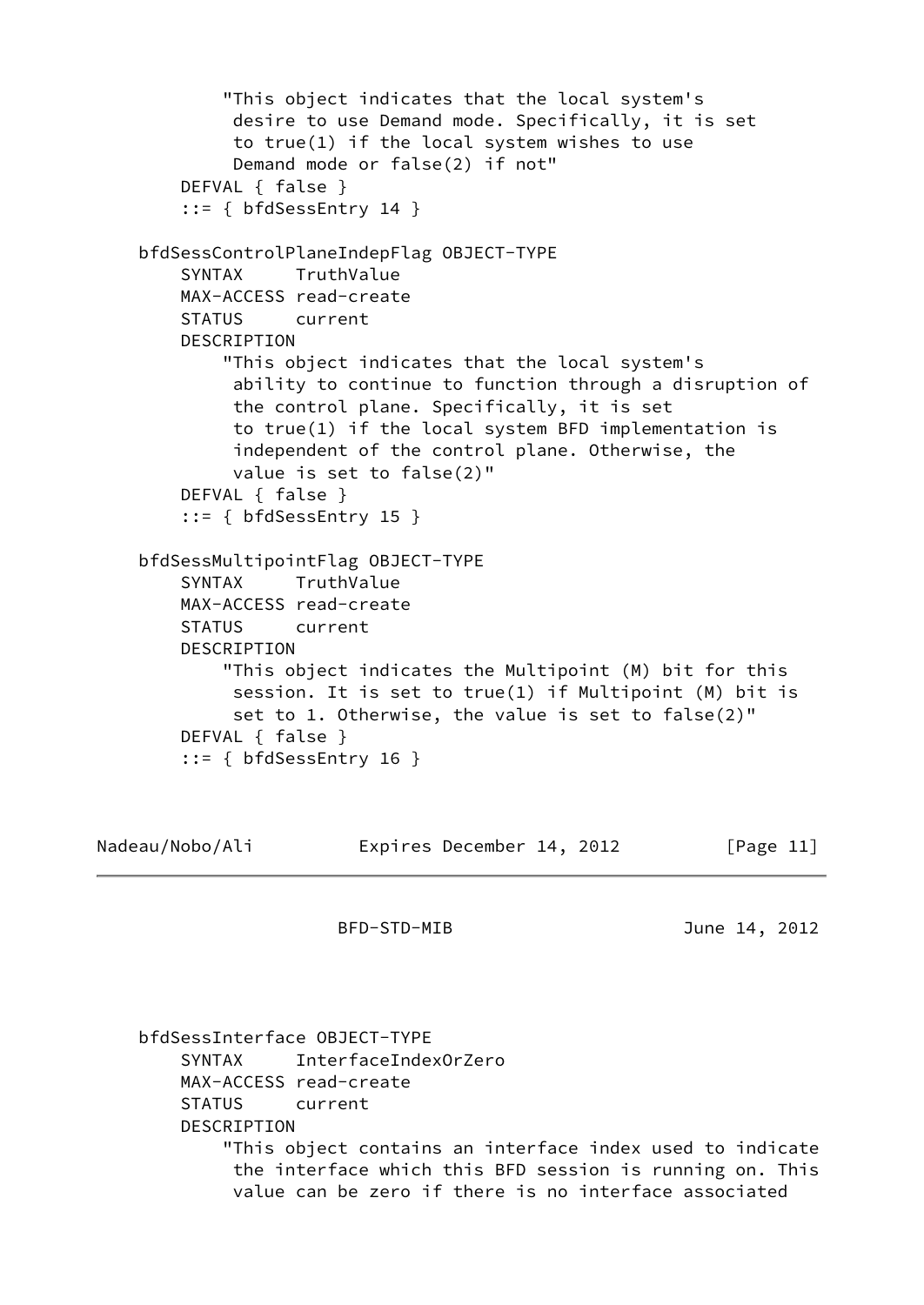```
 with this BFD session."
        ::= { bfdSessEntry 17 }
     bfdSessSrcAddrType OBJECT-TYPE
         SYNTAX InetAddressType
         MAX-ACCESS read-create
         STATUS current
         DESCRIPTION
             "This object specifies IP address type of the source IP
              address of this BFD session. Only values unknown(0),
             ipv4(1), ipv6(2), or ipv6z(4) have to be supported.
              The value of unknown(0) is allowed only when the session
              is singleHop(1) and the source IP address of this BFD
              session is drived from the outgoing interface, or when
              the BFD session is not associated with a specific
              interface. If any other unsupported values are attempted
              in a set operation, the agent MUST return an
              inconsistentValue error."
       ::= { bfdSessEntry 18 }
     bfdSessSrcAddr OBJECT-TYPE
         SYNTAX InetAddress
         MAX-ACCESS read-create
         STATUS current
         DESCRIPTION
             "This object specifies the source IP address of this BFD
              session."
         ::= { bfdSessEntry 19 }
     bfdSessDstAddrType OBJECT-TYPE
         SYNTAX InetAddressType
         MAX-ACCESS read-create
         STATUS current
         DESCRIPTION
             "This object specifies IP address type of the neighboring IP
              address which is being monitored with this BFD session.
             Only values unknown(0), ipv4(1), ipv6(2), or ipv6z(4) have to be supported. The value of unknown(0) is allowed
              only when the session is singleHop(1) and the outgoing
Nadeau/Nobo/Ali     Expires December 14, 2012   [Page 12]
```
interface is of type point-to-point, or when the BFD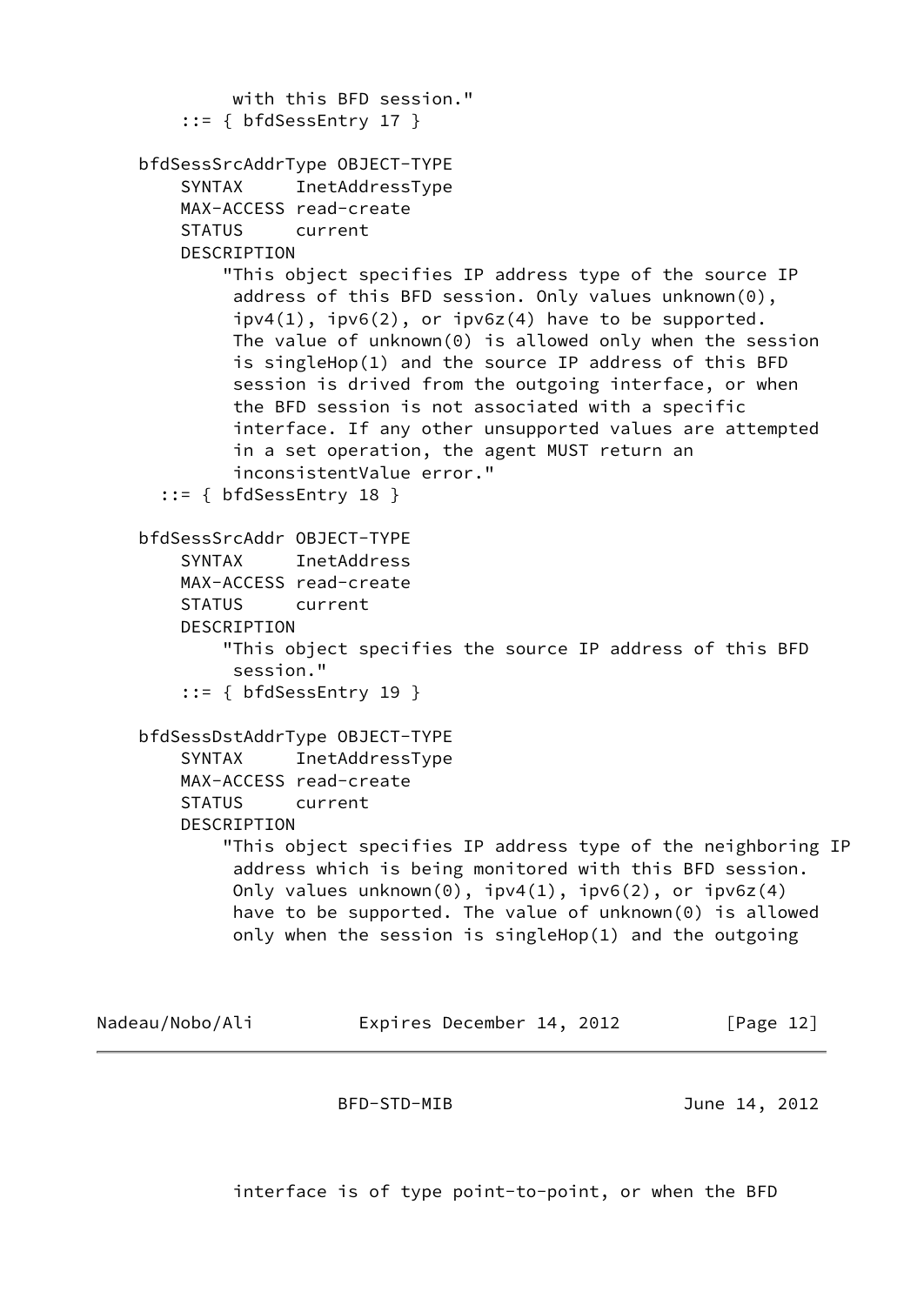```
 session is not associated with a specific interface. If any
          other unsupported values are attempted in a set operation,
          the agent MUST return an inconsistentValue error."
   ::= { bfdSessEntry 20 }
 bfdSessDstAddr OBJECT-TYPE
     SYNTAX InetAddress
     MAX-ACCESS read-create
     STATUS current
    DESCRIPTION
         "This object specifies the neighboring IP address which is
          being monitored with this BFD session."
     ::= { bfdSessEntry 21 }
 bfdSessGTSM OBJECT-TYPE
     SYNTAX TruthValue
     MAX-ACCESS read-create
     STATUS current
     DESCRIPTION
        "Setting the value of this object to true(1) will enable GTSM
         protection of the BFD session. GTSM MUST be enabled on a
         singleHop(1) session if no authentication is in use."
    REFERENCE
       "RFC5082, The Generalized TTL Security Mechanism (GTSM).
         RFC5881, Section 5"
     DEFVAL { false }
     ::= { bfdSessEntry 22 }
 bfdSessGTSMTTL OBJECT-TYPE
     SYNTAX Unsigned32 (0..255)
     MAX-ACCESS read-create
     STATUS current
     DESCRIPTION
         "This object is valid only when bfdSessGTSM protection is
          enabled on the system. This object specifies the minimum
          allowed TTL for received BFD control packets. For
          singleHop(1) session, if GTSM protection is enabled,
          this object SHOULD be set to maximum TTL allowed for
          single hop. The value of zero(0) indicates that
          bfdSessGTSM is disabled."
     REFERENCE
       "RFC5082, The Generalized TTL Security Mechanism (GTSM).
         RFC5881, Section 5"
    DEFVAL { 0 }
     ::= { bfdSessEntry 23 }
```
bfdSessDesiredMinTxInterval OBJECT-TYPE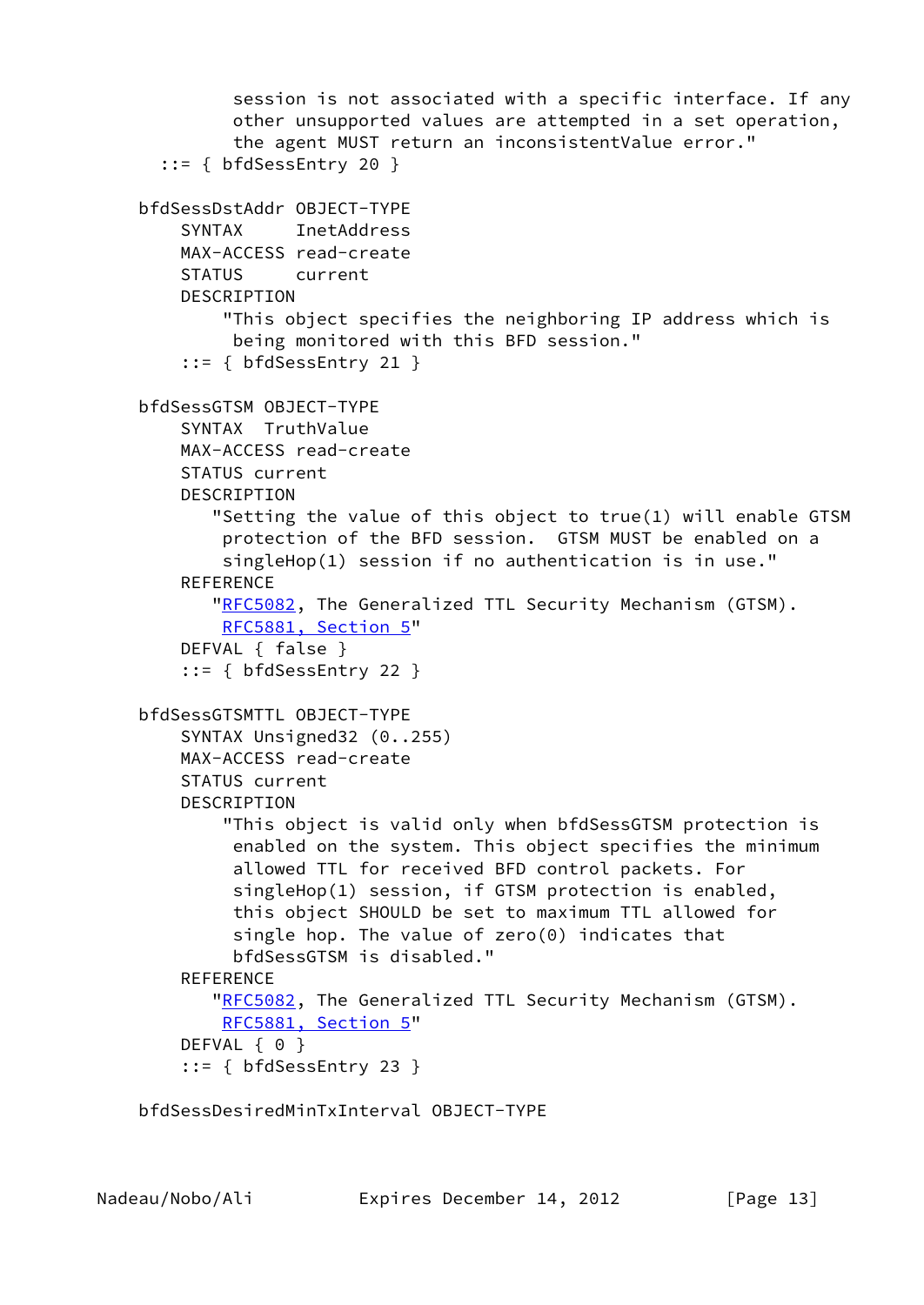```
 SYNTAX BfdIntervalTC
    MAX-ACCESS read-create
    STATUS current
    DESCRIPTION
        "This object specifies the minimum interval, in
         microseconds, that the local system would like to use
         when transmitting BFD Control packets. The value of
         zero(0) is reserved, and should not be used."
   REFERENCE
       "Section 4.1 from Katz, D. and D. Ward, Bidirectional
         RFC 5880, June 2012."
     ::= { bfdSessEntry 24 }
 bfdSessReqMinRxInterval OBJECT-TYPE
    SYNTAX BfdIntervalTC
    MAX-ACCESS read-create
    STATUS current
    DESCRIPTION
        "This object specifies the minimum interval, in
         microseconds, between received BFD Control packets the
         local system is capable of supporting. The value of
         zero(0) can be specified when the transmitting system
         does not want the remote system to send any periodic BFD
         control packets."
   REFERENCE
        "Section 4.1 from Katz, D. and D. Ward, Bidirectional
         RFC 5880, June 2012."
     ::= { bfdSessEntry 25 }
 bfdSessReqMinEchoRxInterval OBJECT-TYPE
    SYNTAX BfdIntervalTC
    MAX-ACCESS read-create
    STATUS current
    DESCRIPTION
        "This object specifies the minimum interval, in
         microseconds, between received BFD Echo packets that this
         system is capable of supporting. Value must be zero(0) if
         this is a multihop BFD session."
     ::= { bfdSessEntry 26 }
 bfdSessDetectMult OBJECT-TYPE
    SYNTAX BfdMultiplierTC
    MAX-ACCESS read-create
    STATUS current
    DESCRIPTION
```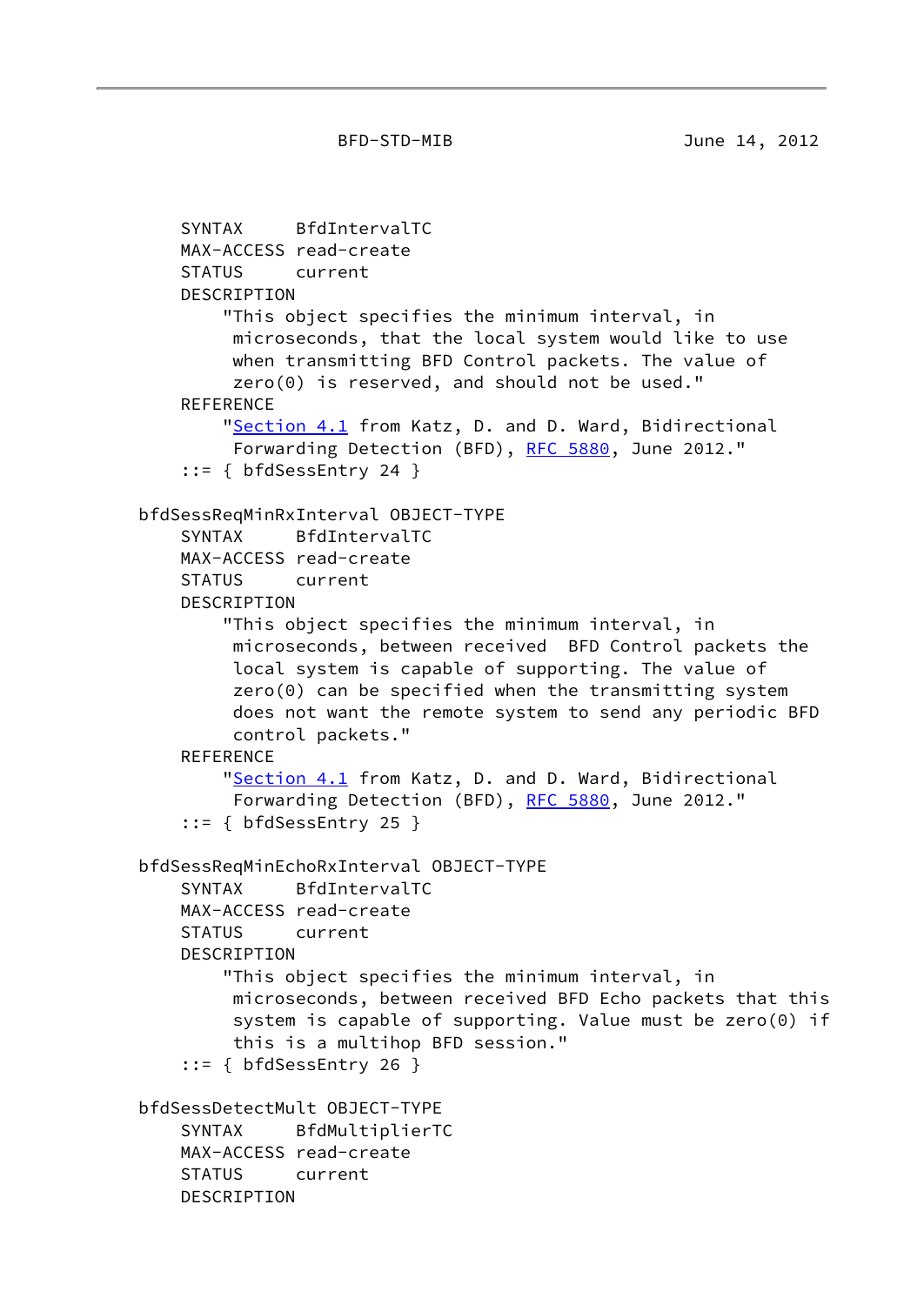```
 "This object specifies the Detect time multiplier."
 ::= { bfdSessEntry 27 }
```

```
Nadeau/Nobo/Ali Expires December 14, 2012 [Page 14]
                      BFD-STD-MIB June 14, 2012
     bfdSessNegotiatedInterval OBJECT-TYPE
        SYNTAX BfdIntervalTC
        MAX-ACCESS read-only
        STATUS current
        DESCRIPTION
            "This object specifies the negotiated interval, in
             microseconds, that the local system is transmitting
             BFD Control packets."
         ::= { bfdSessEntry 28 }
     bfdSessNegotiatedEchoInterval OBJECT-TYPE
        SYNTAX BfdIntervalTC
        MAX-ACCESS read-only
        STATUS current
        DESCRIPTION
             "This object specifies the negotiated interval, in
             microseconds, that the local system is transmitting
             BFD echo packets. Value is expected to be zero if
             the sessions is not running in echo mode."
         ::= { bfdSessEntry 29 }
     bfdSessNegotiatedDetectMult OBJECT-TYPE
        SYNTAX BfdMultiplierTC
        MAX-ACCESS read-only
        STATUS current
        DESCRIPTION
            "This object specifies the Detect time multiplier."
         ::= { bfdSessEntry 30 }
     bfdSessAuthPresFlag OBJECT-TYPE
        SYNTAX TruthValue
        MAX-ACCESS read-create
        STATUS current
        DESCRIPTION
            "This object indicates that the local system's
             desire to use Authentication. Specifically, it is set
             to true(1) if the local system wishes the session
```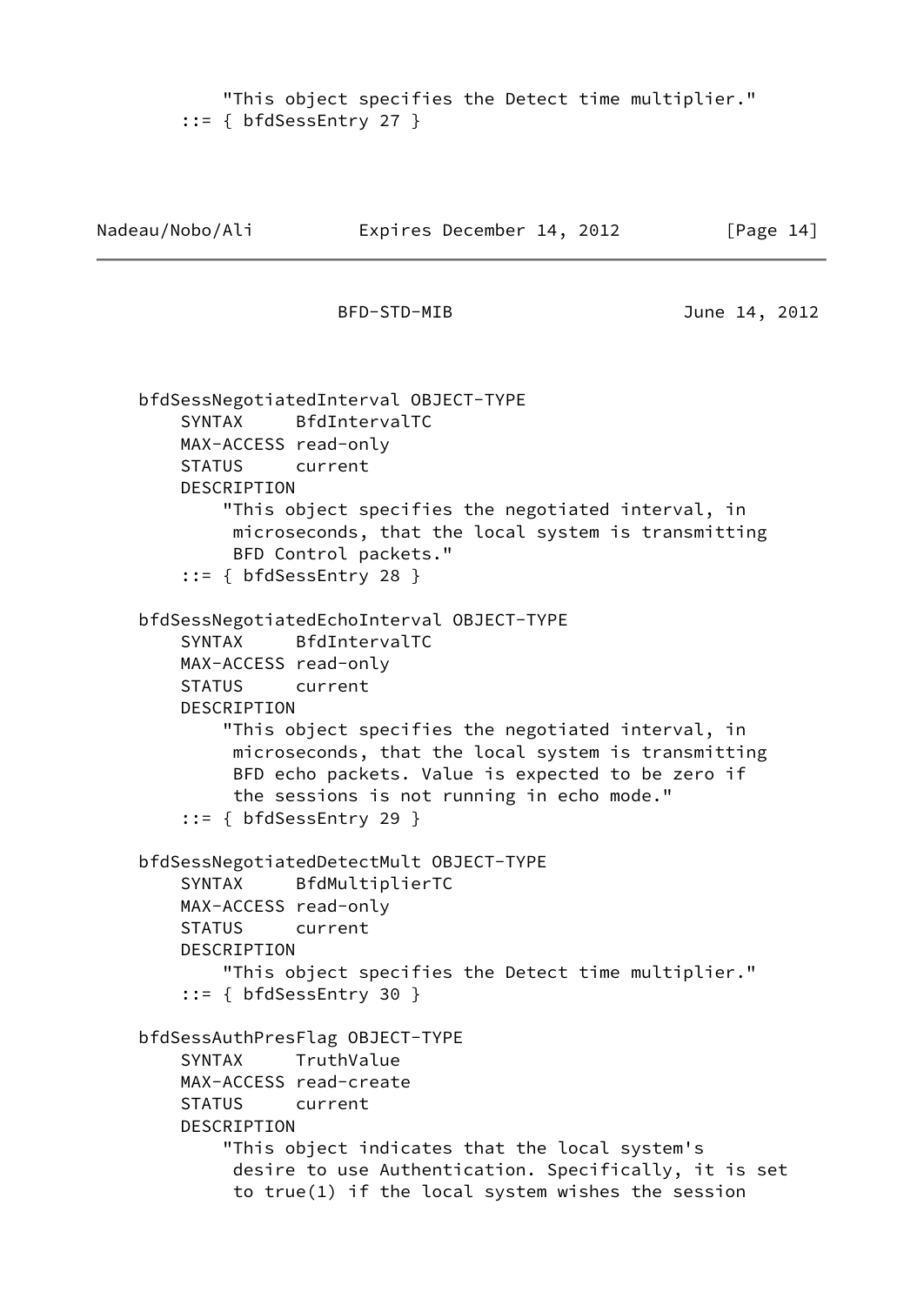```
 to be authenticated or false(2) if not."
        REFERENCE
           "Sections 4.2 4.4 from Katz, D. and D. Ward,
             Bidirectional Forwarding Detection (BFD), RFC 5880,
             June 2012."
        DEFVAL { false }
        ::= { bfdSessEntry 31 }
    bfdSessAuthenticationType OBJECT-TYPE
        SYNTAX BfdSessAuthenticationTypeTC
        MAX-ACCESS read-create
Nadeau/Nobo/Ali     Expires December 14, 2012 [Page 15]
                      BFD-STD-MIB June 14, 2012
        STATUS current
        DESCRIPTION
            "The Authentication Type used for this BFD session.
             This field is valid only when the Authentication
             Present bit is set. Max-access to this object as well as
             other authentication related objects are set to
             read-create in order to support management of a single
             key ID at a time, key rotation is not handled. Key update
             in practice must be done by atomic update using a set
             containing all affected objects in the same varBindList
             or otherwise risk the session dropping. Value -1
             indicates that no authentication is in use for this
             session."
       REFERENCE
           "Sections 4.2 4.4 from Katz, D. and D. Ward,
            RFC 5880,
             June 2012."
       DEFVAL \{-1\} ::= { bfdSessEntry 32 }
    bfdSessAuthenticationKeyID OBJECT-TYPE
        SYNTAX Integer32 (-1 | 0..255)
        MAX-ACCESS read-create
        STATUS current
        DESCRIPTION
            "The authentication key ID in use for this session. This
             object permits multiple keys to be active simultaneously.
             When bfdSessAuthPresFlag is false(2), then the value
             of this object MUST be -1. The value -1 indicates that
```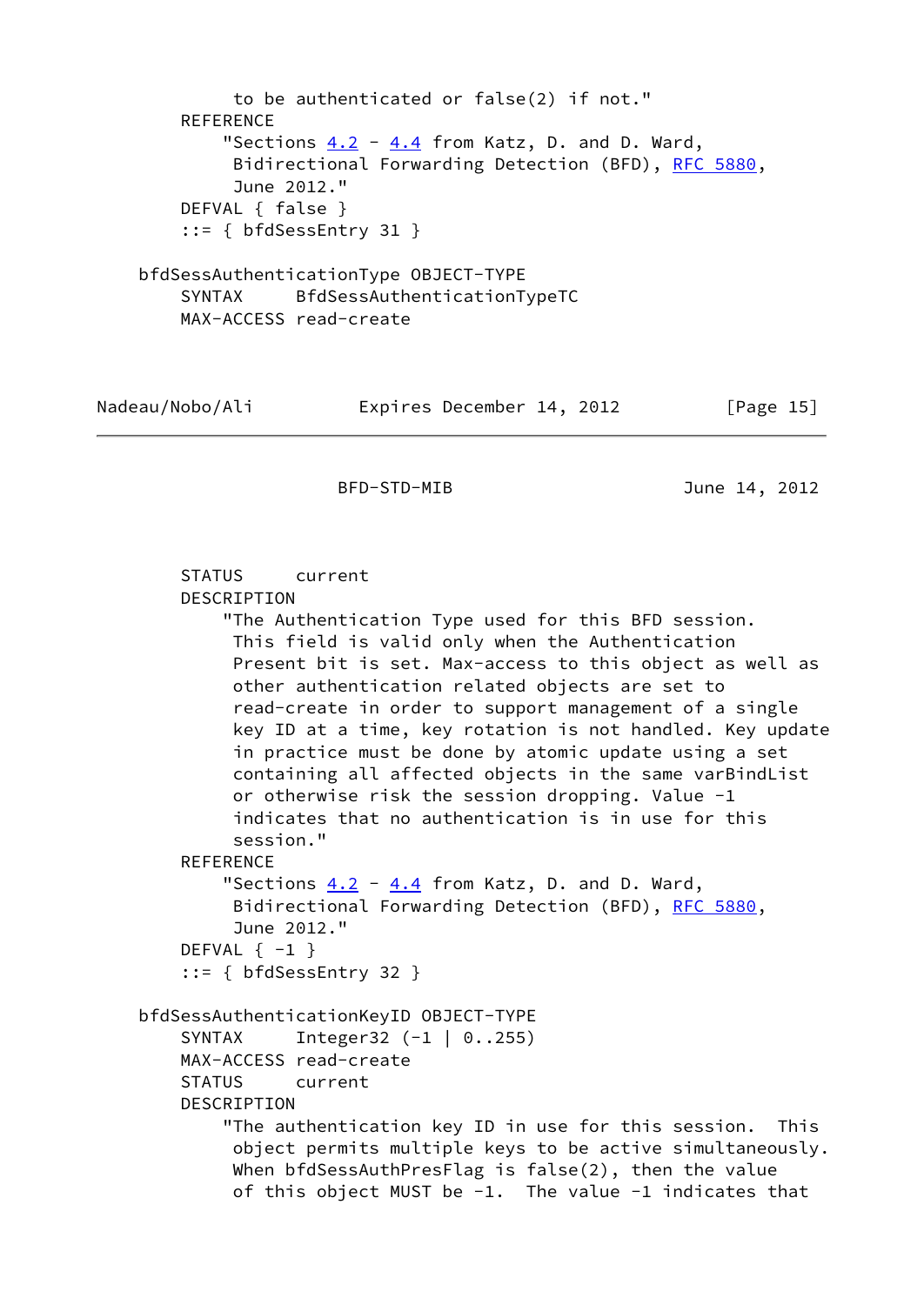no Authentication Key ID will be present in the optional BFD Authentication Section." REFERENCE "Sections  $4.2 - 4.4$  $4.2 - 4.4$  $4.2 - 4.4$  from Katz, D. and D. Ward, Bidirectional Forwarding Detection (BFD), [RFC 5880,](https://datatracker.ietf.org/doc/pdf/rfc5880) June 2012." DEFVAL  $\{-1\}$  ::= { bfdSessEntry 33 } bfdSessAuthenticationKey OBJECT-TYPE SYNTAX BfdSessionAuthenticationKeyTC MAX-ACCESS read-create STATUS current DESCRIPTION "The authentication key. When the bfdSessAuthenticationType is simplePassword(1), the value of this object is the password present in the BFD packets. When the bfdSessAuthentication type is one of the keyed Nadeau/Nobo/Ali Expires December 14, 2012 [Page 16] BFD-STD-MIB June 14, 2012 authentication types, this value is used in the computation of the key present in the BFD authentication packet." **REFERENCE** "Sections  $4.2 - 4.4$  $4.2 - 4.4$  $4.2 - 4.4$  from from Katz, D. and D. Ward, Bidirectional Forwarding Detection (BFD), [RFC 5880,](https://datatracker.ietf.org/doc/pdf/rfc5880) June 2012." ::= { bfdSessEntry 34 } bfdSessStorageType OBJECT-TYPE SYNTAX StorageType MAX-ACCESS read-create STATUS current DESCRIPTION "This variable indicates the storage type for this object. Conceptual rows having the value 'permanent' need not allow write-access to any columnar objects in the row."

```
 ::= { bfdSessEntry 35 }
```
bfdSessRowStatus OBJECT-TYPE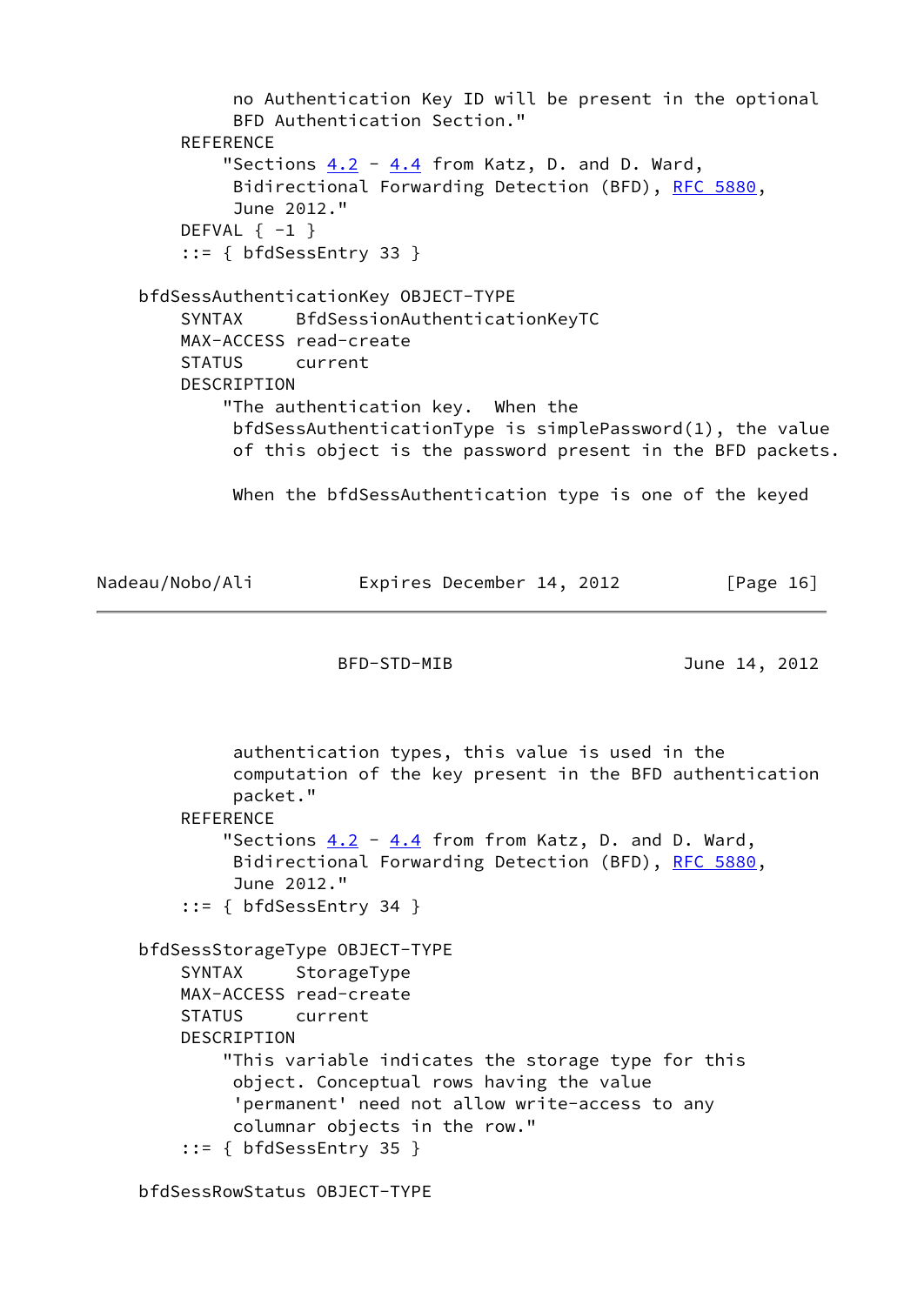```
 SYNTAX RowStatus
        MAX-ACCESS read-create
        STATUS current
        DESCRIPTION
            "This variable is used to create, modify, and/or
             delete a row in this table. When a row in this
             table has a row in the active(1) state, no
             objects in this row can be modified except the
             bfdSessRowStatus and bfdSessStorageType."
        ::= { bfdSessEntry 36 }
  -- BFD Session Performance Table
    bfdSessPerfTable OBJECT-TYPE
        SYNTAX SEQUENCE OF BfdSessPerfEntry
        MAX-ACCESS not-accessible
        STATUS current
        DESCRIPTION
            "This table specifies BFD Session performance counters."
        ::= { bfdObjects 3 }
    bfdSessPerfEntry OBJECT-TYPE
        SYNTAX BfdSessPerfEntry
        MAX-ACCESS not-accessible
        STATUS current
        DESCRIPTION
            "An entry in this table is created by a BFD-enabled node
Nadeau/Nobo/Ali     Expires December 14, 2012   [Page 17]
                      BFD-STD-MIB June 14, 2012
             for every BFD Session. bfdSessPerfDiscTime is used to
             indicate potential discontinuity for all counter objects
             in this table."
        AUGMENTS { bfdSessEntry }
        ::= { bfdSessPerfTable 1 }
    BfdSessPerfEntry ::= SEQUENCE {
       bfdSessPerfCtrlPktIn Counter32,
      bfdSessPerfCtrlPktOut Counter32,
      bfdSessPerfCtrlPktDrop Counter32,
       bfdSessPerfCtrlPktDropLastTime TimeStamp,
      bfdSessPerfEchoPktIn Counter32,
      bfdSessPerfEchoPktOut Counter32,
```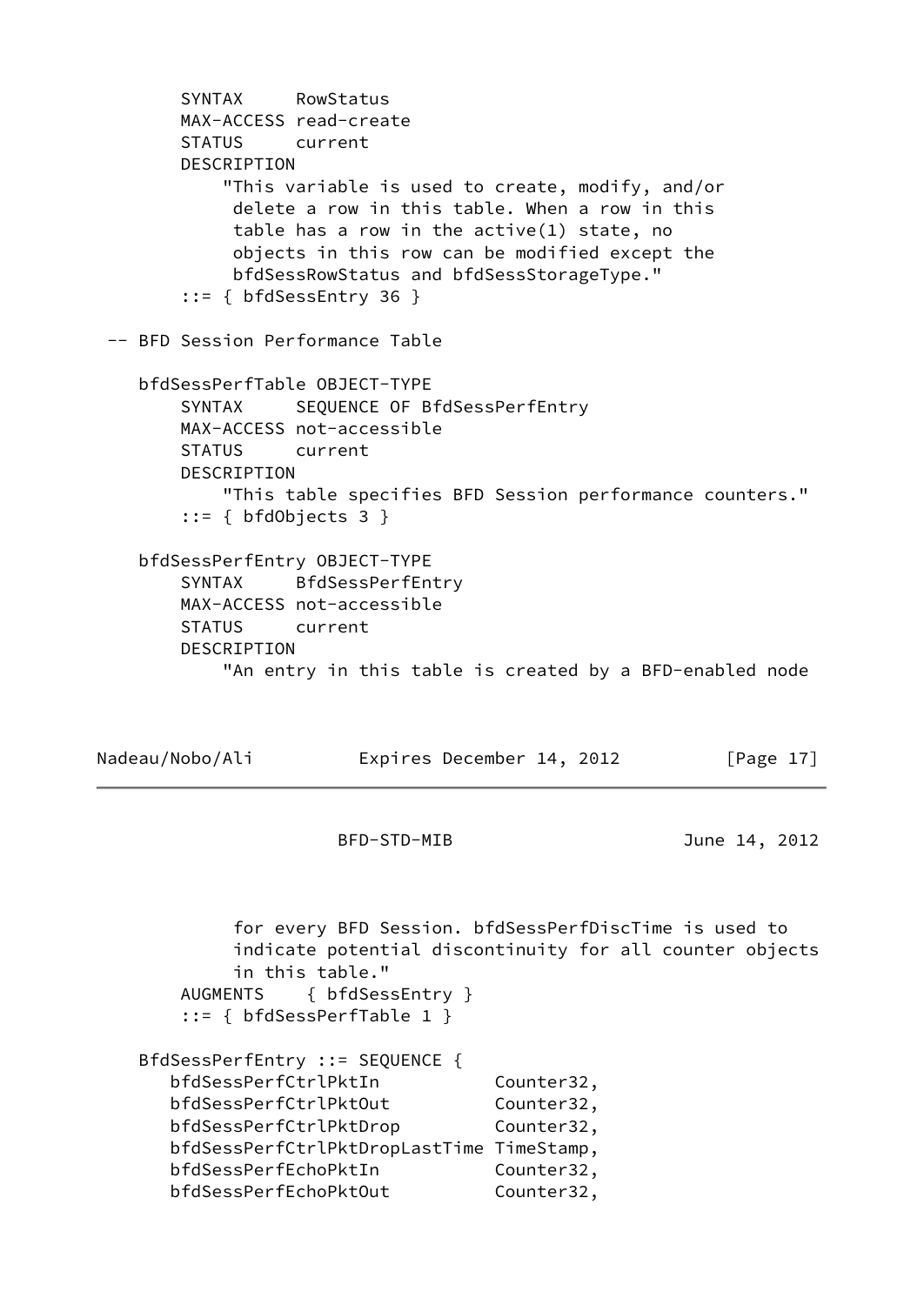```
 bfdSessPerfEchoPktDrop Counter32,
      bfdSessPerfEchoPktDropLastTime TimeStamp,
     bfdSessUpTime TimeStamp,
      bfdSessPerfLastSessDownTime TimeStamp,
     bfdSessPerfLastCommLostDiag BfdDiagTC,
     bfdSessPerfSessUpCount Counter32,
     bfdSessPerfDiscTime TimeStamp,
      -- High Capacity Counters
      bfdSessPerfCtrlPktInHC Counter64,
     bfdSessPerfCtrlPktOutHC Counter64,
      bfdSessPerfCtrlPktDropHC Counter64,
     bfdSessPerfEchoPktInHC Counter64,
     bfdSessPerfEchoPktOutHC Counter64,
      bfdSessPerfEchoPktDropHC Counter64
   }
 -- Ed Note: should we add per-diag code counts here,
   bfdSessPerfCtrlPktIn OBJECT-TYPE
       SYNTAX Counter32
       MAX-ACCESS read-only
       STATUS current
       DESCRIPTION
           "The total number of BFD control messages received for this
            BFD session. This value MUST be equal to the least
            significant 32 bits of bfdSessPerfCtrlPktInHC."
       ::= { bfdSessPerfEntry 1 }
   bfdSessPerfCtrlPktOut OBJECT-TYPE
       SYNTAX Counter32
       MAX-ACCESS read-only
       STATUS current
       DESCRIPTION
           "The total number of BFD control messages sent for this BFD
```

| Nadeau/Nobo/Ali | Expires December 14, 2012 | [Page 18] |
|-----------------|---------------------------|-----------|
|                 |                           |           |

session.

 It MUST be equal to the least significant 32 bits of significant 32 bits of bfdSessPerfCtrlPktOutHC if supported, and MUST do so the rules spelled out in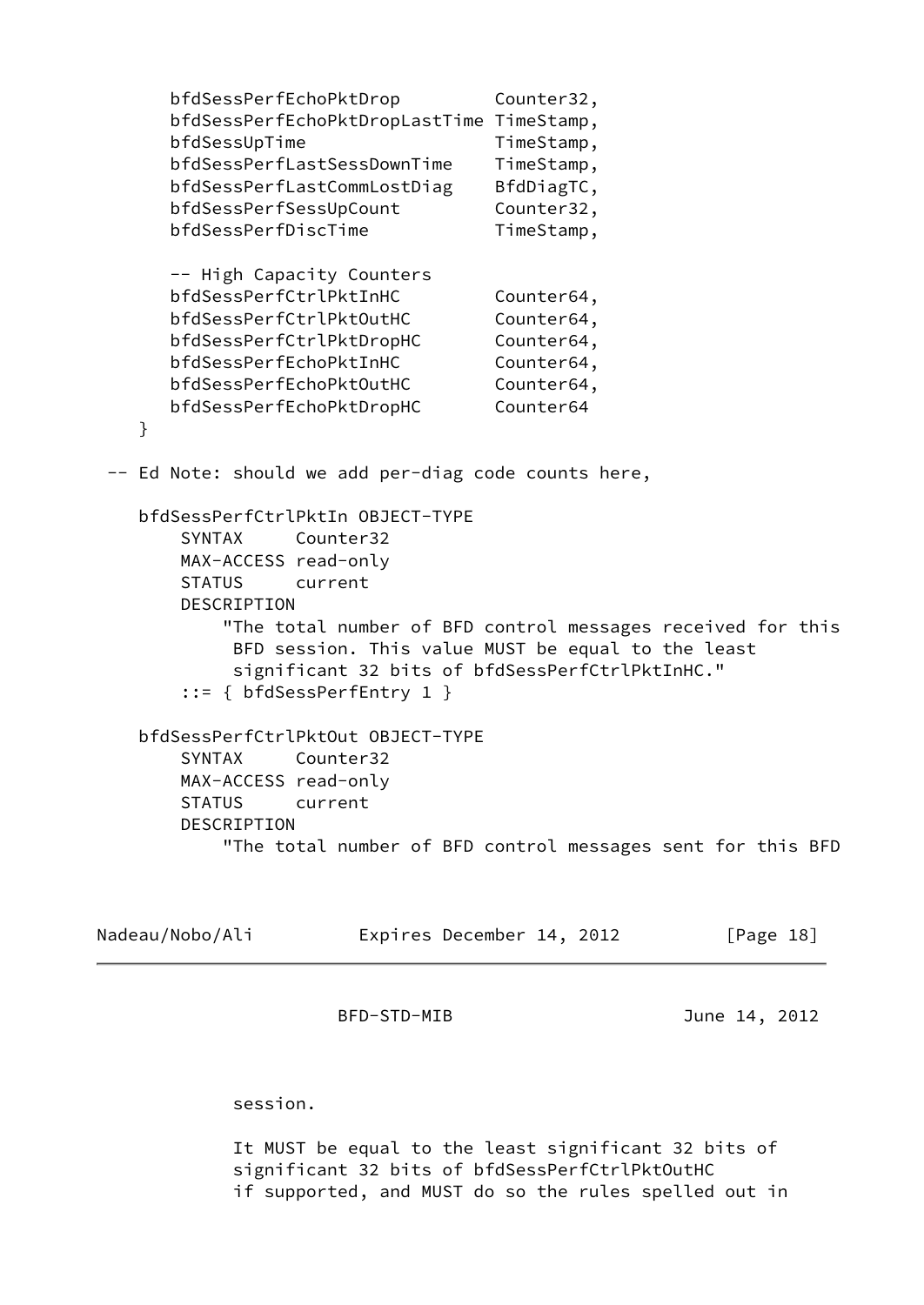```
 RFC 2863."
     ::= { bfdSessPerfEntry 2 }
 bfdSessPerfCtrlPktDrop OBJECT-TYPE
     SYNTAX Counter32
     MAX-ACCESS read-only
     STATUS current
     DESCRIPTION
         "The total number of BFD control messages received for this
          session yet dropped for being invalid.
          It MUST be equal to the least significant 32 bits of
          significant 32 bits of bfdSessPerfCtrlPktDropHC
          if supported, and MUST do so the rules spelled out in
          RFC 2863."
     ::= { bfdSessPerfEntry 3 }
 bfdSessPerfCtrlPktDropLastTime OBJECT-TYPE
     SYNTAX TimeStamp
     MAX-ACCESS read-only
     STATUS current
     DESCRIPTION
         "The value of sysUpTime on the most recent occasion at
          which received BFD control message for this session was
          dropped. If no such up event exists, this object contains
          a zero value."
     ::= { bfdSessPerfEntry 4 }
 bfdSessPerfEchoPktIn OBJECT-TYPE
     SYNTAX Counter32
     MAX-ACCESS read-only
     STATUS current
     DESCRIPTION
         "The total number of BFD echo messages received for this
          BFD session.
          It MUST be equal to the least significant 32 bits of
          significant 32 bits of bfdSessPerfEchoPktInHC if
          supported, and MUST do so the rules spelled out in
          RFC 2863."
     ::= { bfdSessPerfEntry 5 }
```
Nadeau/Nobo/Ali Expires December 14, 2012 [Page 19]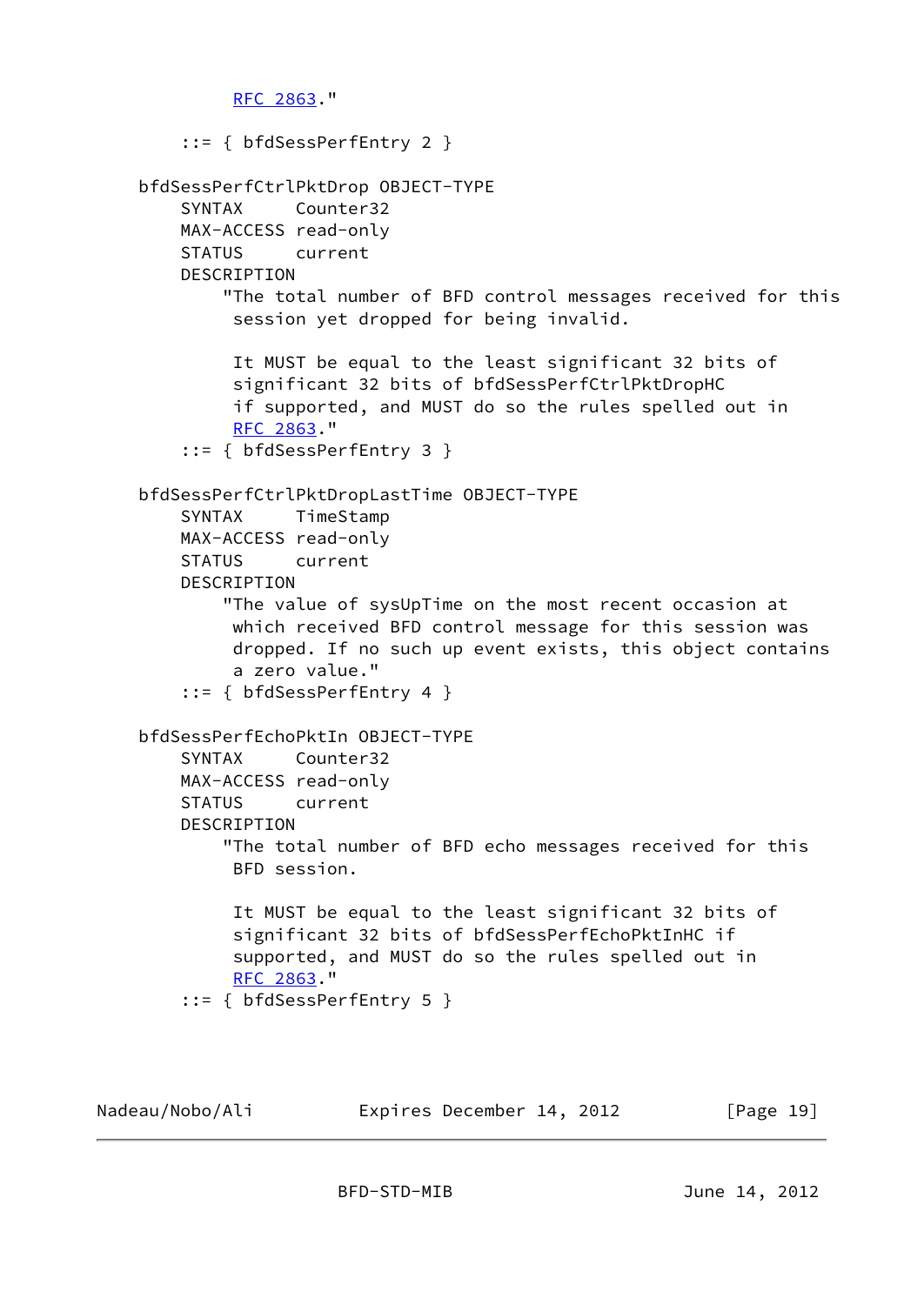```
 bfdSessPerfEchoPktOut OBJECT-TYPE
     SYNTAX Counter32
    MAX-ACCESS read-only
    STATUS current
    DESCRIPTION
        "The total number of BFD echo messages sent for this BFD
         session.
         It MUST be equal to the least significant 32 bits of
         bfdSessPerfEchoPktOutHC if supported, and MUST do so
        RFC 2863."
     ::= { bfdSessPerfEntry 6 }
 bfdSessPerfEchoPktDrop OBJECT-TYPE
    SYNTAX Counter32
    MAX-ACCESS read-only
    STATUS current
    DESCRIPTION
         "The total number of BFD echo messages received for this
         session yet dropped for being invalid.
         It MUST be equal to the least significant 32 bits of
         bfdSessPerfEchoPktDropHC if supported, and MUST do so
        RFC 2863."
     ::= { bfdSessPerfEntry 7 }
 bfdSessPerfEchoPktDropLastTime OBJECT-TYPE
    SYNTAX TimeStamp
    MAX-ACCESS read-only
    STATUS current
    DESCRIPTION
         "The value of sysUpTime on the most recent occasion at
         which received BFD echo message for this session was
         dropped. If no such up event exists, this object contains
         a zero value."
     ::= { bfdSessPerfEntry 8 }
 bfdSessUpTime OBJECT-TYPE
     SYNTAX TimeStamp
    MAX-ACCESS read-only
    STATUS current
   DESCRIPTION
        "The value of sysUpTime on the most recent occasion at which
         the session came up. If no such up event exists this object
         contains a zero value."
     ::= { bfdSessPerfEntry 9 }
```

```
 bfdSessPerfLastSessDownTime OBJECT-TYPE
```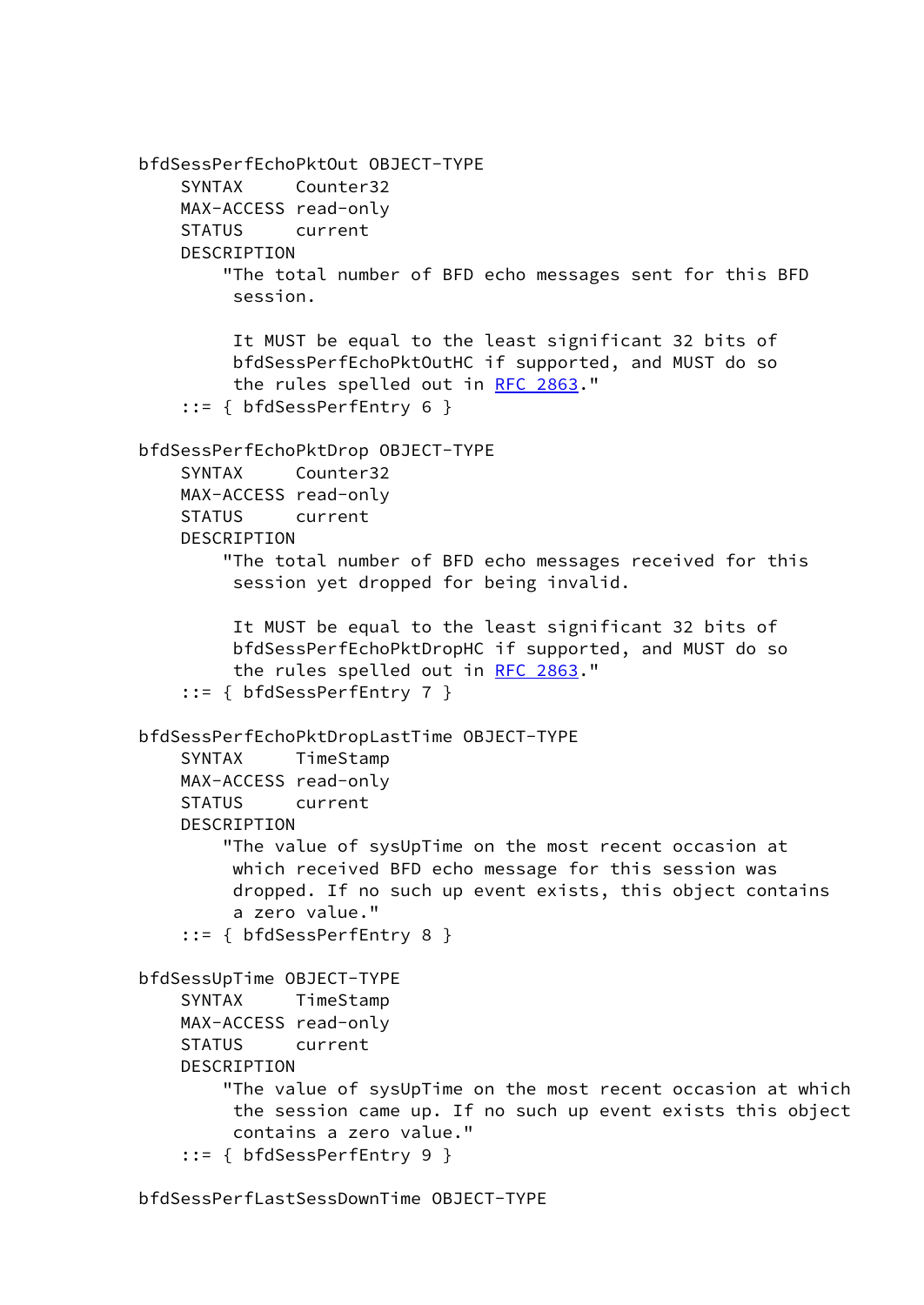```
 SYNTAX TimeStamp
    MAX-ACCESS read-only
     STATUS current
     DESCRIPTION
         "The value of sysUpTime on the most recent occasion at
          which the last time communication was lost with the
          neighbor. If no such down event exist this object
          contains a zero value."
     ::= { bfdSessPerfEntry 10 }
 bfdSessPerfLastCommLostDiag OBJECT-TYPE
     SYNTAX BfdDiagTC
     MAX-ACCESS read-only
     STATUS current
     DESCRIPTION
         "The BFD diag code for the last time communication was lost
          with the neighbor. If no such down event exists this object
          contains a zero value."
     ::= { bfdSessPerfEntry 11 }
 bfdSessPerfSessUpCount OBJECT-TYPE
     SYNTAX Counter32
     MAX-ACCESS read-only
     STATUS current
     DESCRIPTION
         "The number of times this session has gone into the Up
          state since the system last rebooted."
     ::= { bfdSessPerfEntry 12 }
 bfdSessPerfDiscTime OBJECT-TYPE
     SYNTAX TimeStamp
    MAX-ACCESS read-only
     STATUS current
     DESCRIPTION
       "The value of sysUpTime on the most recent occasion at
        which any one or more of the session counters suffered
        a discontinuity.
        The relevant counters are the specific instances associated
```
with this BFD session of any Counter32 object contained in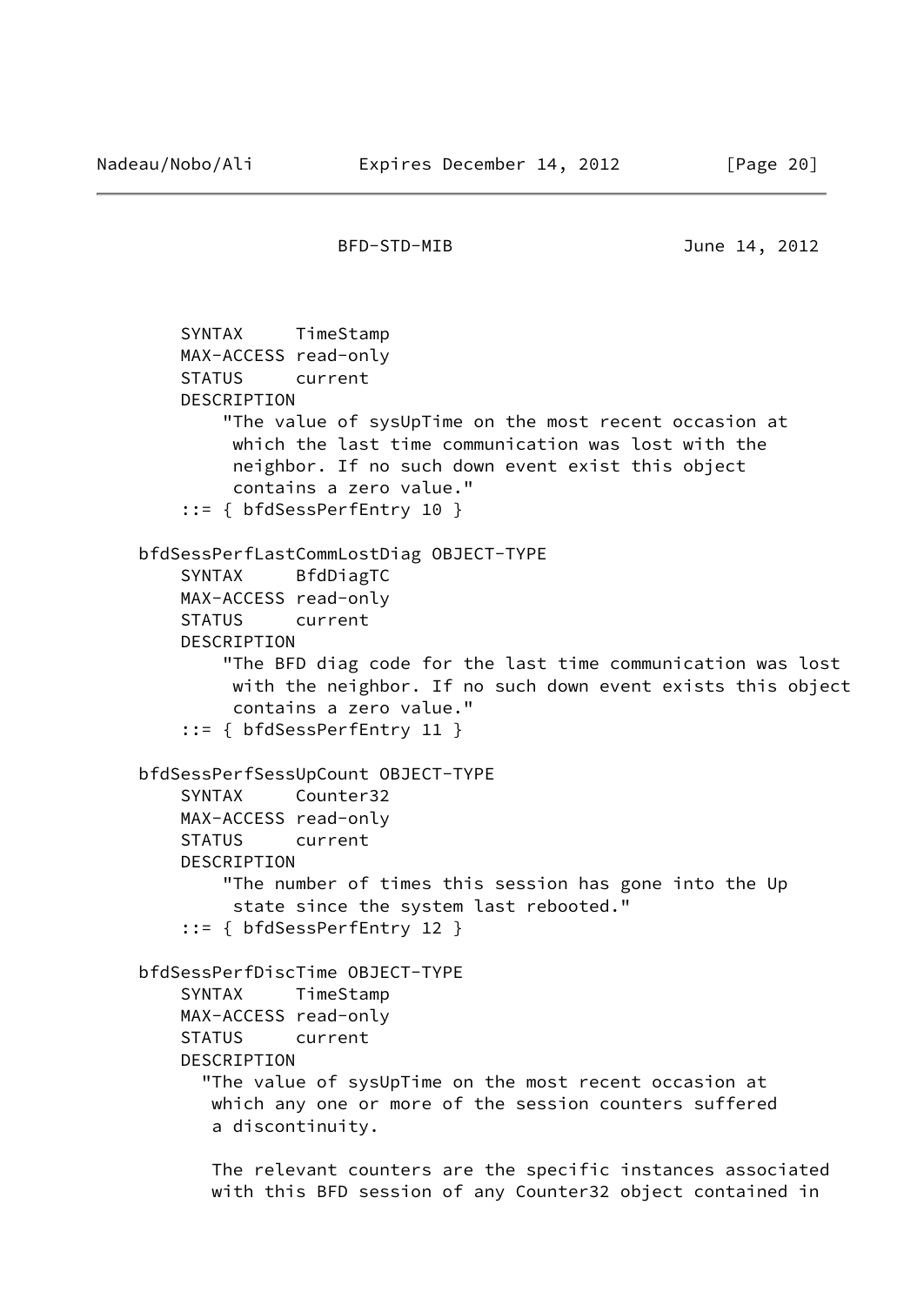the BfdSessPerfTable. If no such discontinuities have occurred since the last re-initialization of the local management subsystem, then this object contains a zero value."

::= { bfdSessPerfEntry 13 }

 bfdSessPerfCtrlPktInHC OBJECT-TYPE SYNTAX Counter64

Nadeau/Nobo/Ali Expires December 14, 2012 [Page 21]

BFD-STD-MIB June 14, 2012

 MAX-ACCESS read-only STATUS current DESCRIPTION "This value represents the total number of BFD control messages received for this BFD session. It MUST be equal to the least significant 32 bits of bfdSessPerfCtrlPktInHC if supported, and MUST do so the rules spelled out in [RFC 2863.](https://datatracker.ietf.org/doc/pdf/rfc2863)" ::= { bfdSessPerfEntry 14 } bfdSessPerfCtrlPktOutHC OBJECT-TYPE SYNTAX Counter64 MAX-ACCESS read-only STATUS current DESCRIPTION "This value represents the total number of BFD control messages transmitted for this BFD session. It MUST be equal to the least significant 32 bits of bfdSessPerfCtrlPktOut if supported, and MUST do so the rules spelled out in [RFC 2863.](https://datatracker.ietf.org/doc/pdf/rfc2863)" ::= { bfdSessPerfEntry 15 } bfdSessPerfCtrlPktDropHC OBJECT-TYPE SYNTAX Counter64 MAX-ACCESS read-only STATUS current DESCRIPTION "This value represents the total number of BFD control messages received for this BFD session yet dropped for being invalid.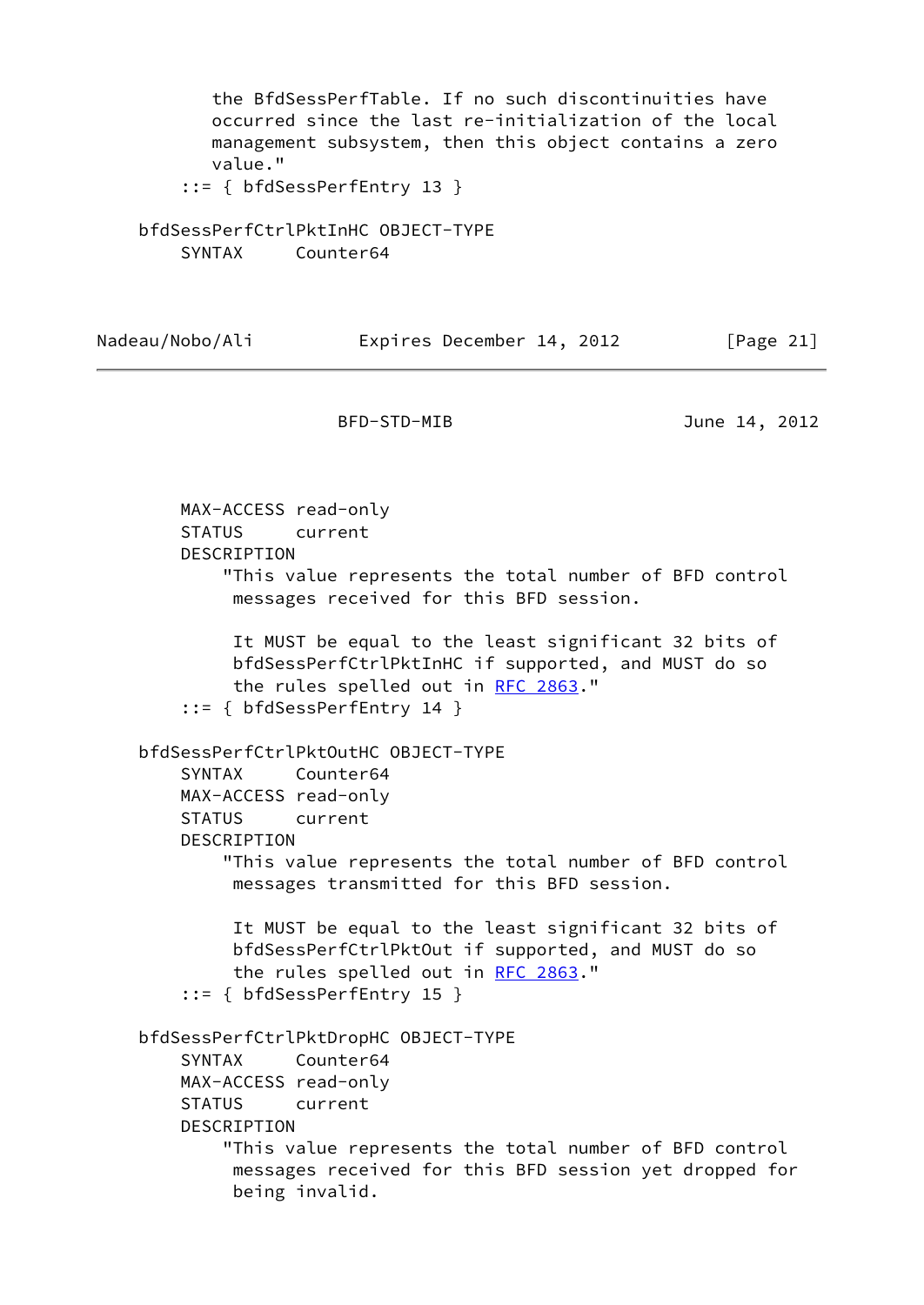It MUST be equal to the least significant 32 bits of bfdSessPerfCtrlPktDrop if supported, and MUST do so the rules spelled out in [RFC 2863.](https://datatracker.ietf.org/doc/pdf/rfc2863)" ::= { bfdSessPerfEntry 16 } bfdSessPerfEchoPktInHC OBJECT-TYPE SYNTAX Counter64 MAX-ACCESS read-only STATUS current DESCRIPTION "This value represents the total number of BFD echo messages received for this BFD session. It MUST be equal to the least significant 32 bits of bfdSessPerfEchoPktIn if supported, and MUST do so Nadeau/Nobo/Ali Expires December 14, 2012 [Page 22] BFD-STD-MIB June 14, 2012 the rules spelled out in [RFC 2863.](https://datatracker.ietf.org/doc/pdf/rfc2863)" ::= { bfdSessPerfEntry 17 } bfdSessPerfEchoPktOutHC OBJECT-TYPE SYNTAX Counter64 MAX-ACCESS read-only STATUS current DESCRIPTION "This value represents the total number of BFD echo messages transmitted for this BFD session. It MUST be equal to the least significant 32 bits of bfdSessPerfEchoPktOut if supported, and MUST do so the rules spelled out in [RFC 2863.](https://datatracker.ietf.org/doc/pdf/rfc2863)" ::= { bfdSessPerfEntry 18 } bfdSessPerfEchoPktDropHC OBJECT-TYPE SYNTAX Counter64 MAX-ACCESS read-only STATUS current DESCRIPTION "This value represents the total number of BFD echo

 messages received for this BFD session yet dropped for being invalid.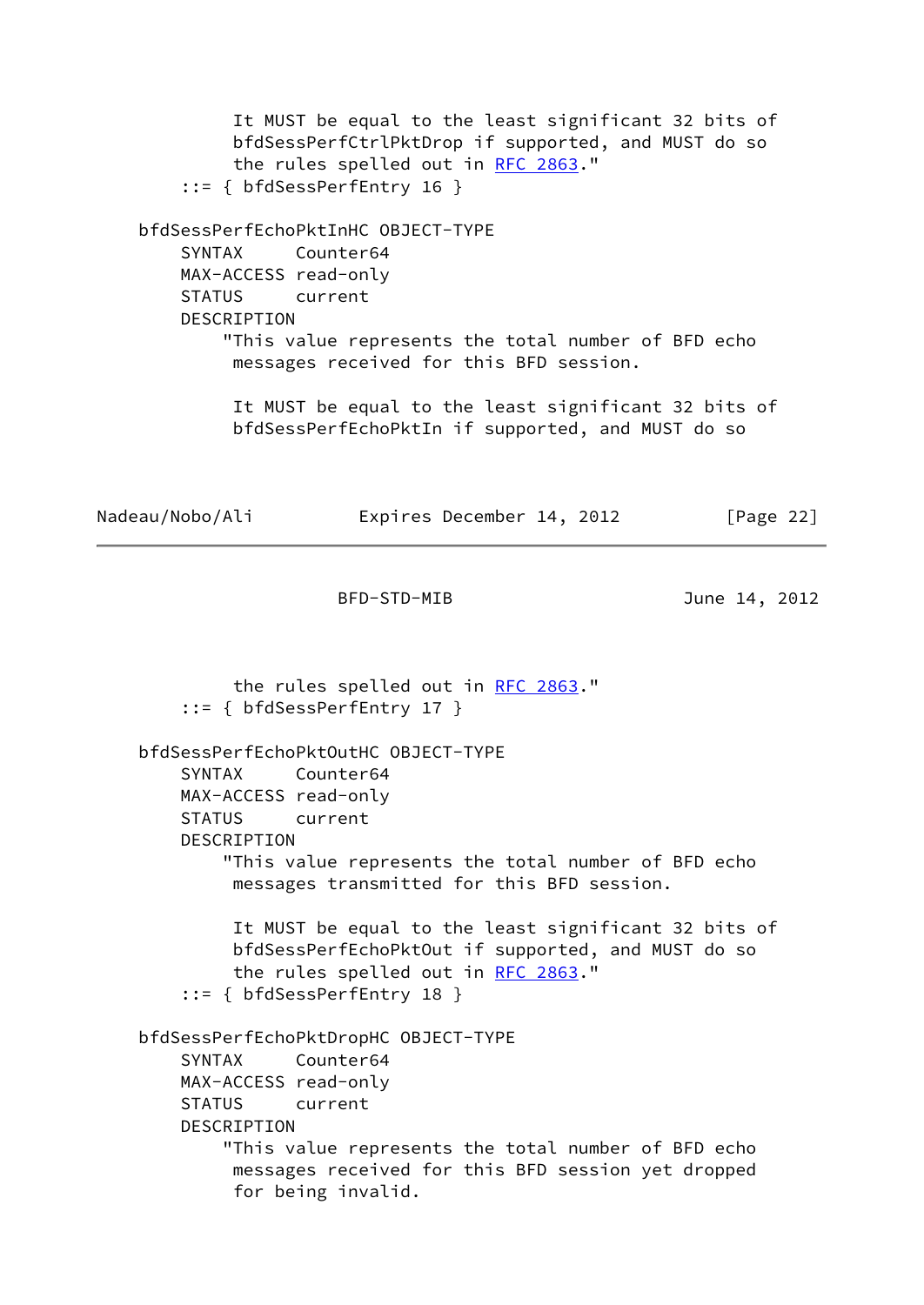It MUST be equal to the least significant 32 bits of bfdSessPerfEchoPktDrop if supported, and MUST do so the rules spelled out in [RFC 2863.](https://datatracker.ietf.org/doc/pdf/rfc2863)" ::= { bfdSessPerfEntry 19 } -- BFD Session Discriminator Mapping Table bfdSessDiscMapTable OBJECT-TYPE SYNTAX SEQUENCE OF BfdSessDiscMapEntry MAX-ACCESS not-accessible STATUS current DESCRIPTION "The BFD Session Discriminator Mapping Table maps a local discriminator value to associated BFD session's BfdSessIndexTC used in the bfdSessionTable."  $::= { bfdObjects 4 }$  bfdSessDiscMapEntry OBJECT-TYPE SYNTAX BfdSessDiscMapEntry MAX-ACCESS not-accessible STATUS current DESCRIPTION "The BFD Session Discriminator Map Entry describes Nadeau/Nobo/Ali **Expires December 14, 2012** [Page 23] BFD-STD-MIB June 14, 2012 BFD session that is mapped to this BfdSessIndexTC." INDEX { bfdSessDiscriminator } ::= { bfdSessDiscMapTable 1 } BfdSessDiscMapEntry ::= SEQUENCE { bfdSessDiscMapIndex BfdSessIndexTC, bfdSessDiscMapStorageType StorageType, bfdSessDiscMapRowStatus RowStatus } bfdSessDiscMapIndex OBJECT-TYPE SYNTAX BfdSessIndexTC MAX-ACCESS read-only STATUS current DESCRIPTION "This object specifies the BfdSessIndexTC referred to by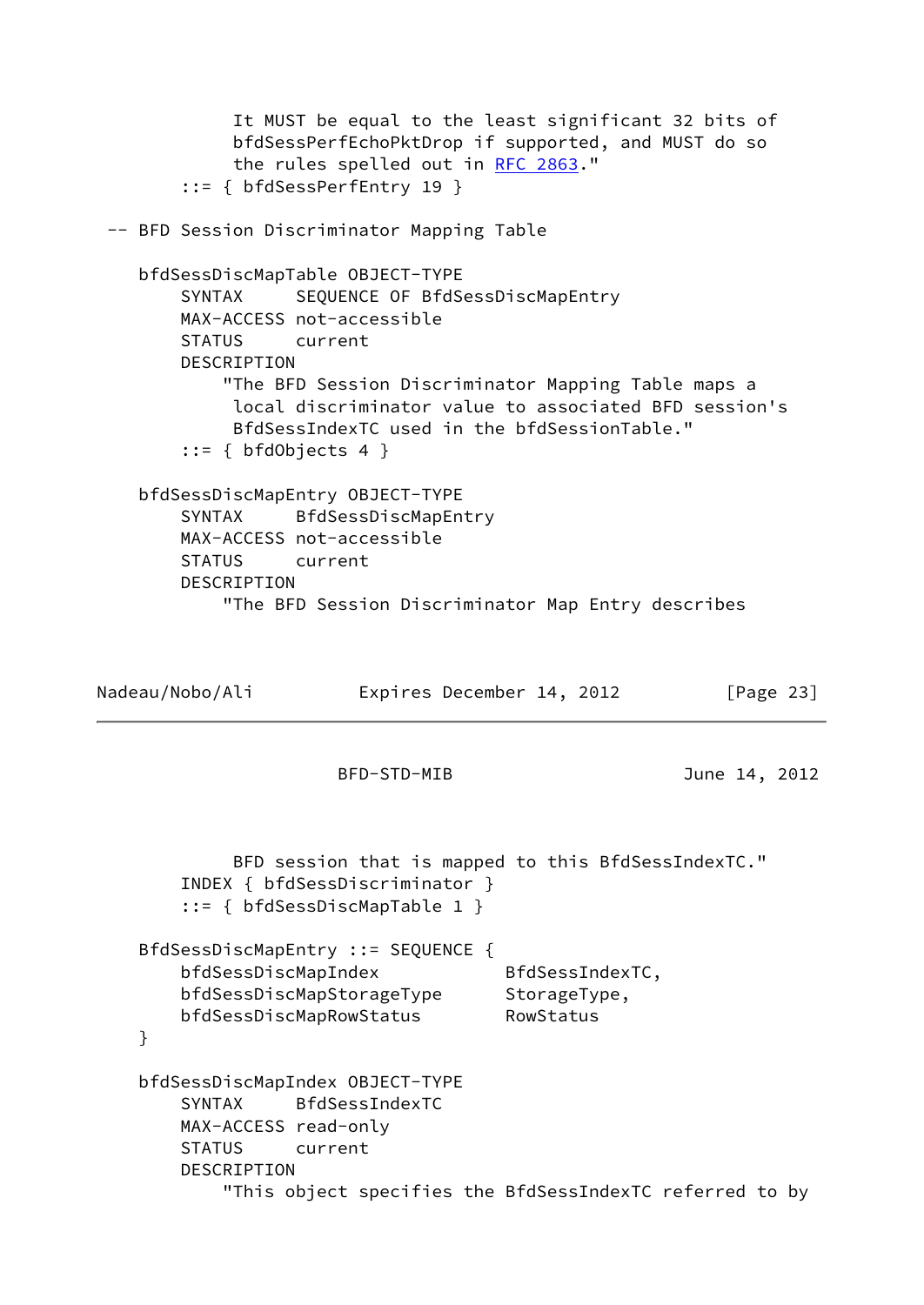the indices of this row. In essence, a mapping is provided between these indexes and the BfdSessTable." ::= { bfdSessDiscMapEntry 1 } bfdSessDiscMapStorageType OBJECT-TYPE SYNTAX StorageType MAX-ACCESS read-create STATUS current DESCRIPTION "This variable indicates the storage type for this object. Conceptual rows having the value 'permanent' need not allow write-access to any columnar objects in the row." ::= { bfdSessDiscMapEntry 2 } bfdSessDiscMapRowStatus OBJECT-TYPE SYNTAX RowStatus MAX-ACCESS read-create STATUS current DESCRIPTION "This variable is used to create, modify, and/or delete a row in this table. When a row in this table has a row in the active(1) state, no objects in this row can be modified except the bfdSessDiscMapRowStatus and bfdSessDiscMapStorageType." ::= { bfdSessDiscMapEntry 3 } -- BFD Session IP Mapping Table bfdSessIpMapTable OBJECT-TYPE SYNTAX SEQUENCE OF BfdSessIpMapEntry MAX-ACCESS not-accessible Nadeau/Nobo/Ali **Expires December 14, 2012** [Page 24] BFD-STD-MIB June 14, 2012 STATUS current DESCRIPTION "The BFD Session IP Mapping Table maps given bfdSessInterface, bfdSessSrcAddrType, bfdSessSrcAddr, bfdSessDstAddrType and bfdSessDstAddr

 to an associated BFD session's BfdSessIndexTC used in the bfdSessionTable."

::= { bfdObjects 5 }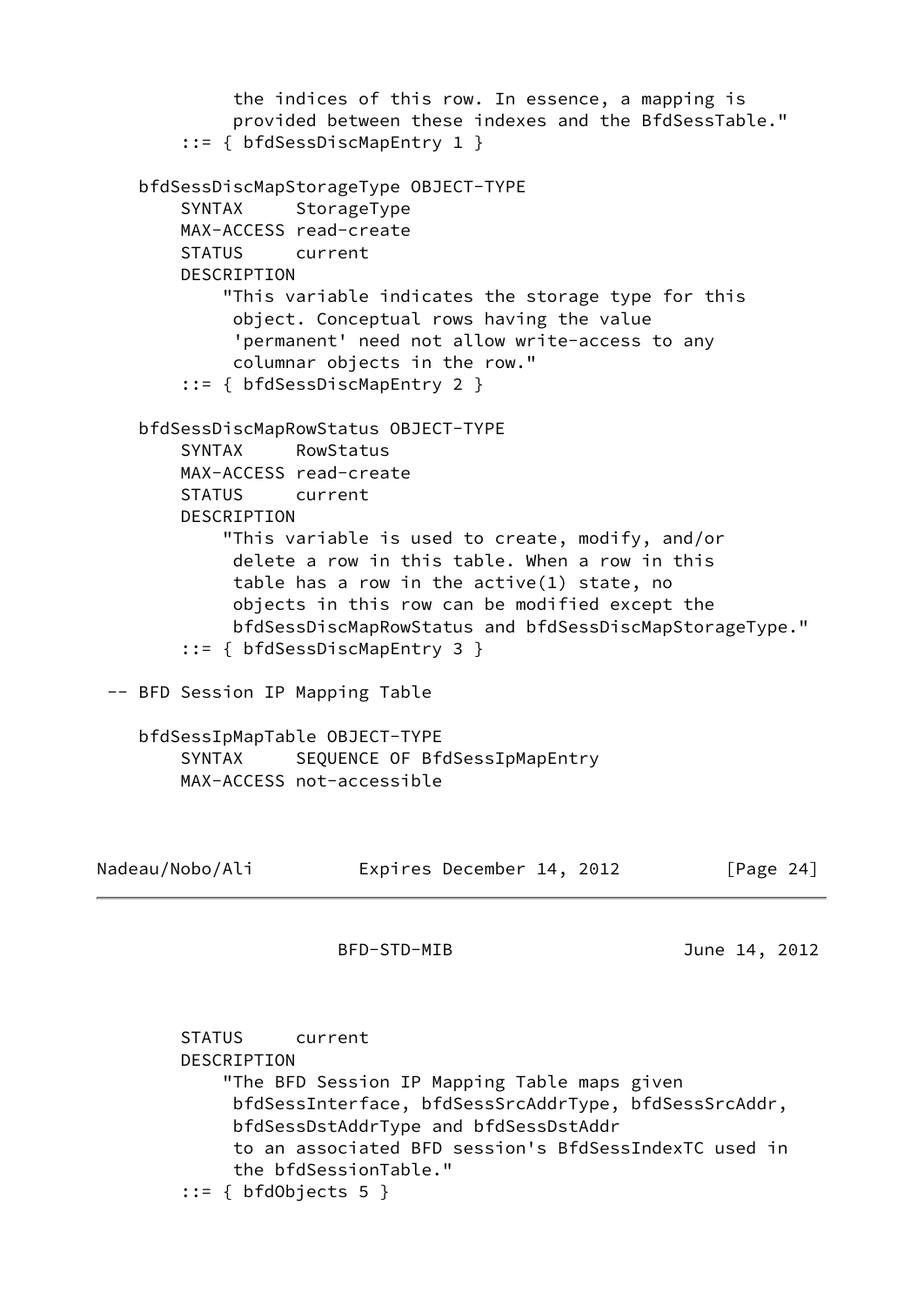```
 bfdSessIpMapEntry OBJECT-TYPE
         SYNTAX BfdSessIpMapEntry
        MAX-ACCESS not-accessible
        STATUS current
        DESCRIPTION
           "The BFD Session IP Map Entry describes
            BFD session that is mapped to this BfdSessIndexTC."
        INDEX {
            bfdSessInterface,
            bfdSessSrcAddrType,
            bfdSessSrcAddr,
            bfdSessDstAddrType,
            bfdSessDstAddr
         }
         ::= { bfdSessIpMapTable 1 }
     BfdSessIpMapEntry ::= SEQUENCE {
       bfdSessIpMapIndex BfdSessIndexTC,
        bfdSessIpMapStorageType StorageType,
        bfdSessIpMapRowStatus RowStatus
     }
     bfdSessIpMapIndex OBJECT-TYPE
        SYNTAX BfdSessIndexTC
        MAX-ACCESS read-only
        STATUS current
        DESCRIPTION
            "This object specifies the BfdSessIndexTC referred to by
             the indexes of this row. In essence, a mapping is
             provided between these indexes and the BfdSessTable."
         ::= { bfdSessIpMapEntry 1 }
     bfdSessIpMapStorageType OBJECT-TYPE
       SYNTAX StorageType
        MAX-ACCESS read-create
        STATUS current
        DESCRIPTION
            "This variable indicates the storage type for this
             object. Conceptual rows having the value
Nadeau/Nobo/Ali Expires December 14, 2012 [Page 25]
```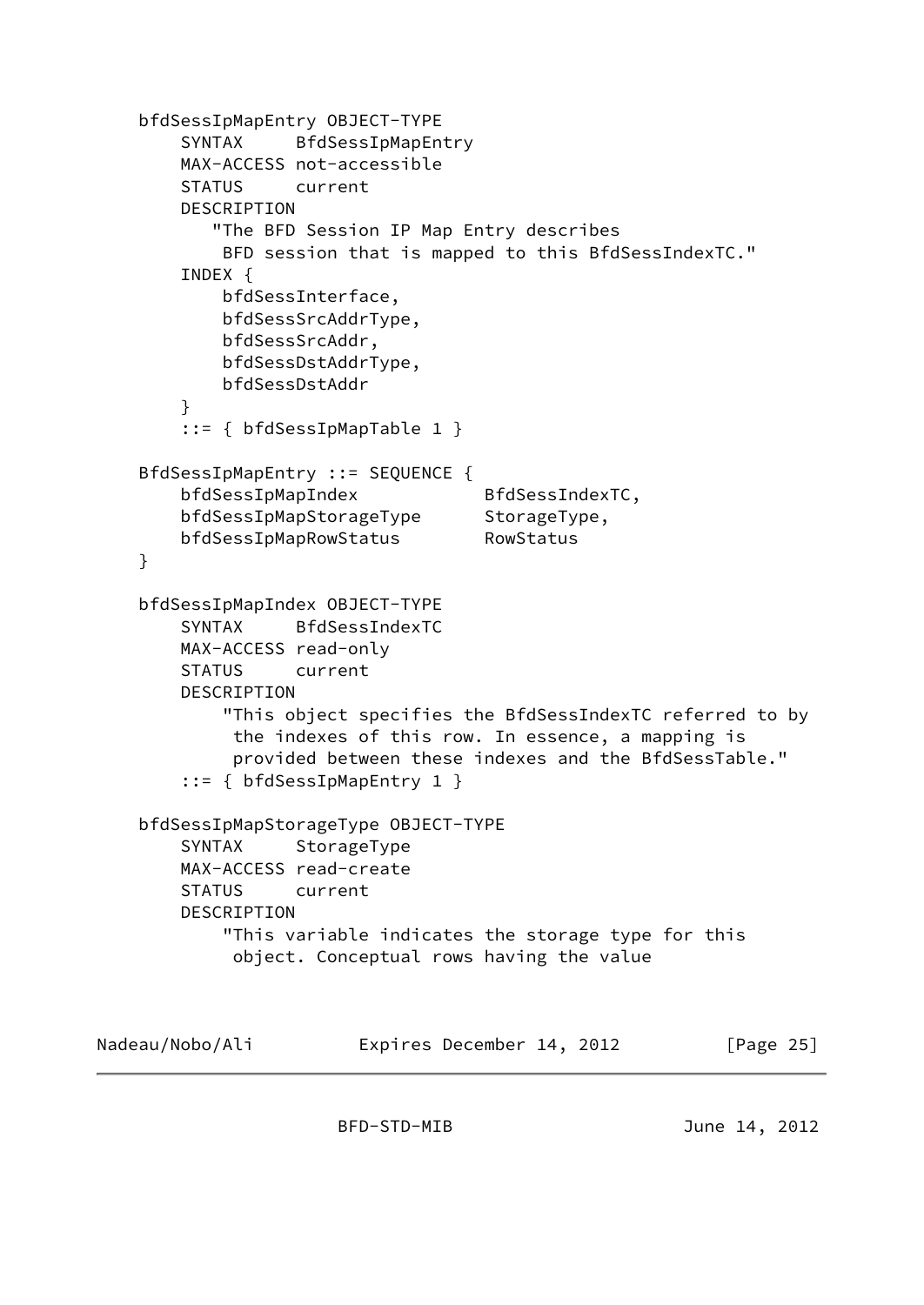```
 'permanent' need not allow write-access to any
             columnar objects in the row."
        ::= { bfdSessIpMapEntry 2 }
    bfdSessIpMapRowStatus OBJECT-TYPE
        SYNTAX RowStatus
        MAX-ACCESS read-create
        STATUS current
        DESCRIPTION
            "This variable is used to create, modify, and/or
             delete a row in this table. When a row in this
             table has a row in the active(1) state, no
             objects in this row can be modified except the
             bfdSessIpMapRowStatus and bfdSessIpMapStorageType."
        ::= { bfdSessIpMapEntry 3 }
 -- Notification Configuration
   bfdSessUp NOTIFICATION-TYPE
        OBJECTS {
            bfdSessDiag, -- low range value
            bfdSessDiag -- high range value
        }
        STATUS current
        DESCRIPTION
            "This notification is generated when the
             bfdSessState object for one or more contiguous
             entries in bfdSessTable are about to enter the up(4)
             state from some other state. The included values of
             bfdSessDiag MUST both be set equal to this
            new state (i.e: up(4)). The two instances of
             bfdSessDiag in this notification indicate the range
             of indexes that are affected. Note that all the indexes
             of the two ends of the range can be derived from the
             instance identifiers of these two objects. For the
             cases where a contiguous range of sessions
             have transitioned into the up(4) state at roughly
             the same time, the device SHOULD issue a single
             notification for each range of contiguous indexes in
             an effort to minimize the emission of a large number
             of notifications. If a notification has to be
             issued for just a single bfdSessEntry, then
             the instance identifier (and values) of the two
             bfdSessDiag objects MUST be the identical."
        ::= { bfdNotifications 1 }
   bfdSessDown NOTIFICATION-TYPE
        OBJECTS {
```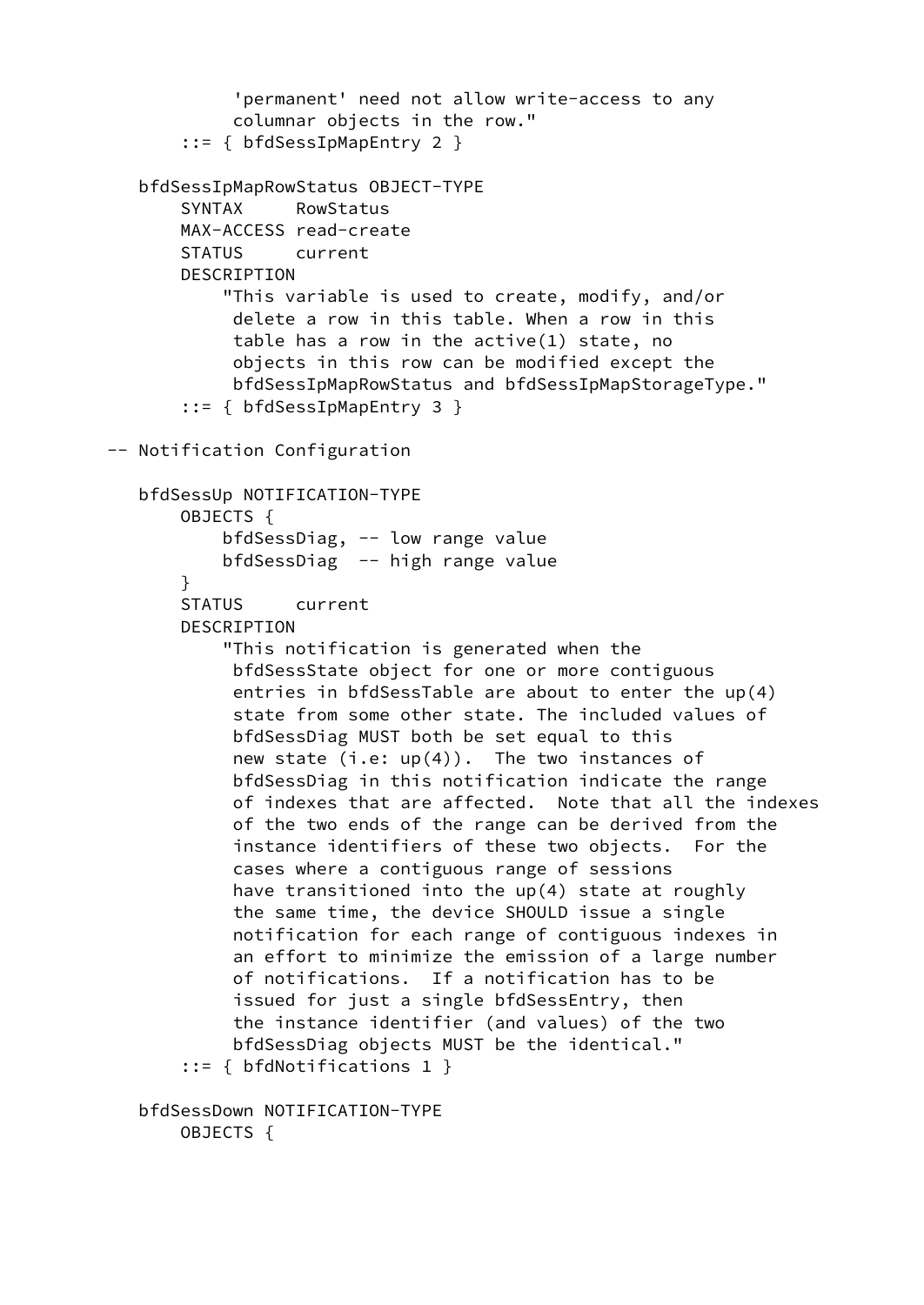bfdSessDiag, -- low range value bfdSessDiag -- high range value } STATUS current DESCRIPTION "This notification is generated when the bfdSessState object for one or more contiguous entries in bfdSessTable are about to enter the down(2) or adminDown(1) states from some other state. The included values of bfdSessDiag MUST both be set equal to this new state (i.e:  $down(2)$  or adminDown $(1)$ ). The two instances of bfdSessDiag in this notification indicate the range of indexes that are affected. Note that all the indexes of the two ends of the range can be derived from the instance identifiers of these two objects. For cases where a contiguous range of sessions have transitioned into the down(2) or adminDown(1) states at roughly the same time, the device SHOULD issue a single notification for each range of contiguous indexes in an effort to minimize the emission of a large number of notifications. If a notification has to be issued for just a single bfdSessEntry, then the instance identifier (and values) of the two bfdSessDiag objects MUST be the identical." ::= { bfdNotifications 2 } -- Ed Note: We need to add notification for changes

 -- when the two ends automatically negotiate to a new detection time -- value or when detection multiplier changes.

-- Module compliance.

 bfdGroups OBJECT IDENTIFIER ::= { bfdConformance 1 }

 bfdCompliances OBJECT IDENTIFIER ::= { bfdConformance 2 }

-- Compliance requirement for fully compliant implementations.

bfdModuleFullCompliance MODULE-COMPLIANCE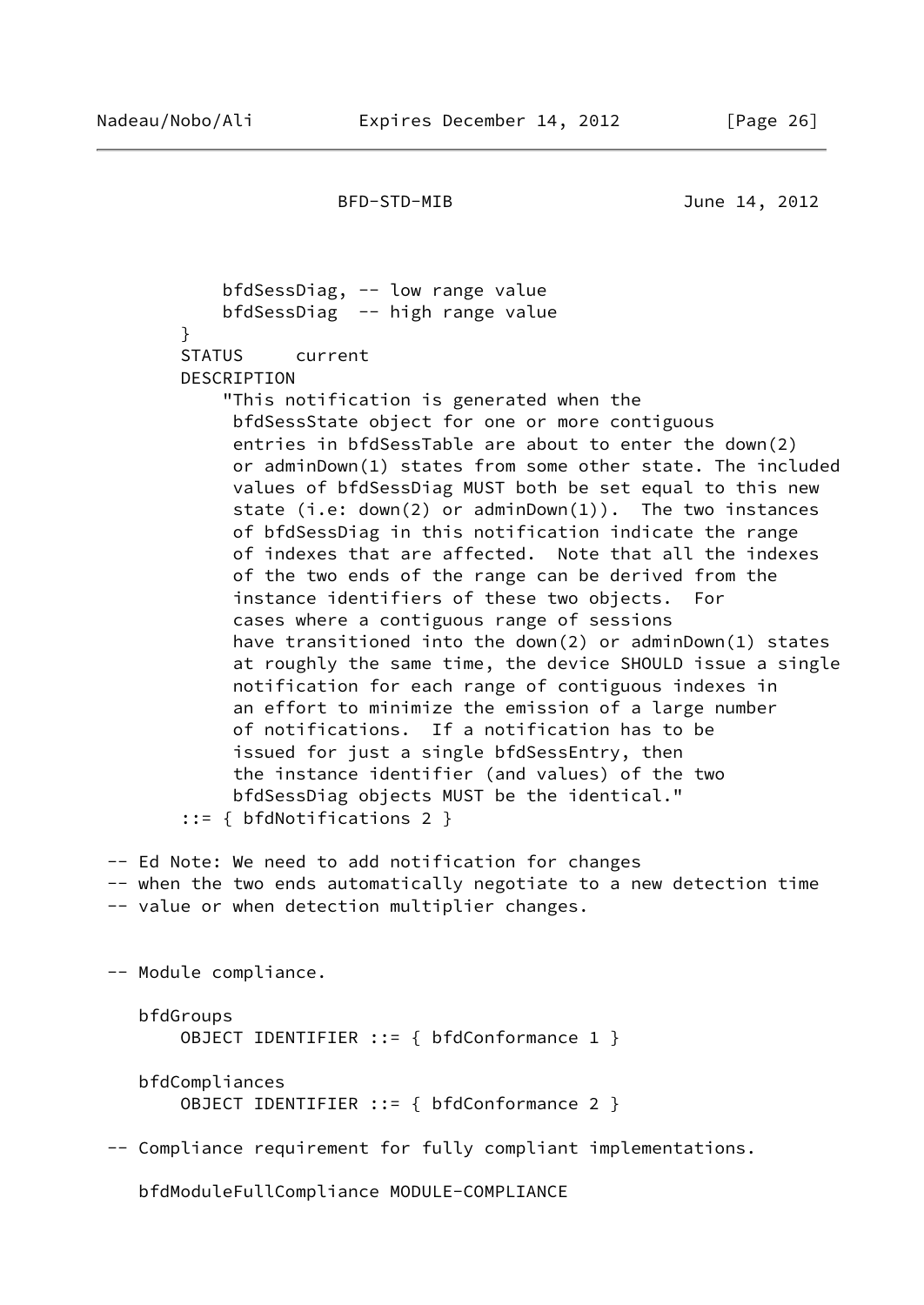STATUS current DESCRIPTION "Compliance statement for agents that provide full support for the BFD-MIB module. Such devices can then be monitored and also be configured using this MIB module."

Nadeau/Nobo/Ali **Expires December 14, 2012** [Page 27]

BFD-STD-MIB June 14, 2012

 MODULE -- This module. MANDATORY-GROUPS { bfdSessionGroup, bfdSessionReadOnlyGroup, bfdSessionPerfGroup, bfdNotificationGroup } GROUP bfdSessionPerfHCGroup DESCRIPTION "This group is mandatory for all systems that are able to support the Counter64 date type." OBJECT bfdSessSrcAddrType SYNTAX InetAddressType { unknown(0), ipv4(1),  $ipv6(2)$ ,  $ipv6z(4)$  } DESCRIPTION "Only unknown(0),  $ipv4(1)$ ,  $ipv6(2)$  and  $ipv6z(4)$  support are required." OBJECT bfdSessSrcAddr SYNTAX InetAddress (SIZE (0|4|16|20)) DESCRIPTION "An implementation is only required to support  $unknown(0)$ ,  $ipv4(1)$ ,  $ipv6(2)$  and  $ipv6z(4)$  sizes." OBJECT bfdSessDstAddrType SYNTAX InetAddressType { unknown(0), ipv4(1),  $ipv6(2)$ ,  $ipv6z(4)$  } DESCRIPTION "Only unknown(0),  $ipv4(1)$ ,  $ipv6(2)$  and  $ipv6z(4)$  support are required." OBJECT bfdSessDstAddr SYNTAX InetAddress (SIZE (0|4|16|20)) DESCRIPTION "An implementation is only required to support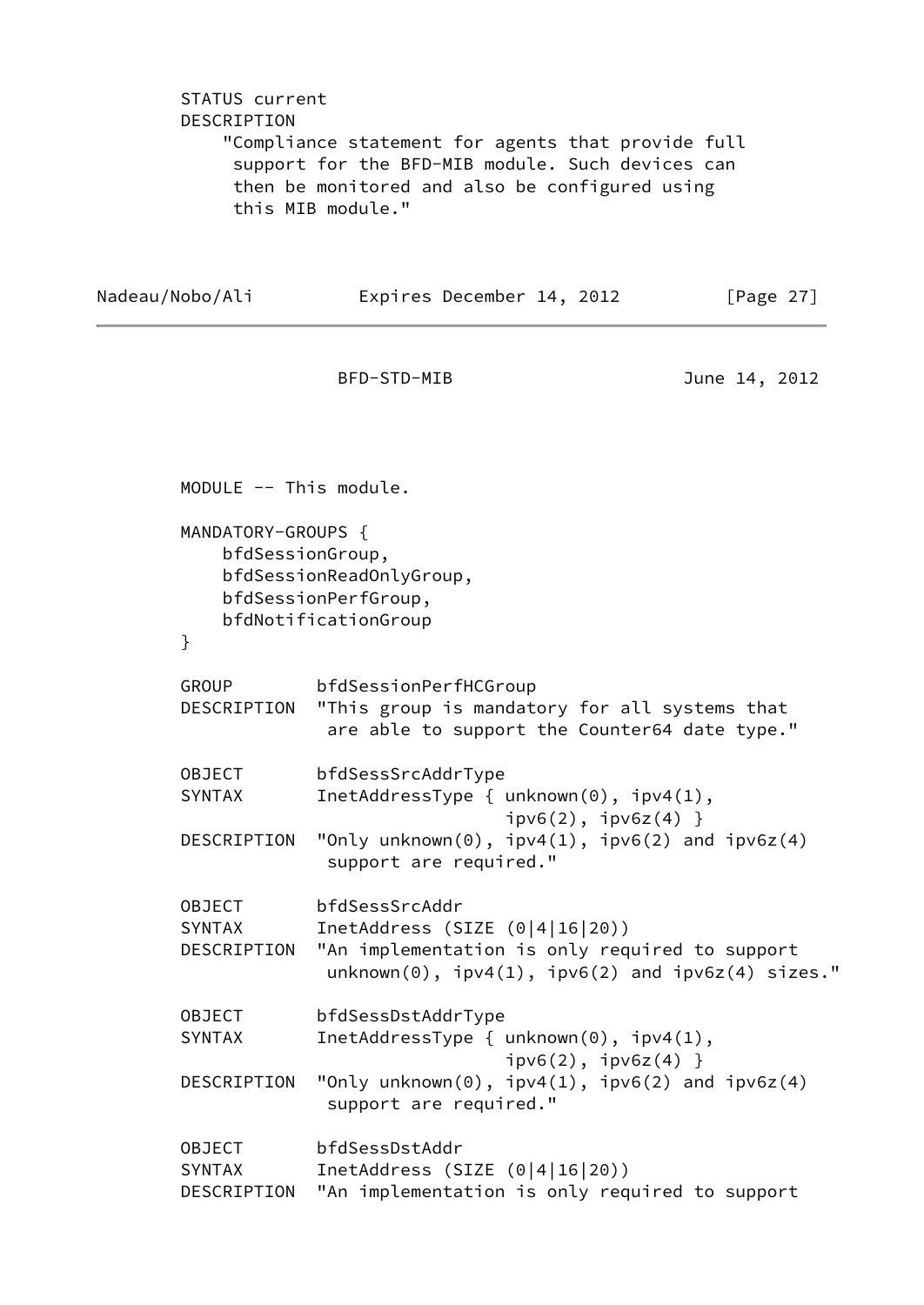$unknown(0)$ ,  $ipv4(1)$ ,  $ipv6(2)$  and  $ipv6z(4)$  sizes." OBJECT bfdSessRowStatus SYNTAX RowStatus {  $active(1)$ ,  $notInService(2)$  } WRITE-SYNTAX RowStatus { active(1), notInService(2), createAndGo(4), destroy(6) } DESCRIPTION "Support for createAndWait and notReady is not required." OBJECT bfdSessDiscMapRowStatus SYNTAX RowStatus {  $active(1)$ ,  $notInService(2)$  } WRITE-SYNTAX RowStatus { active(1), notInService(2), createAndGo(4), destroy(6) } DESCRIPTION "Support for createAndWait and notReady is not Nadeau/Nobo/Ali Expires December 14, 2012 [Page 28]

BFD-STD-MIB June 14, 2012

required."

 OBJECT bfdSessIpMapRowStatus SYNTAX RowStatus {  $active(1)$ ,  $notInService(2)$  } WRITE-SYNTAX RowStatus { active(1), notInService(2), createAndGo(4), destroy(6) } DESCRIPTION "Support for createAndWait and notReady is not required."

::= { bfdCompliances 1 }

bfdModuleReadOnlyCompliance MODULE-COMPLIANCE

 STATUS current DESCRIPTION

 "Compliance requirement for implementations that only provide read-only support for BFD-MIB. Such devices can then be monitored but cannot be configured using this MIB module."

MODULE -- This module.

 MANDATORY-GROUPS { bfdSessionGroup, bfdSessionReadOnlyGroup, bfdSessionPerfGroup,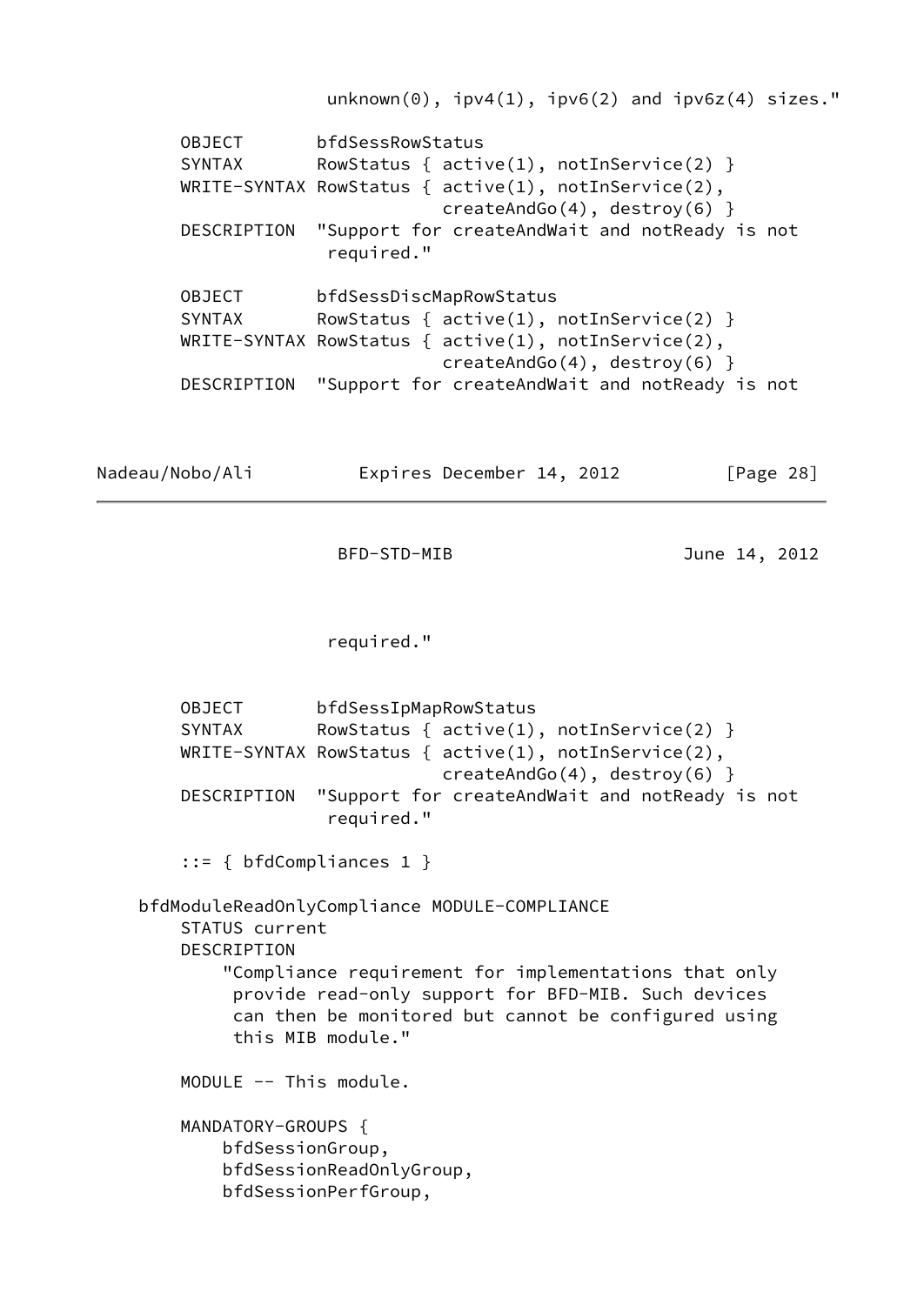| }                                          | bfdNotificationGroup                                                                                                    |
|--------------------------------------------|-------------------------------------------------------------------------------------------------------------------------|
| GROUP<br>DESCRIPTION                       | bfdSessionPerfHCGroup<br>"This group is mandatory for all systems that<br>are able to support the Counter64 date type." |
| <b>OBJECT</b><br>MIN-ACCESS<br>DESCRIPTION | bfdSessVersionNumber<br>read-only<br>"Write access is not required."                                                    |
| <b>OBJECT</b><br>MIN-ACCESS<br>DESCRIPTION | bfdSessType<br>read-only<br>"Write access is not required."                                                             |
| <b>OBJECT</b><br>MIN-ACCESS<br>DESCRIPTION | bfdSessDestinationUdpPort<br>read-only<br>"Write access is not required."                                               |
| <b>OBJECT</b><br>MIN-ACCESS<br>DESCRIPTION | bfdSessSourceUdpPort<br>read-only<br>"Write access is not required."                                                    |

| Nadeau/Nobo/Ali |  | Expires December 14, 2012 |  | [Page 29] |  |
|-----------------|--|---------------------------|--|-----------|--|
|-----------------|--|---------------------------|--|-----------|--|

```
 BFD-STD-MIB June 14, 2012
```

| OBJECT        | bfdSessEchoSourceUdpPort        |
|---------------|---------------------------------|
| MIN-ACCESS    | read-only                       |
| DESCRIPTION   | "Write access is not required." |
| <b>OBJECT</b> | bfdSessAdminStatus              |
| MIN-ACCESS    | read-only                       |
| DESCRIPTION   | "Write access is not required." |
| <b>OBJECT</b> | bfdSessOperMode                 |
| MIN-ACCESS    | read-only                       |
| DESCRIPTION   | "Write access is not required." |
| <b>OBJECT</b> | bfdSessDemandModeDesiredFlag    |
| MIN-ACCESS    | read-only                       |
| DESCRIPTION   | "Write access is not required." |
| OBJECT        | bfdSessControlPlaneIndepFlag    |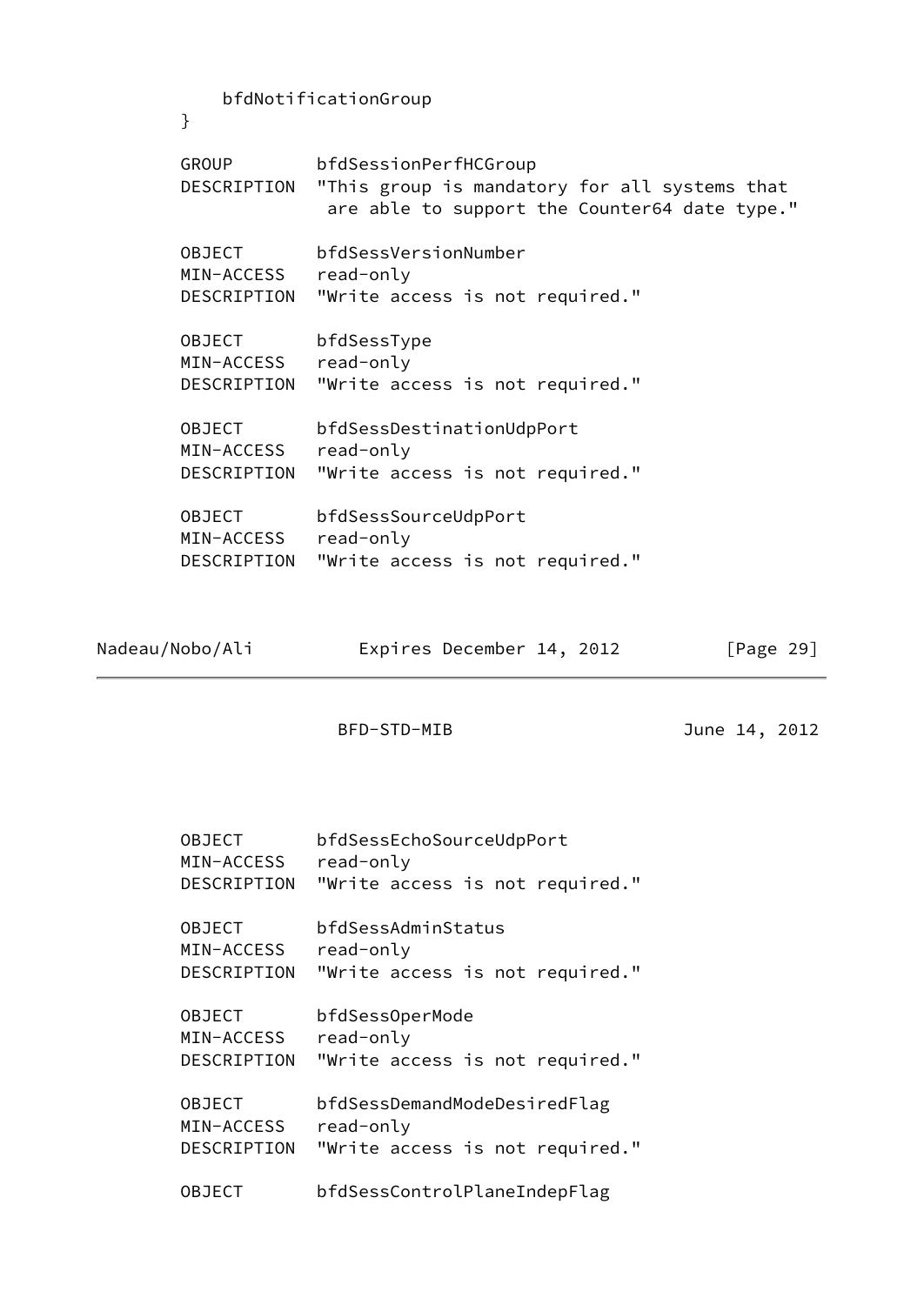| MIN-ACCESS read-only<br>DESCRIPTION | "Write access is not required."                                                                               |
|-------------------------------------|---------------------------------------------------------------------------------------------------------------|
| <b>OBJECT</b><br>MIN-ACCESS         | bfdSessMultipointFlag<br>read-only                                                                            |
| DESCRIPTION                         | "Write access is not required."                                                                               |
| OBJECT                              | bfdSessInterface                                                                                              |
| MIN-ACCESS                          | read-only                                                                                                     |
| DESCRIPTION                         | "Write access is not required."                                                                               |
| OBJECT                              | bfdSessSrcAddrType                                                                                            |
| SYNTAX                              | InetAddressType { $unknown(0)$ , $ipv4(1)$ ,<br>$ipv6(2)$ , $ipv6z(4)$ }                                      |
| MIN-ACCESS                          | read-only                                                                                                     |
| DESCRIPTION                         | "Only unknown $(0)$ , ipv4 $(1)$ , ipv6 $(2)$ and ipv6z $(4)$<br>support are required."                       |
| <b>OBJECT</b>                       | bfdSessSrcAddr                                                                                                |
| SYNTAX                              | InetAddress (SIZE $(0 4 16 20)$ )                                                                             |
| MIN-ACCESS                          | read-only                                                                                                     |
| DESCRIPTION                         | "An implementation is only required to support<br>$unknown(0)$ , $ipv4(1)$ , $ipv6(2)$ and $ipv6z(4)$ sizes." |
| OBJECT                              | bfdSessDstAddrType                                                                                            |
| <b>SYNTAX</b>                       | InetAddressType { $unknown(0)$ , $ipv4(1)$ ,<br>$ipv6(2)$ , $ipv6z(4)$ }                                      |
| MIN-ACCESS                          | read-only                                                                                                     |
| DESCRIPTION                         | "Only unknown $(0)$ , ipv4 $(1)$ , ipv6 $(2)$ and ipv6z $(4)$<br>support are required."                       |
|                                     |                                                                                                               |
|                                     |                                                                                                               |

<span id="page-34-0"></span>Nadeau/Nobo/Ali Expires December 14, 2012 [Page 30]

BFD-STD-MIB June 14, 2012

| <b>OBJECT</b> | bfdSessDstAddr                                                                                        |
|---------------|-------------------------------------------------------------------------------------------------------|
| <b>SYNTAX</b> | InetAddress (SIZE $(0 4 16 20)$ )                                                                     |
| MIN-ACCESS    | read-only                                                                                             |
| DESCRIPTION   | "An implementation is only required to support<br>$unknown(0), ipv4(1), ipv6(2) and ipv6z(4) sizes."$ |
| <b>OBJECT</b> | bfdSessGTSM                                                                                           |
| MIN-ACCESS    | read-only                                                                                             |
| DESCRIPTION   | "Write access is not required."                                                                       |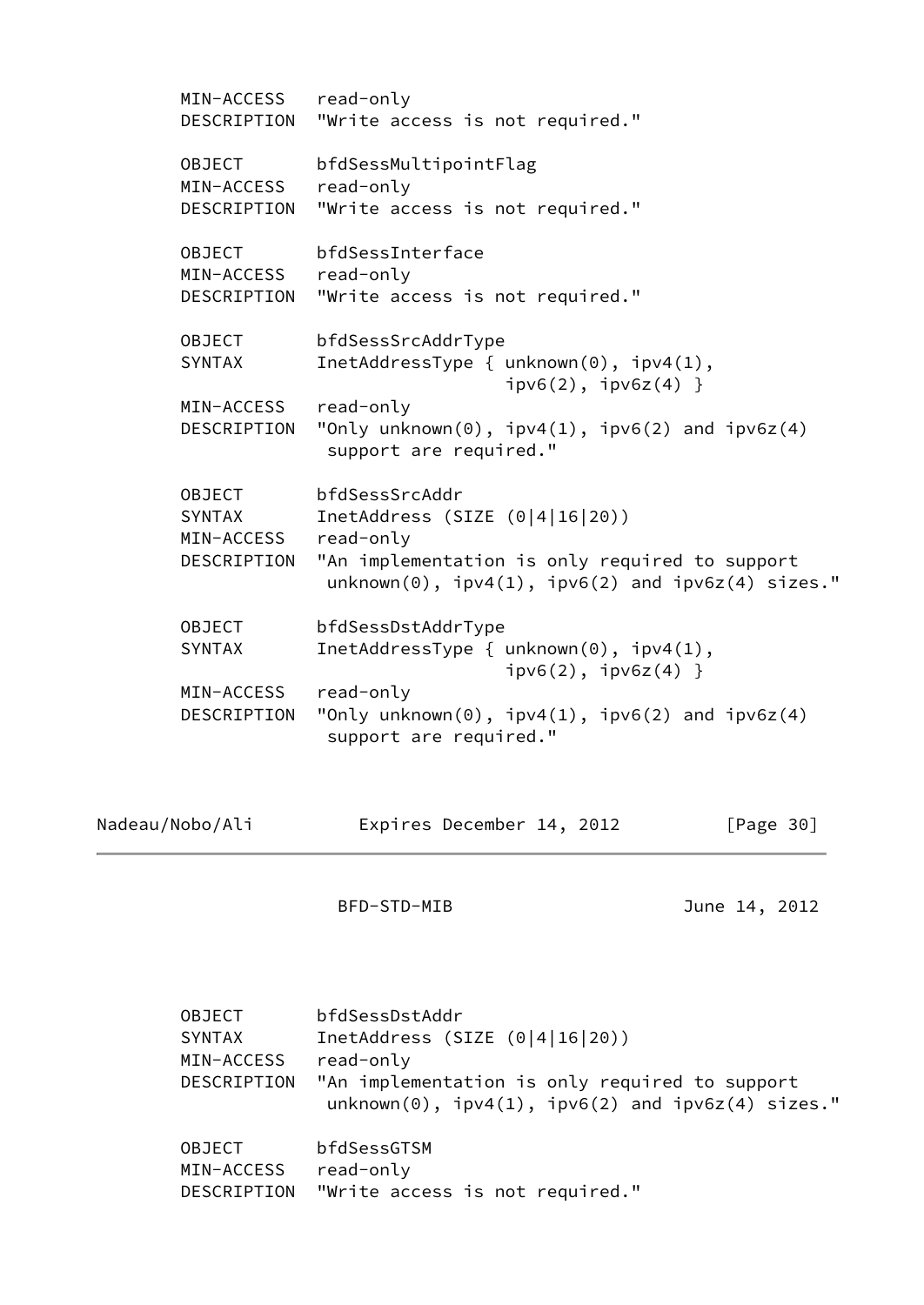OBJECT bfdSessGTSMTTL MIN-ACCESS read-only DESCRIPTION "Write access is not required." OBJECT bfdSessDesiredMinTxInterval MIN-ACCESS read-only DESCRIPTION "Write access is not required." OBJECT bfdSessReqMinRxInterval MIN-ACCESS read-only DESCRIPTION "Write access is not required." OBJECT bfdSessReqMinEchoRxInterval MIN-ACCESS read-only DESCRIPTION "Write access is not required." OBJECT bfdSessDetectMult MIN-ACCESS read-only DESCRIPTION "Write access is not required." OBJECT bfdSessAuthPresFlag MIN-ACCESS read-only DESCRIPTION "Write access is not required." OBJECT bfdSessAuthenticationType MIN-ACCESS read-only DESCRIPTION "Write access is not required." OBJECT bfdSessAuthenticationKeyID MIN-ACCESS read-only DESCRIPTION "Write access is not required." OBJECT bfdSessAuthenticationKey MIN-ACCESS read-only DESCRIPTION "Write access is not required." OBJECT bfdSessStorageType

Nadeau/Nobo/Ali Expires December 14, 2012 [Page 31]

BFD-STD-MIB June 14, 2012

 MIN-ACCESS read-only DESCRIPTION "Write access is not required."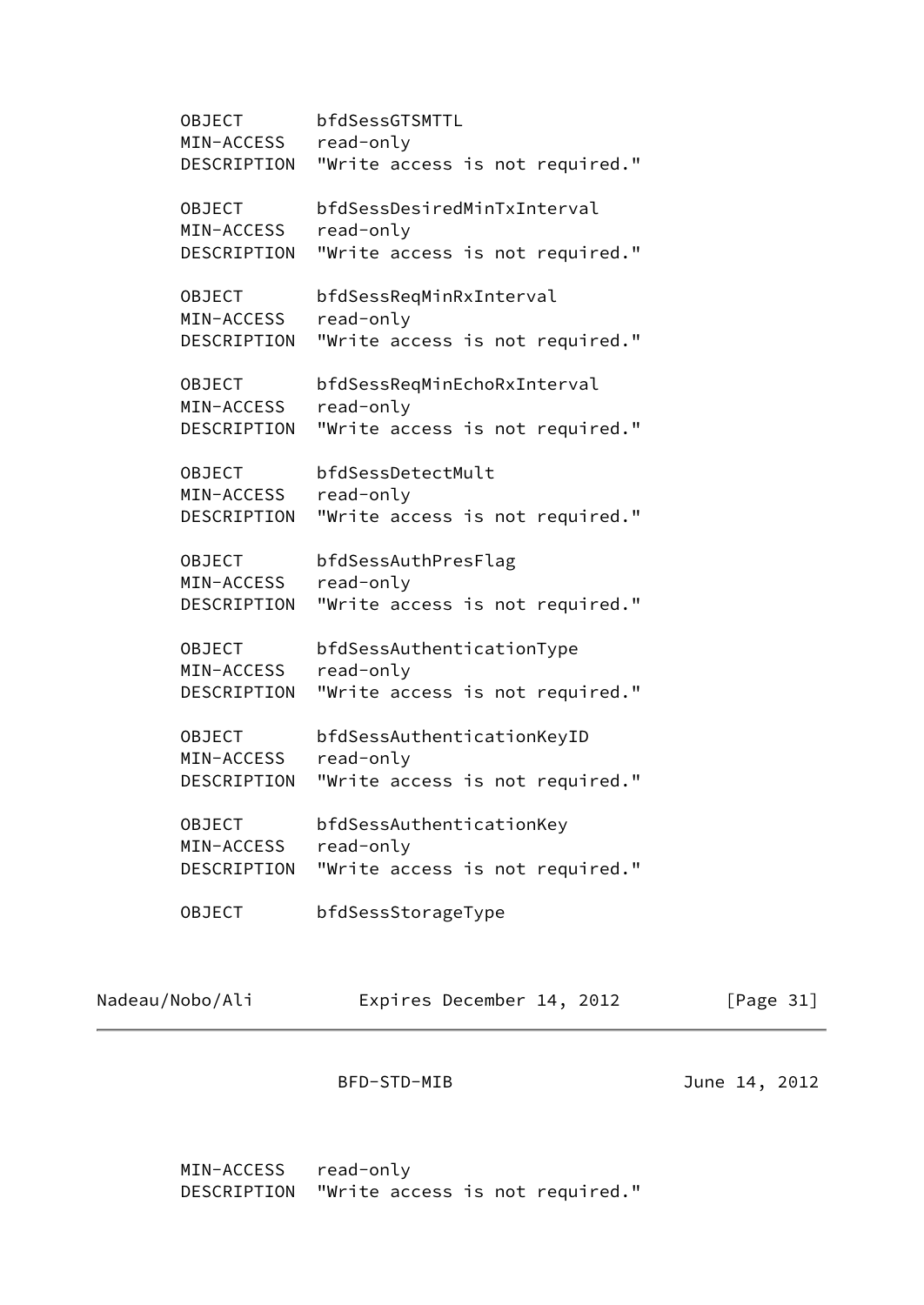OBJECT bfdSessRowStatus SYNTAX RowStatus { active(1) } MIN-ACCESS read-only DESCRIPTION "Write access is not required." OBJECT bfdSessDiscMapStorageType MIN-ACCESS read-only DESCRIPTION "Write access is not required." OBJECT bfdSessDiscMapRowStatus SYNTAX RowStatus { active(1) } MIN-ACCESS read-only DESCRIPTION "Write access is not required." OBJECT bfdSessIpMapStorageType MIN-ACCESS read-only DESCRIPTION "Write access is not required." OBJECT bfdSessIpMapRowStatus SYNTAX RowStatus { active(1) } MIN-ACCESS read-only DESCRIPTION "Write access is not required." ::= { bfdCompliances 2 } -- Units of conformance. bfdSessionGroup OBJECT-GROUP OBJECTS { bfdAdminStatus, bfdSessNotificationsEnable, bfdSessVersionNumber, bfdSessType, bfdSessDestinationUdpPort, bfdSessSourceUdpPort, bfdSessEchoSourceUdpPort, bfdSessAdminStatus, bfdSessOperMode, bfdSessDemandModeDesiredFlag, bfdSessControlPlaneIndepFlag, bfdSessMultipointFlag, bfdSessInterface, bfdSessSrcAddrType, bfdSessSrcAddr, bfdSessDstAddrType,

Nadeau/Nobo/Ali Expires December 14, 2012 [Page 32]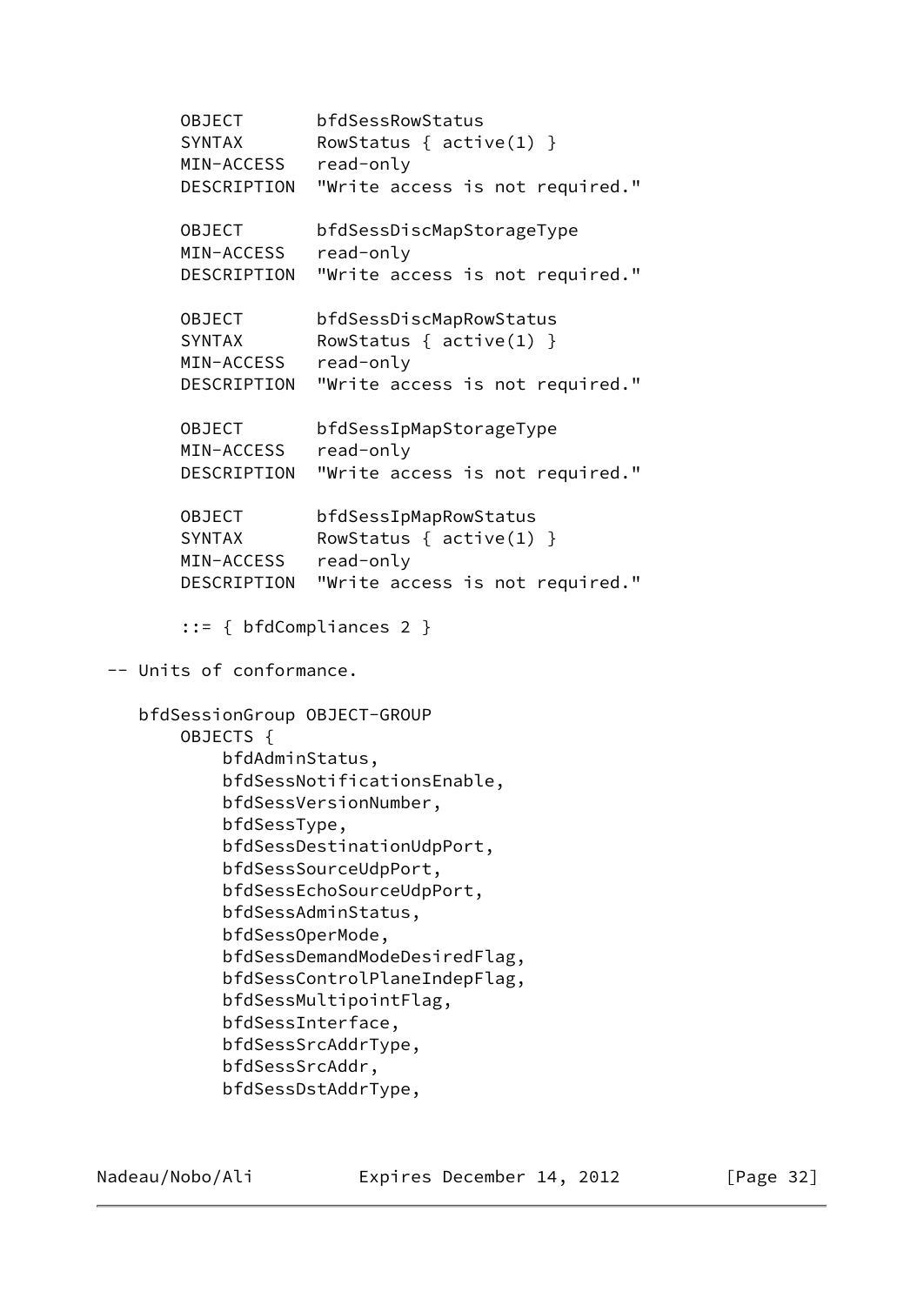```
 bfdSessDstAddr,
         bfdSessGTSM,
         bfdSessGTSMTTL,
         bfdSessDesiredMinTxInterval,
         bfdSessReqMinRxInterval,
         bfdSessReqMinEchoRxInterval,
         bfdSessDetectMult,
         bfdSessAuthPresFlag,
         bfdSessAuthenticationType,
         bfdSessAuthenticationKeyID,
         bfdSessAuthenticationKey,
         bfdSessStorageType,
         bfdSessRowStatus,
         bfdSessDiscMapStorageType,
         bfdSessDiscMapRowStatus,
         bfdSessIpMapStorageType,
         bfdSessIpMapRowStatus
     }
     STATUS current
     DESCRIPTION
         "Collection of objects needed for BFD sessions."
    ::= { bfdGroups 1 } bfdSessionReadOnlyGroup OBJECT-GROUP
     OBJECTS {
         bfdSessDiscriminator,
         bfdSessRemoteDiscr,
         bfdSessState,
         bfdSessRemoteHeardFlag,
         bfdSessDiag,
         bfdSessNegotiatedInterval,
         bfdSessNegotiatedEchoInterval,
         bfdSessNegotiatedDetectMult,
         bfdSessDiscMapIndex,
         bfdSessIpMapIndex
     }
     STATUS current
     DESCRIPTION
         "Collection of read-only objects needed for BFD sessions."
    ::= { bfdGroups 2 }
 bfdSessionPerfGroup OBJECT-GROUP
     OBJECTS {
         bfdSessPerfCtrlPktIn,
         bfdSessPerfCtrlPktOut,
         bfdSessPerfCtrlPktDrop,
```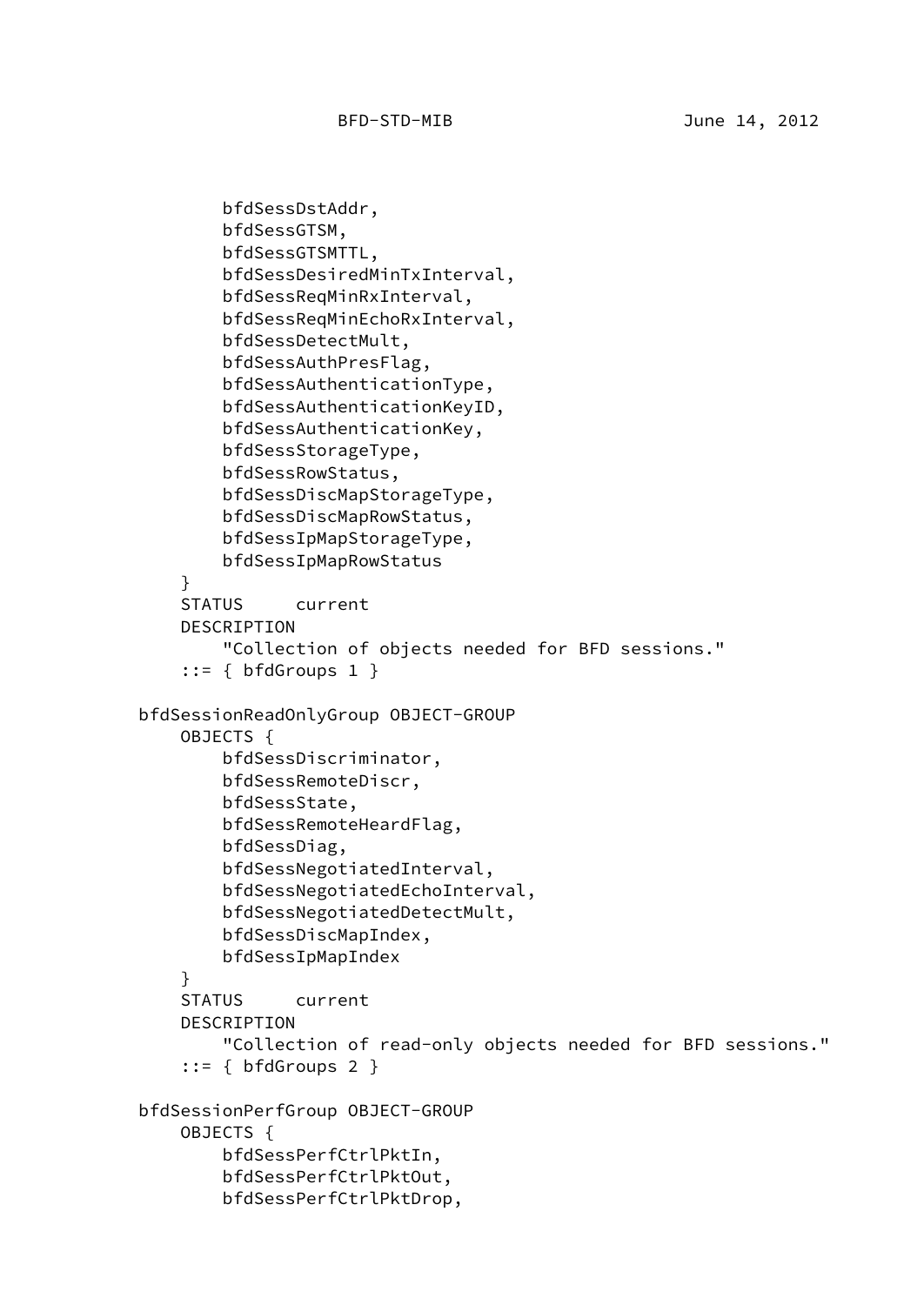# bfdSessPerfCtrlPktDropLastTime, bfdSessPerfEchoPktIn,

Nadeau/Nobo/Ali **Expires December 14, 2012** [Page 33]

<span id="page-38-0"></span>BFD-STD-MIB June 14, 2012 bfdSessPerfEchoPktOut, bfdSessPerfEchoPktDrop, bfdSessPerfEchoPktDropLastTime, bfdSessUpTime, bfdSessPerfLastSessDownTime, bfdSessPerfLastCommLostDiag, bfdSessPerfSessUpCount, bfdSessPerfDiscTime } STATUS current DESCRIPTION "Collection of objects needed to monitor the performance of BFD sessions."  $::=$  { bfdGroups 3 } bfdSessionPerfHCGroup OBJECT-GROUP OBJECTS { bfdSessPerfCtrlPktInHC, bfdSessPerfCtrlPktOutHC, bfdSessPerfCtrlPktDropHC, bfdSessPerfEchoPktInHC, bfdSessPerfEchoPktOutHC, bfdSessPerfEchoPktDropHC } STATUS current DESCRIPTION "Collection of objects needed to monitor the performance of BFD sessions for which the values of bfdSessPerfPktIn, bfdSessPerfPktOut wrap around too quickly."  $::= { bfdGroups 4 }$  bfdNotificationGroup NOTIFICATION-GROUP NOTIFICATIONS { bfdSessUp, bfdSessDown } STATUS current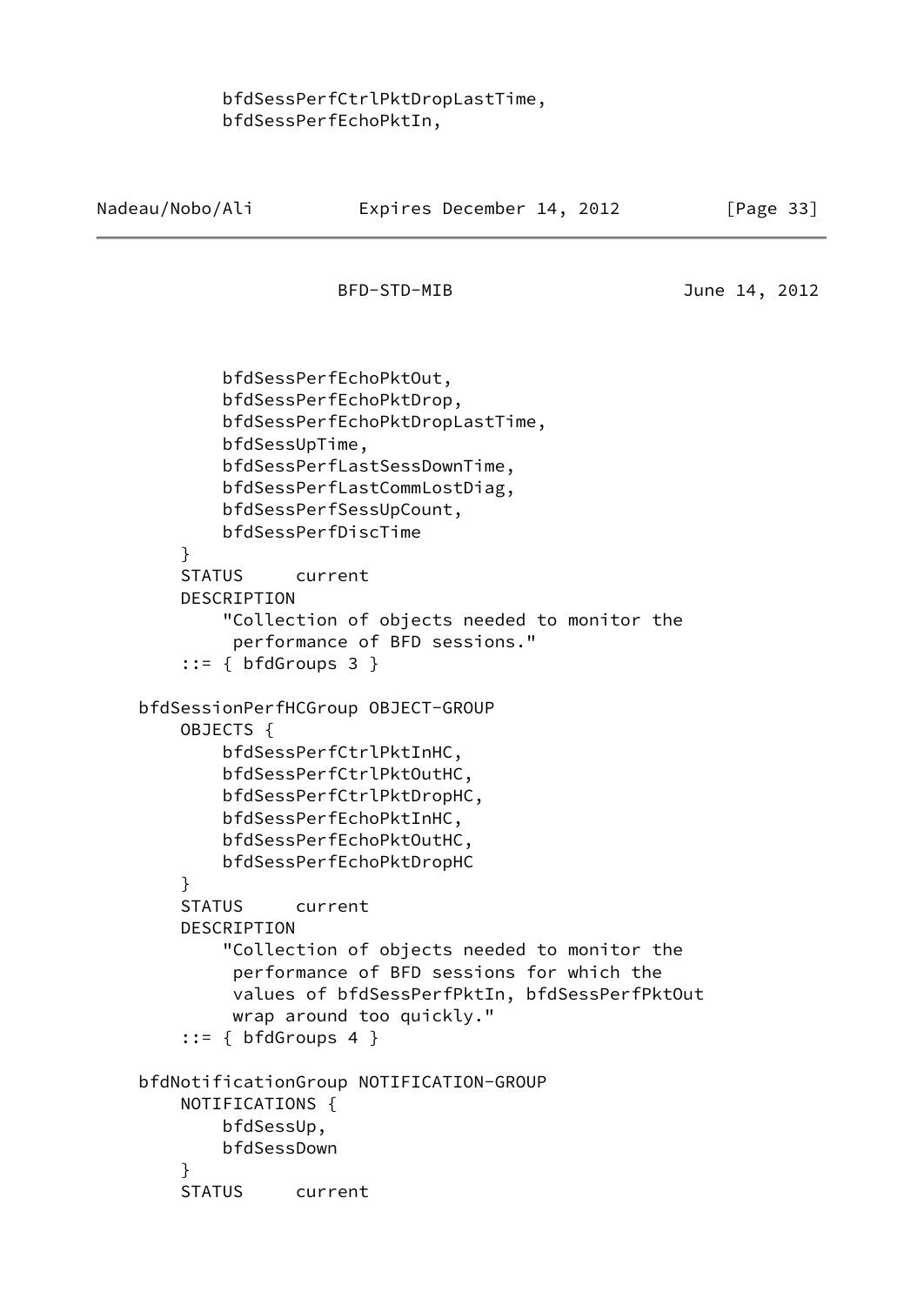```
 DESCRIPTION
     "Set of notifications implemented in this
      module."
::= { bfdGroups 5 }
```
END

<span id="page-39-0"></span>[6](#page-39-0). Security Considerations

Nadeau/Nobo/Ali Expires December 14, 2012 [Page 34]

BFD-STD-MIB June 14, 2012

 As BFD may be tied into the stability of the network infrastructure (such as routing protocols), the effects of an attack on a BFD session may be very serious. This ultimately has denial-of-service effects, as links may be declared to be down (or falsely declared to be up.) As such, improper manipulation of the objects represented by this MIB may result in denial of service to a large number of end users.

 There are a number of management objects defined in this MIB module with a MAX-ACCESS clause of read-write and/or read-create. Such objects may be considered sensitive or vulnerable in some network environments. The support for SET operations in a non-secure environment without proper protection can have a negative effect on network operations. These are the tables and objects and their sensitivity/vulnerability:

- o bfdSessAdminStatus Improper change of bfdSessAdminStatus, from start to stop, can cause significant disruption of the connectivity to those portions of the Internet reached via the applicable remote BFD peer.
- o bfdSessDesiredMinTxInterval, bfdSessReqMinRxInterval, bfdSessReqMinEchoRxInterval, bfdSessDetectMult - Improper change of this object can cause connections to be disrupted for extremely long time periods when otherwise they would be restored in a relatively short period of time.

 There are a number of management objects defined in this MIB module with a MAX-ACCESS clause of read-write and/or read-create. Such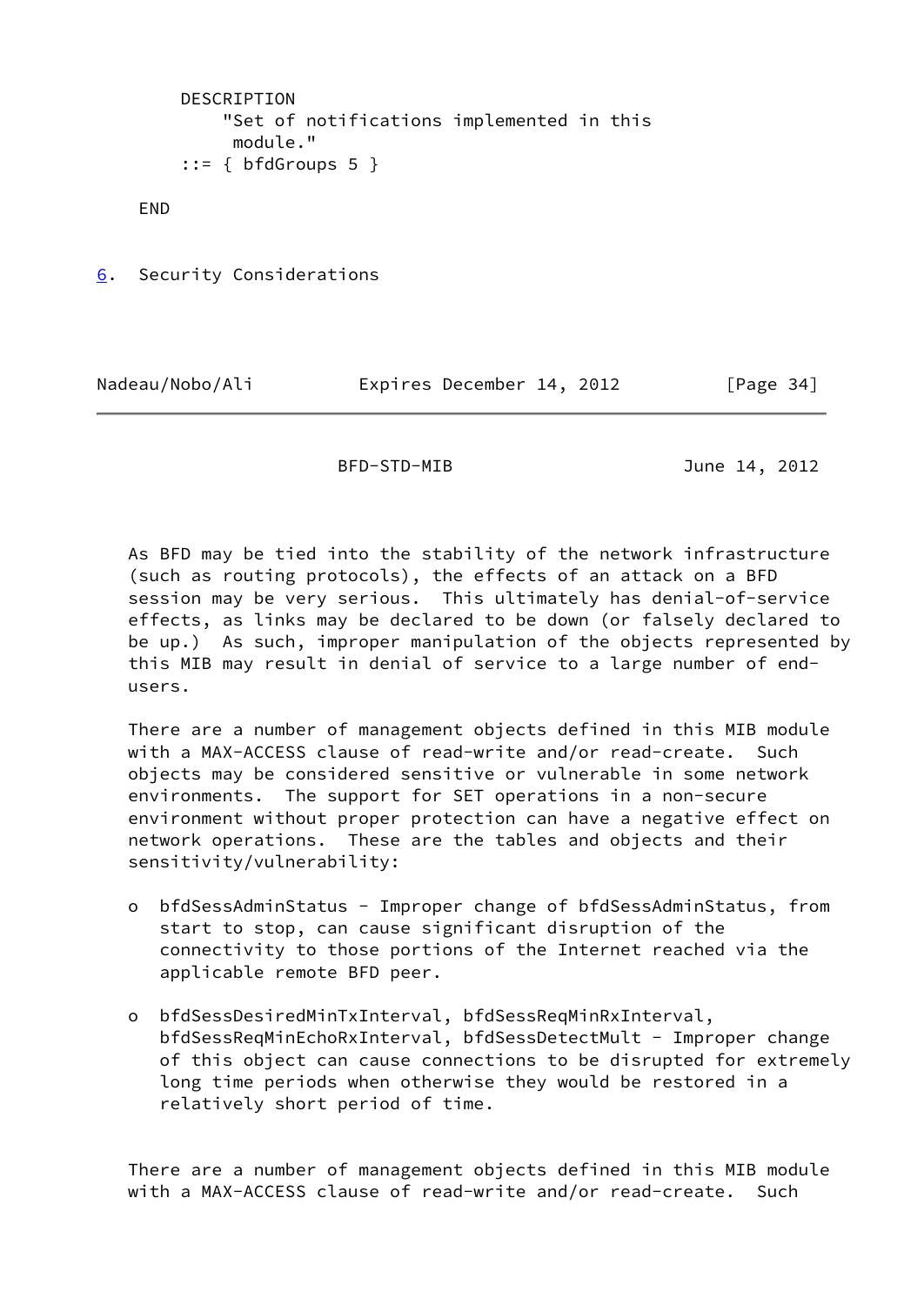objects may be considered sensitive or vulnerable in some network environments. It is thus important to control even GET and/or NOTIFY access to these objects and possibly to even encrypt the values of these objects when sending them over the network via SNMP.

 o The bfdSessTable may be used to directly configure BFD sessions. The bfdSessMapTable can be used indirectly in the same way. Unauthorized access to objects in this table could result in disruption of traffic on the network. This is especially true if an unauthorized user configures enough tables to invoke a denial of service attack on the device where they are configured, or on a remote device where the sessions terminate.

Some of the readable objects in this MIB module (i.e., objects with a MAX-ACCESS other than not-accessible) may be considered sensitive or vulnerable in some network environments. It is thus important to control even GET and/or NOTIFY access to these objects and possibly to even encrypt the values of these objects when sending them over

| Nadeau/Nobo/Ali | Expires December 14, 2012 | [Page 35] |
|-----------------|---------------------------|-----------|
|-----------------|---------------------------|-----------|

BFD-STD-MIB June 14, 2012

 the network via SNMP. These are the tables and objects and their sensitivity/vulnerability:

 o The bfdSessPerfTable both allows access to the performance characteristics of BFD sessions. Network administrators not wishing to show this information should consider this table sensitive.

 The bfdSessAuthenticationType, bfdSessAuthenticationKeyID, and bfdSessAuthenticationKey objects hold security methods and associated security keys of BFD sessions. These objects SHOULD be considered highly sensitive objects. In order for these sensitive information from being improperly accessed, implementors MAY wish to disallow read and create access to these objects.

 SNMP versions prior to SNMPv3 did not include adequate security. Even if the network itself is secure "for example by using IPSec", even then, there is no control as to who on the secure network is allowed to access and GET/SET "read/change/create/delete" the objects in these MIB modules.

It is RECOMMENDED that implementers consider the security features as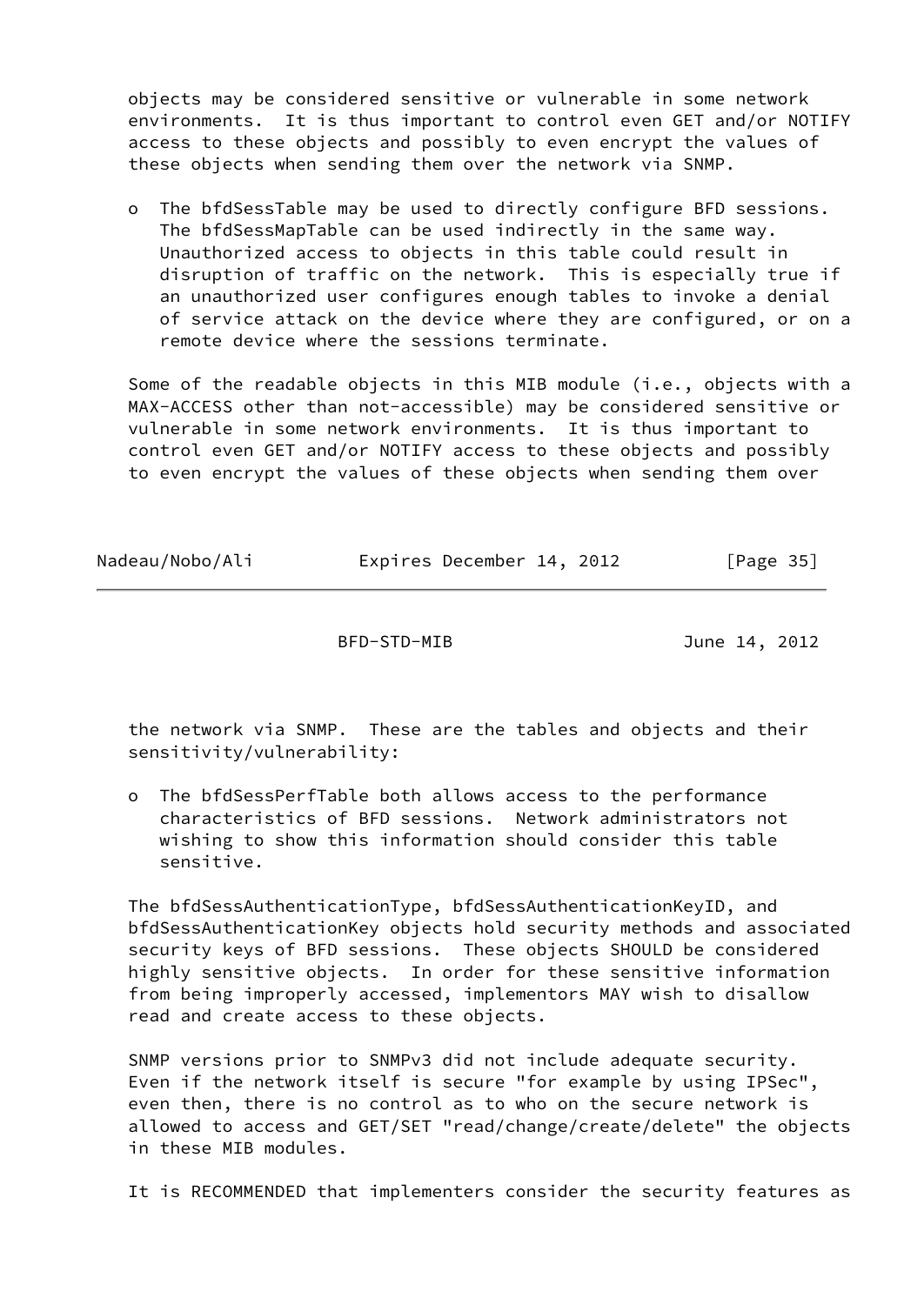provided by the SNMPv3 framework "see [\[RFC3410\], section](https://datatracker.ietf.org/doc/pdf/rfc3410#section-8) 8", including full support for the SNMPv3 cryptographic mechanisms "for authentication and privacy".

 Further, deployment of SNMP versions prior to SNMPv3 is NOT RECOMMENDED. Instead, it is RECOMMENDED to deploy SNMPv3 and to enable cryptographic security. It is then a customer/operator responsibility to ensure that the SNMP entity giving access to an instance of this MIB module, is properly configured to give access to the objects only to those principals "users" that have legitimate rights to indeed GET or SET "change/create/delete" them.

<span id="page-41-0"></span>[7](#page-41-0). IANA Considerations

 The MIB module in this document uses the following IANA-assigned OBJECT IDENTIFIER values recorded in the SMI Numbers registry:

| Descriptor | OBJECT IDENTIFIER value |  |
|------------|-------------------------|--|
|            |                         |  |
| bfdMib     | $\{$ mib-2 XXX $\}$     |  |

 [Editor's Note (to be removed prior to publication): the IANA is requested to assign a value for "XXX" under the 'mib-2' subtree and to record the assignment in the SMI Numbers registry. When the

| Nadeau/Nobo/Ali | Expires December 14, 2012 |  | [Page 36] |
|-----------------|---------------------------|--|-----------|
|-----------------|---------------------------|--|-----------|

BFD-STD-MIB June 14, 2012

 assignment has been made, the RFC Editor is asked to replace "XXX" (here and in the MIB module) with the assigned value and to remove this note.]

 This document also requests IANA to manage the registry for the BfdDiagTC object.

<span id="page-41-1"></span>[8](#page-41-1). References

<span id="page-41-2"></span>[8.1](#page-41-2). Normative References

<span id="page-41-3"></span> [BFD] Katz, D. and D. Ward, "Bidirectional Forwarding Detection (BFD)", [RFC 5880](https://datatracker.ietf.org/doc/pdf/rfc5880), June 2012.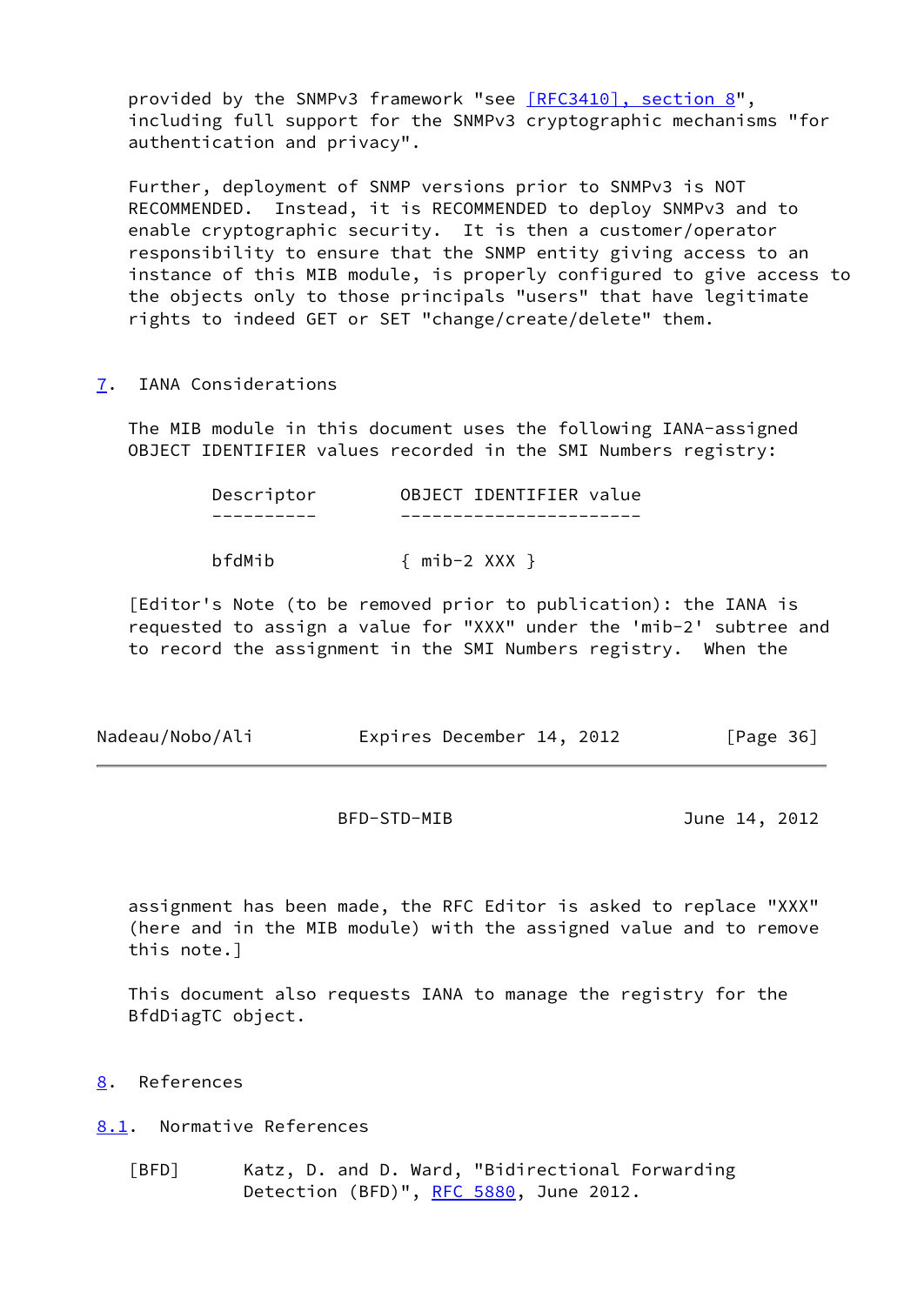- <span id="page-42-1"></span> [BFD-1HOP] Katz, D. and D. Ward, "Bidirectional Forwarding Detection (BFD) for IPv4 and IPv6 (Single Hop)", [RFC 5881,](https://datatracker.ietf.org/doc/pdf/rfc5881) June 2012.
- <span id="page-42-2"></span> [BFD-MH] Katz, D. and D. Ward, "Bidirectional Forwarding Detection (BFD) for Multihop Paths", [RFC 5883](https://datatracker.ietf.org/doc/pdf/rfc5883), June 2012.
- <span id="page-42-3"></span> [BFD-TC] Nadeau, T., Ali, Z. and N. Akiya, "Definitions of Textual Conventions (TCs) for Bidirectional Forwarding Detection (BFD) Management", ID Document: [draft-ietf-bfd-tc-mib-01.txt](https://datatracker.ietf.org/doc/pdf/draft-ietf-bfd-tc-mib-01.txt), June 2012.
- [RFC2578] McCloghrie, K., Ed., Perkins, D., Ed., and J. Schoenwaelder, Ed., "Structure of Management Information Version 2 (SMIv2)", STD 58, [RFC 2578,](https://datatracker.ietf.org/doc/pdf/rfc2578) April 1999.
- [RFC2579] McCloghrie, K., Ed., Perkins, D., Ed., and J. Schoenwaelder, Ed., "Textual Conventions for SMIv2", STD 58, [RFC 2579,](https://datatracker.ietf.org/doc/pdf/rfc2579) April 1999.
- [RFC2580] McCloghrie, K., Perkins, D., and J. Schoenwaelder, "Conformance Statements for SMIv2", STD 58, [RFC 2580,](https://datatracker.ietf.org/doc/pdf/rfc2580) April 1999.

<span id="page-42-0"></span>[8.2](#page-42-0). Informative References

- [RFC2119] Bradner, S., "Key words for use in RFCs to Indicate Requirement Levels", [BCP 14](https://datatracker.ietf.org/doc/pdf/bcp14), [RFC 2119](https://datatracker.ietf.org/doc/pdf/rfc2119), March 1997.
- [RFC2863] McCloghrie, K. and F. Kastenholz, "The Interfaces Group MIB", [RFC 2863](https://datatracker.ietf.org/doc/pdf/rfc2863), June 2000.

| Nadeau/Nobo/Ali | Expires December 14, 2012 |  | [Page 37] |
|-----------------|---------------------------|--|-----------|
|-----------------|---------------------------|--|-----------|

BFD-STD-MIB June 14, 2012

- [RFC3410] Case, J., Mundy, R., Partain, D., and B. Stewart, "Introduction and Applicability Statements for Internet- Standard Management Framework", [RFC 3410,](https://datatracker.ietf.org/doc/pdf/rfc3410) December 2002.
- [RFC3413] Levi, D., Meyer, P., and B. Stewart, "Simple Network Management Protocol (SNMP) Applications", STD 62,